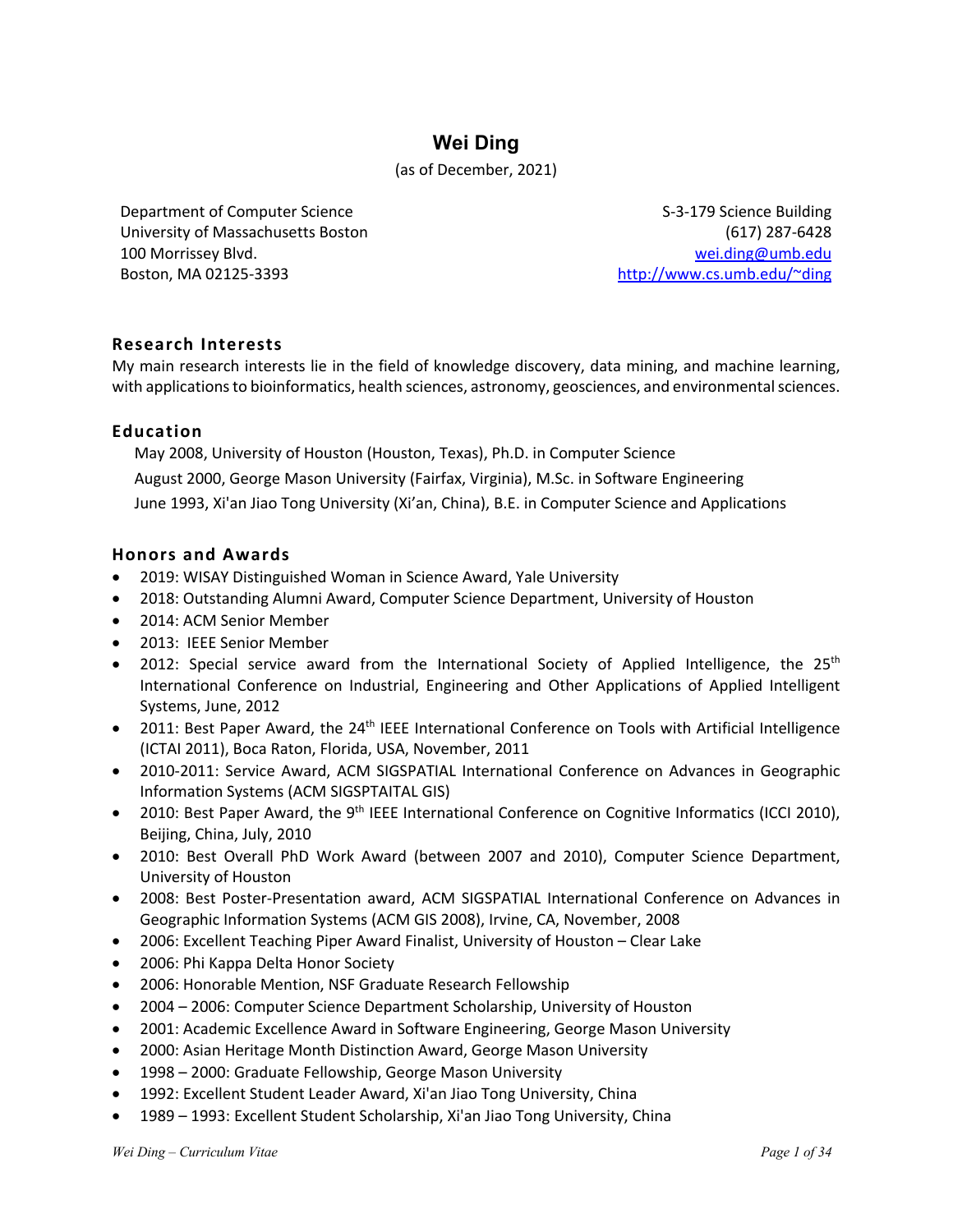• 1989: National Entrance Examination Waiver, Xi'an Jiao Tong University, China

# **Employment History**

| 05/2019 - Present   | Program Director, NSF/CISE/IIS (National Science Foundation,<br>Directorate for Computer and Information Science and Engineering,<br>Information and Intelligent Systems division, on leave from UMass Boston) |  |  |  |  |
|---------------------|----------------------------------------------------------------------------------------------------------------------------------------------------------------------------------------------------------------|--|--|--|--|
|                     | Programs I have been involved:                                                                                                                                                                                 |  |  |  |  |
|                     | Information and Intelligent Systems (IIS) core programs,<br>$\bullet$                                                                                                                                          |  |  |  |  |
|                     | CRII (Research Initiation Initiative) program,<br>$\bullet$                                                                                                                                                    |  |  |  |  |
|                     | CAREER program,<br>٠                                                                                                                                                                                           |  |  |  |  |
|                     | Smart Health and Biomedical Research in                                                                                                                                                                        |  |  |  |  |
|                     | the Era of Artificial Intelligence and Advanced Data Science (SCH),                                                                                                                                            |  |  |  |  |
|                     | Principles and Practice of Scalable Systems (PPoSS),<br>$\bullet$                                                                                                                                              |  |  |  |  |
|                     | Formal Methods in the Field (FMitF),<br>$\bullet$                                                                                                                                                              |  |  |  |  |
|                     | Graduate Research Fellowships Program (GRFP),<br>$\bullet$                                                                                                                                                     |  |  |  |  |
|                     | Stimulating Collaborative Advances Leveraging Expertise in                                                                                                                                                     |  |  |  |  |
|                     | the Mathematical and Scientific Foundations of Deep Learning (SCALE MoDL)                                                                                                                                      |  |  |  |  |
| 09/2019 - Present   | <b>Professor</b>                                                                                                                                                                                               |  |  |  |  |
|                     | Department of Computer Science                                                                                                                                                                                 |  |  |  |  |
|                     | University of Massachusetts Boston                                                                                                                                                                             |  |  |  |  |
|                     | Boston, Massachusetts                                                                                                                                                                                          |  |  |  |  |
| 09/2014 - 08/2019   | <b>Associate Professor</b>                                                                                                                                                                                     |  |  |  |  |
|                     | Department of Computer Science                                                                                                                                                                                 |  |  |  |  |
|                     | University of Massachusetts Boston                                                                                                                                                                             |  |  |  |  |
|                     | Boston, Massachusetts                                                                                                                                                                                          |  |  |  |  |
| 2015 Fall           | Visiting Scientist, Sabbatical Visit, Dana-Farber Cancer Institute,                                                                                                                                            |  |  |  |  |
|                     | Harvard T.H. Chan School of Public Health, MA (host: Professor John Quackenbush)                                                                                                                               |  |  |  |  |
| $09/2008 - 08/2014$ | <b>Assistant Professor</b>                                                                                                                                                                                     |  |  |  |  |
|                     | Department of Computer Science                                                                                                                                                                                 |  |  |  |  |
|                     | University of Massachusetts Boston                                                                                                                                                                             |  |  |  |  |
|                     | Boston, Massachusetts                                                                                                                                                                                          |  |  |  |  |
| $01/2010 - 2015$    | <b>Affiliate Faculty</b>                                                                                                                                                                                       |  |  |  |  |
|                     | Environmental, Earth and Ocean Sciences Department                                                                                                                                                             |  |  |  |  |
|                     | University of Massachusetts Boston                                                                                                                                                                             |  |  |  |  |
|                     | Boston, Massachusetts                                                                                                                                                                                          |  |  |  |  |
| $05/2008 - 08/2008$ | <b>Visiting Scientist</b>                                                                                                                                                                                      |  |  |  |  |
|                     | Lunar and Planetary Institute                                                                                                                                                                                  |  |  |  |  |
|                     | Universities Space Research Association                                                                                                                                                                        |  |  |  |  |
|                     | Houston, Texas                                                                                                                                                                                                 |  |  |  |  |
| $01/2002 - 08/2008$ | Lecturer                                                                                                                                                                                                       |  |  |  |  |
|                     | <b>Computer Science and Computer Information Systems</b>                                                                                                                                                       |  |  |  |  |
|                     | University of Houston-Clear Lake                                                                                                                                                                               |  |  |  |  |
|                     | Clear Lake, Texas                                                                                                                                                                                              |  |  |  |  |
| $11/2000 - 01/2002$ | <b>Software Engineer</b>                                                                                                                                                                                       |  |  |  |  |
|                     | VeriSign, Inc.                                                                                                                                                                                                 |  |  |  |  |
|                     | Herndon, Virginia                                                                                                                                                                                              |  |  |  |  |
| $08/2000 - 11/2000$ | <b>Quality Assurance Team Leader and Senior Software Engineer</b>                                                                                                                                              |  |  |  |  |
|                     |                                                                                                                                                                                                                |  |  |  |  |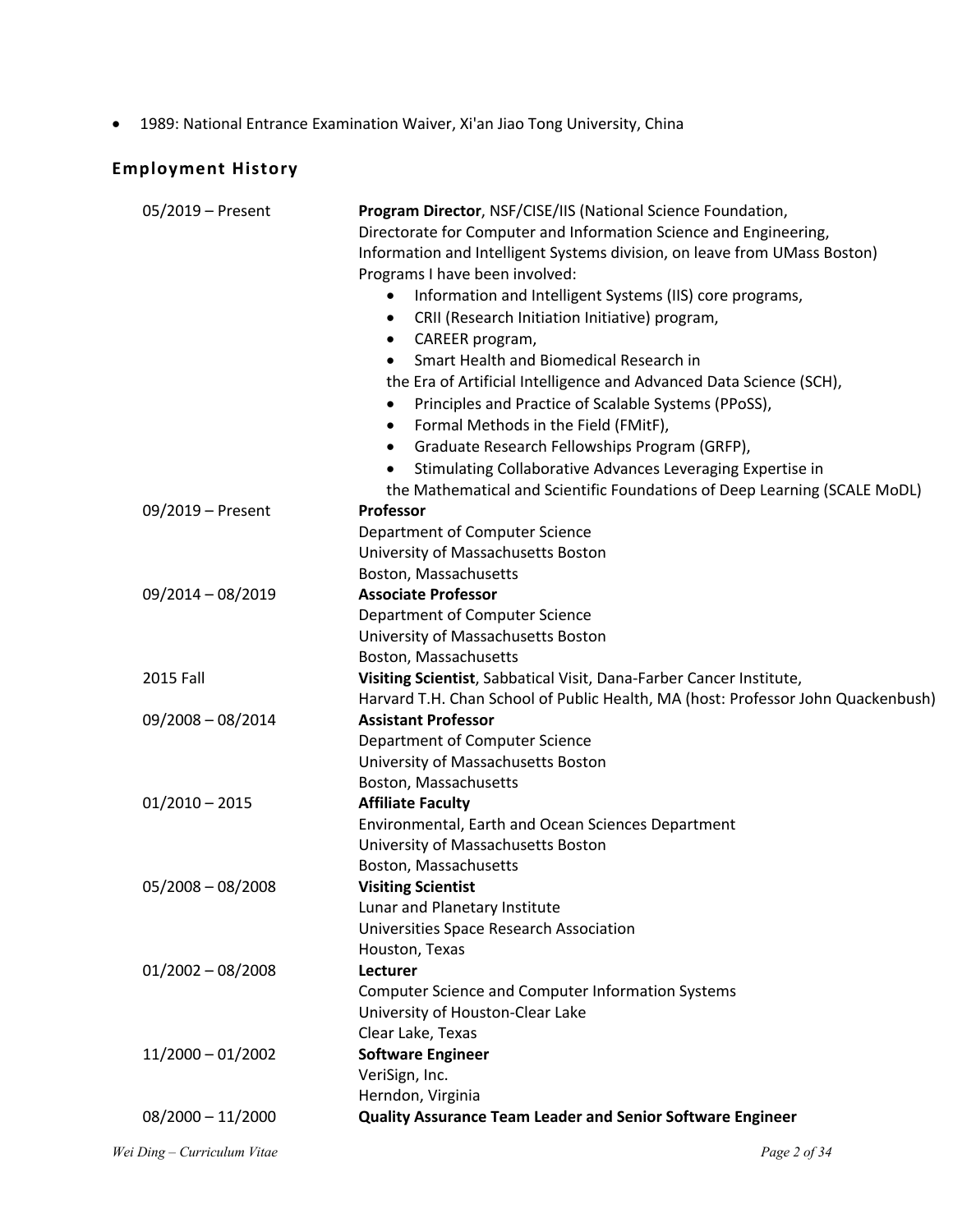|                     | MuliCity.com                                          |
|---------------------|-------------------------------------------------------|
|                     | Vienna, Virginia                                      |
| $08/1998 - 08/2000$ | <b>Research Assistant</b>                             |
|                     | Information & Software Engineering Department         |
|                     | <b>George Mason University</b>                        |
|                     | Fairfax, Virginia                                     |
| $11/1996 - 05/1998$ | <b>Project Manager &amp; Senior Software Engineer</b> |
|                     | PanSky International Holding Co. Ltd.                 |
|                     | Beijing, China                                        |
| $08/1996 - 10/1996$ | <b>Testing Engineer</b>                               |
|                     | Microsoft (China) Ltd.                                |
|                     | Beijing, China                                        |
| $07/1993 - 07/1996$ | <b>Software Engineer</b>                              |
|                     | Bank of China                                         |
|                     | Yantai, China                                         |

## **Publications**

*(\* UMass Boston Graduate Student, \*\* UMass Boston Undergraduate Student; + non-UMass Boston Graduate Student, ++ non-UMass Boston undergraduate student)*

### **Books and Proceedings**

- 1. A. Banerjee, **W. Ding**, J. Dy, V. Lyubchich, A. Rhines (Eds.), I. Ebert-Uphoff, C. Monteleoni, D. Nychka (Series Eds.), Proceedings of the 6th International Workshop on Climate Informatics: CI 2016. NCAR Technical Note NCAR/TN-529+PROC, Sept 2016, 159 pp., doi: 10.5065/D6K072N6.
- 2. **W. Ding,** T. Washio, H. Xiong, G. Karypis, B. M. Thuraisingham, D. J. Cook, X. Wu (Eds.): 13th IEEE International Conference on Data Mining Workshops, ICDM Workshops, TX, USA, December 7-10, 2013. IEEE Computer Society 2013, ISBN 978-0-7695-5109-8
- 3. **W. Ding**, H. Jiang, M. Ali, M. Li (Eds.), "Modern Advances in intelligent Systems And Tools," Studies in Computational Intelligence, 431, Springer, ISBN 978-3-642-30731-7, July, 2012.
- 4. H. Jiang, **W. Ding**, M. Ali, X. Wu (Eds.), "Advanced Research in Applied Artificial Intelligence," Proceedings of 25<sup>th</sup> International Conference on Industrial Engineering and Other Applications of Applied Intelligent Systems, LANI 7345, Springer, Dalian, China, ISBN 978-3642310867, June 2012.
- 5. **W. Ding**, "Using Model Checking to Generate Test Cases for Critical Systems," LAP Lambert Academic Publishing, Germany, ISBN: 978-3-8433-5565-0, 2010.

#### **Peer-Reviewed Journal Articles**

- 6. Matthew Almeida, Yong Zhuang, **Wei Ding**, Scott E. Crouter, and Ping Chen. 2021. Mitigating Class-Boundary Label Uncertainty to Reduce Both Model Bias and Variance. ACM Trans. Knowl. Discov. Data 15, 2, Article 27 (April 2021), 18 pages. DOI:https://doi.org/10.1145/3429447 Impact Factor: 2.713
- 7. Jipeng Qiang, **Wei Ding**, Marieke L. Kuijjer, John Quackenbush, Ping Chen, "Clustering Sparse Data With Feature Correlation With Application to Discover Subtypes in Cancer," IEEE Access 8: 67775- 67789, March 2020. Impact Factor: 4.098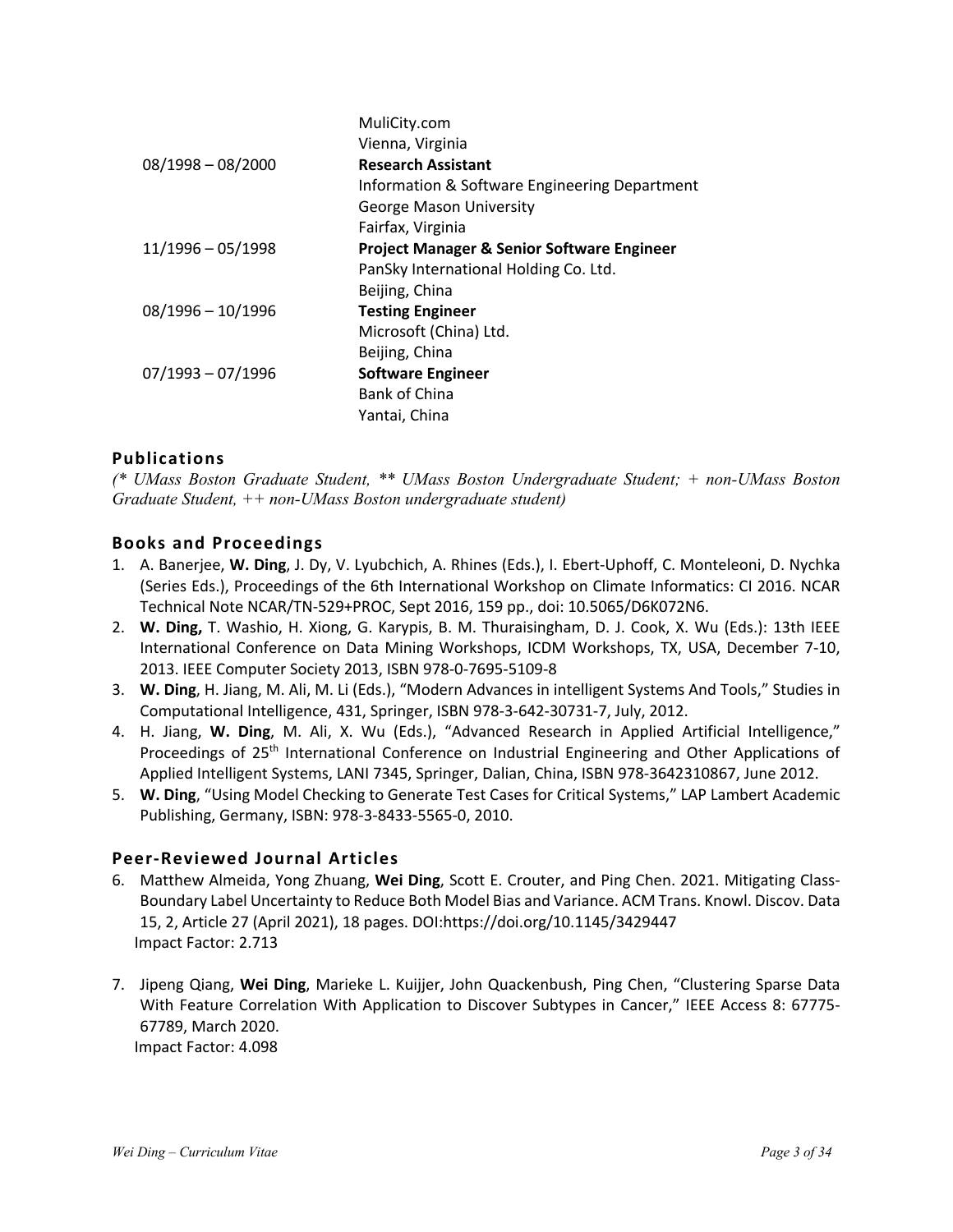- 8. Kui Yu, Lin Liu, Jiuyong Li, Wei Ding, Thuc Duy Le, "Multi-Source Causal Feature Selection," IEEE Transactions on Pattern Analysis and Machine Intelligence (TPAMI), 42(9), 2240-2256, September 2020. Impact Factor: 17.861
	-
- 9. Wei Li+, **Wei Ding**, Rajani Sadasivam, Xiaohui Cui, Ping Chen, "His-GAN: A Histogram-based GAN Model to Improve Data Generation Quality," Neural Networks, Volume 119, November 2019, Pages 31-45, https://doi.org/10.1016/j.neunet.2019.07.001. *Impact Factor: 7.197*
- 10. Zhaolong Lin, Kui Yu, Hao Wang, Lin Liu, **Wei Ding**, and Xindong Wu, "BAMB: A Balanced Markov Blanket Discovery Approach to Feature Selection," ACM Transactions on Intelligent Systems and Technology (TIST), September, 2019. *5-year Impact Factor: 10.47*
- 11. Jipeng Qiang, Ping Chen, **Wei Ding**, Tong Wang, Fei Xie, and Xindong Wu, "Heterogeneous-Length Text Topic Modeling for Reader-Aware Multi-Document Summarization," ACM Transactions on Knowledge Discovery from Data (TKDD), 13, 4, Article 42 (August 2019), 21 pages. DOI: https://doi.org/10.1145/3333030 *Impact Factor: 1.489*
- 12. Shaghayegh Gharghabi+, Chin-Chia Michael Yeh+, Yifei Ding+, **Wei Ding**, Paul Hibbing, Samuel LaMunion, Andrew Kaplan, Scott E. Crouter, Eamonn Keogh, "Domain Agnostic Online Semantic Segmentation for Multi-Dimensional Time Series," Data Mining and Knowledge Discovery, September, 2018.

*Impact Factor: 3.16*

- 13. Marieke Kuijjer, Joseph Paulson, Peter Salzman, **Wei Ding**, and John Quackenbush, "Cancer Subtype Identification Using Somatic Mutation Data," British Journal of Cancer, May 2018. *Impact Factor: 6.176*
- 14. Tianyu Kang\*, **Wei Ding**, Luoyan Zhang, Daniel Ziemek, Kourosh Zarringhalam, "A biological networkbased regularized artificial neural network model for robust phenotype prediction from gene expression data," BMC Bioinformatics, December 2017. *Impact Factor: 2.448*
- 15. Kui Yu, Xindong Wu, **Wei Ding**, Yang Mu, Hao Wang, "Markov Blanket Feature Selection Using Representative Sets," IEEE Transactions on Neural Networks and Learning Systems, Volume: 28, Pages: 2775 - 2788, Issue: 99, November 2017. *Impact Factor: 4.854*
- 16. Hamidreza Mohebbi\*, **Wei Ding**, Yang Mu, "Learning Weighted Distance Metric from Group Level Information and Its Parallel Implementation," Applied Intelligence, 10.1007/s10489-016-0826-7, Volume 46, Issue 1, pp 180–196, January, 2017. *Impact Factor: 1.853*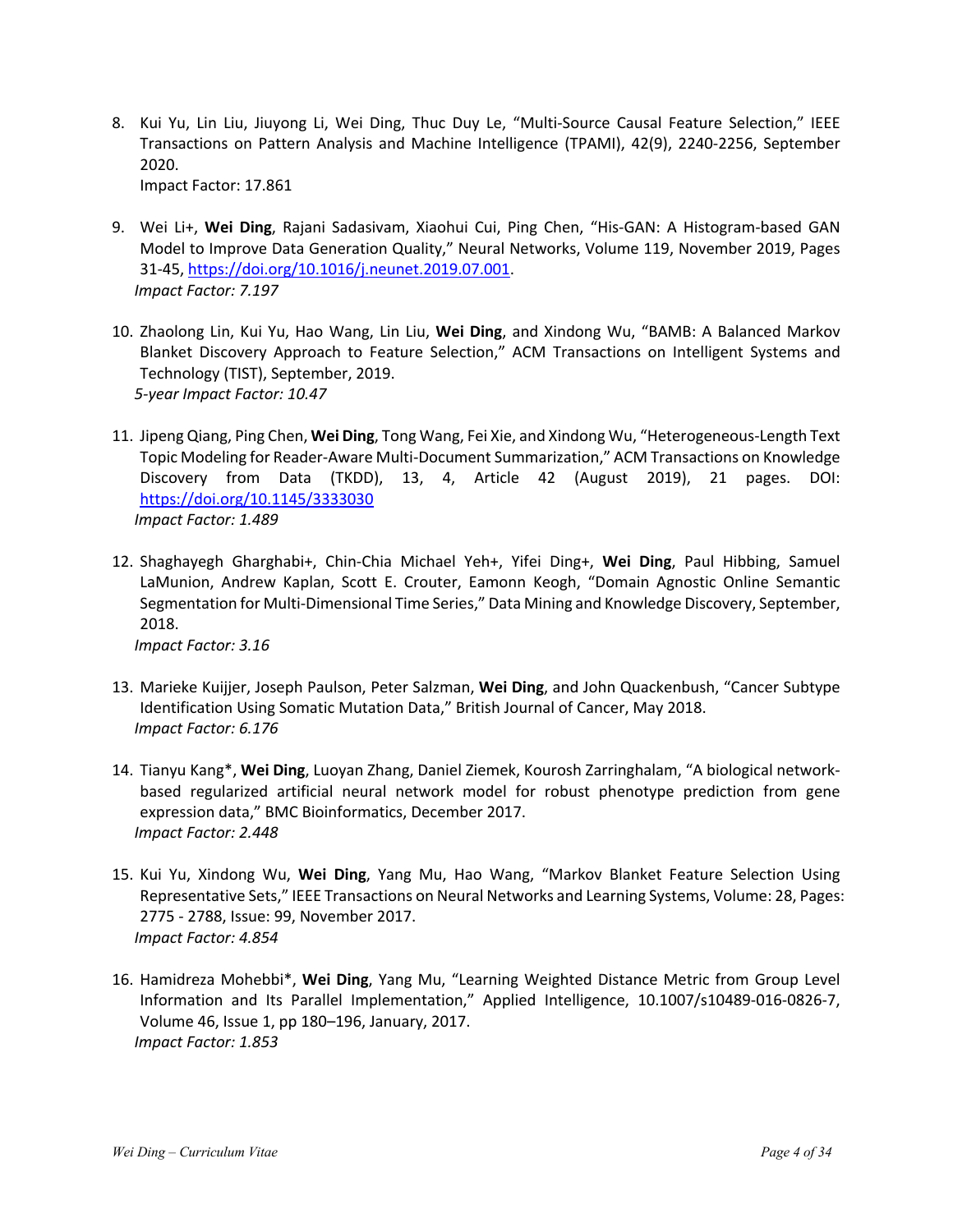- 17. Kui Yu, Xindong Wu, **Wei Ding**, Jian Pei, "Scalable and Accurate Online Feature Selection for Big Data," ACM Transactions on Knowledge Discovery from Data (TKDD), 2016, Volume: 11 Issue: 2, Pages: 16:1- 16:39, December 2016. *Impact Factor: 1.98*
- 18. Kui Yu, **Wei Ding**, Xindong Wu, "LOFS: A library of online streaming feature selection," Knowledge-Based Systems, Volume 113, Pages 1-3, December, 2016. *Impact Factor: 3.371*
- 19. Dongping Fang, Elizabeth Oberlin+, **Wei Ding**, and Samuel Kounaves, "A Common-Factor Approach for Multivariate Data Cleaning with an Application to Mars Phoenix Mission Data," In JSM Proceedings, Physical and Engineering Sciences Section. Alexandria, VA: American Statistical Association. 1937- 1950, August 2016.
- 20. Qin Zhang+, Peng Zhang, Guodong Long, **Wei Ding**, Chengqi Zhang, Xindong Wu, "Online Learning from Trapezoidal Data Streams," IEEE Transactions on Knowledge and Data Engineering (TKDE), Volume: 28 Issue: 9, On page(s): 2709-2723, Print ISSN: 1041-4347, Online ISSN: 1041-4347, Digital Object Identifier: 10.1109/TKDE.2016.2563424, October 2016. *Impact Factor: 2.067*
- 21. Joseph Paul Cohen\*, **Wei Ding**, Caitlin Kuhlman\*\*, Aijun Chen, and Liping Di, "Rapid Building Detection using Machine Learning," Applied Intelligence, 45(2): 443-457, September 2016. *Impact Factor: 1.853*
- 22. Xiang Ren+, **Wei Ding**, Scott E. Crouter, Yang Mu, Rong Xie, "Activity recognition and intensity estimation in youth from accelerometer data aided by machine learning," Applied Intelligence, 45(2): 512-529, September, 2016. *Impact Factor: 1.853*
- 23. Chung-Hsien Yu\*, **Wei Ding**, Melissa Morabito, Ping Chen, "Hierarchical Spatio-Temporal Pattern Discovery and Predictive Modeling," IEEE Transactions on Knowledge and Data Engineering (TKDE), 28(4): 979-993, April 2016. *Impact Factor: 2.067*
- 24. Ji-Peng Qiang+, Ping Chen, Wei Ding, Fei Xie, Xingdong Wu, "Multi-document summarization using Closed Patterns," Knowledge-Based Systems, 99: 28-38, May 2016. *Impact Factor: 2.947*
- 25. Kui Yu, **Wei Ding**, Dan A. Simovici, Hao Wang, Jian Pei, and Xindong Wu, "Classification with Streaming Features: An Emerging Pattern Mining Approach," ACM Transactions on Knowledge Discovery from Data (TKDD), 2015. *Impact Factor: 1.66*
- 26. Zhou Zhang+, Yuewen Liu, **Wei Ding**, Wei (Wayne) Huang, Qin Su, Ping Chen, "Proposing a New Friend Recommendation Method, FRUTAL, to Enhance Social Media Providers' Performance," Decision Support Systems (DSS), Elsevier, July 20, 2015. *Impact Factor: 2.20*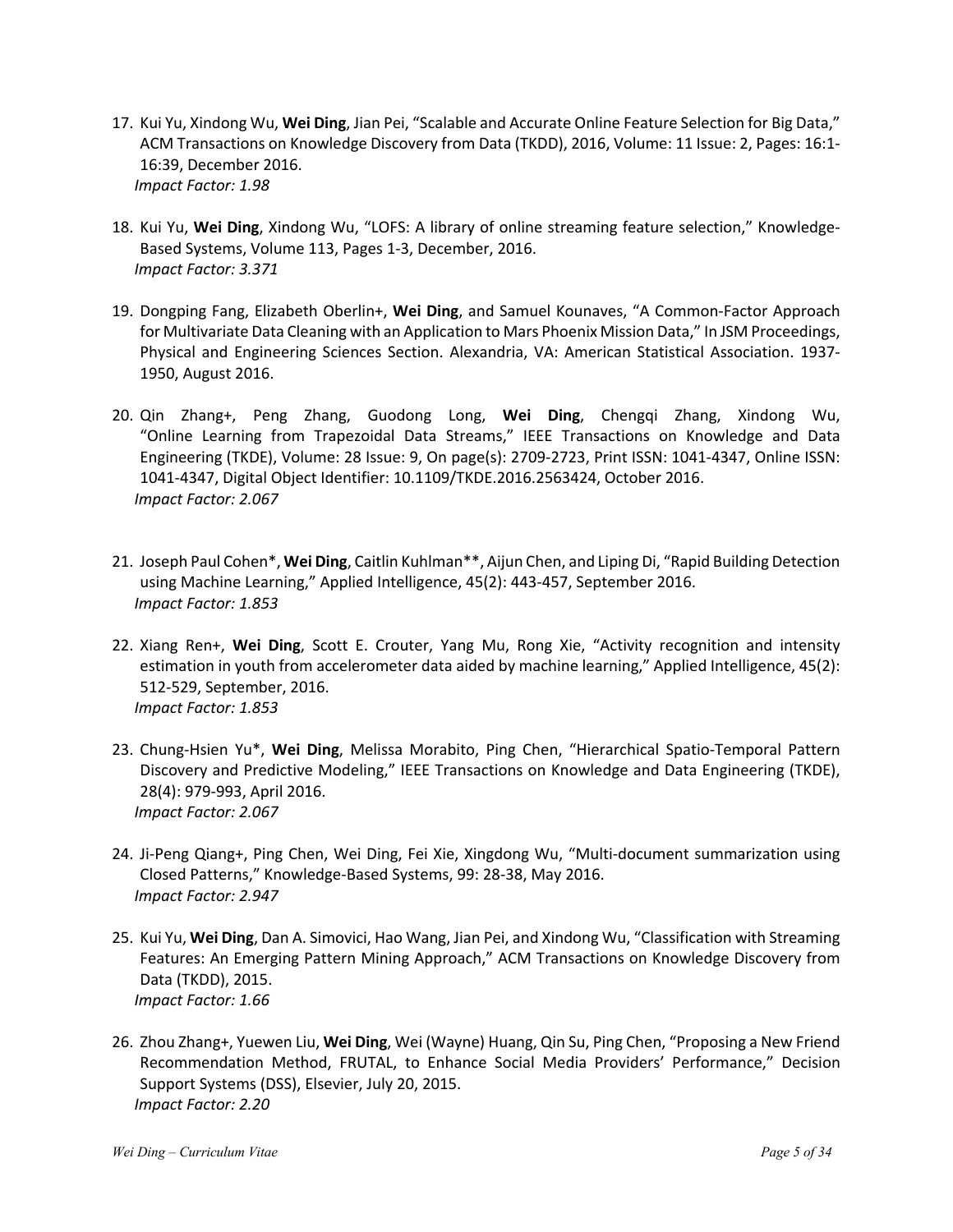- 27. Henry Lo\*, **Wei Ding**, Zohreh Nazeri, "Temporality and Context for Detecting Adverse Drug Reactions from Longitudinal Data," Applied Intelligence, DOI 10.1007/s10489-014-0568-3, September 2014. *Impact Factor: 1.66*
- 28. Y. Mu\*, H. Lo\*, **W. Ding**, K. Amaral\*\*, S. E. Crouter, "Bipart: Learning Block Structure for Activity Detection," IEEE Transactions on Knowledge and Data Engineering (TKDE), Pages 2397-2409, Volume 25, Issue 10, doi: 10.1109/TKDE.2014.2300480, Oct. 2014. *Impact Factor: 1.66*
- *29.* C. Zhang+, X. Wu, Z. Niu, **W. Ding**, "Authorship identification from unstructured texts," Knowledge-Based System. 66: 99-111, Volume 66, August 2014, Pages 99–111 *Impact Factor: 2.92*
- 30. Y. Wu, L. Wang, J. Ren, **W. Ding**, X. Wu, "Mining Sequential Patterns with Periodic Wildcard Gaps," Applied Intelligence, PP. 1-18, ISSN 0924-669X, doi: 10.1007/s10489-013-0499-4, January, 2014. *Impact Factor: 1.853*
- 31. X. Wu, X. Zu, G. Wu, **W. Ding**, "Data Mining with Big Data," IEEE Transactions on Knowledge and Data Engineering, pp. 97-107, doi: 10.1109/TKDE.2013.109, January, 2014. *Impact Factor: 1.66*
- 32. J. Cohen\*, **W. Ding**, "Crater Detection via Genetic Search Methods to Reduce Image Features," Advances in Space Research, 10.1016/j.asr.2013.05.010, June, 2013. *Impact Factor: 1.066*
- 33. X. Wu, F. Xie+, G. Wu, and **W. Ding**, "PNFS: Personalized Web News Filtering and Summarization," International Journal on Artificial Intelligence Tools, Vol 22, Issue 5, October, 2013.
- 34. D. Wang\*, **W. Ding**, H. Lo, M. Morabito, P. Chen, J. Salazar, and T. Stepinski, "Understanding the Spatial Distribution of Crime Based on Its Related Variables Using Geospatial Discriminative Pattern," Computers, Environment and Urban Systems (2013), pp. 93-106, 10.1016/j.compenvurbsys.2013.01.008, April, 2013. *Impact Factor: 1.923*
- 35. Y. Mu\*, **W. Ding**, D. Tao, "Local Discriminative Distance Metrics Ensemble Learning," The Journal of the Pattern Recognition, Elsevier, Volume 46 Issue 8, pp. 2337-2349, August, 2013. *Impact Factor: 3.172*
- 36. K. Yu\*, **W. Ding**, H. Wang, X. Wu, "Bridging Causal Relevance and Pattern Discriminability: Mining Emerging Patterns from High-Dimensional Data," IEEE Transactions on Knowledge and Data Engineering, volume 24, issue 12, 2721-2739, 10.1109/TKDE.2012.218, December 2013. *Impact Factor: 1.66*
- 37. D. Wang\*, **W. Ding,** H. Lo, T. Stepinski, J. Salazar, and M. Morabito, "Crime Hotspot Mapping Using the Crime Related Factors--A Spatial Data Mining Approach," Applied Intelligence, Springer, DOI 10.1007/s10489-012-0400-x, Volume 39, Issue 4 (2013), Page 772-781. *Impact Factor: 0.849*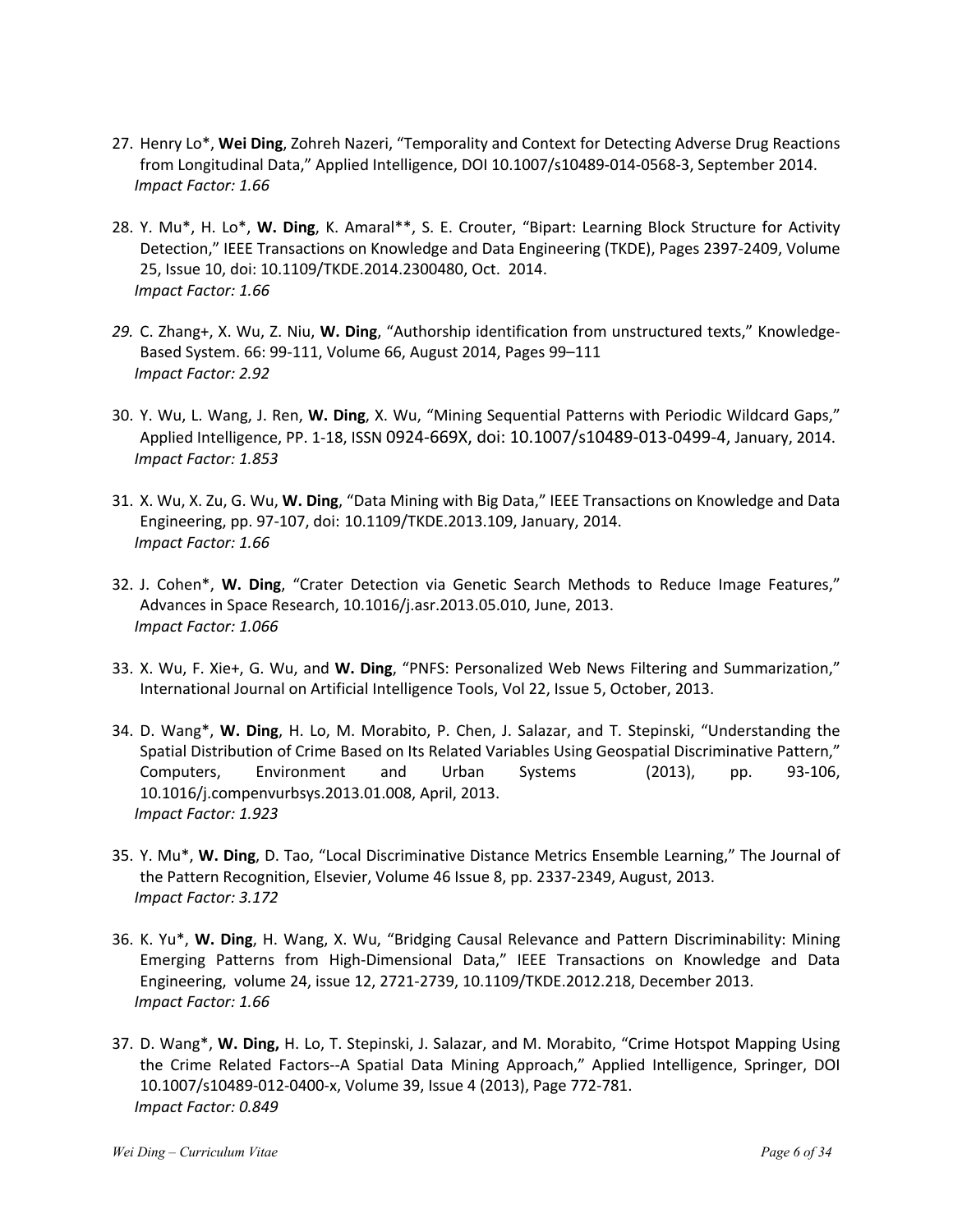- 38. X. Wu, K. Yu\*, **W. Ding**, H. Wang, and X. Zhu, "Online Feature Selection with Streaming Features," IEEE Transactions on Pattern Analysis and Machine Intelligence, Volume 35, Issue 5, pp. 1178 - 1192 September, 2012. *Impact Factor: 6.42 (5-year impact factor)*
- 39. K. Yu\*, X. Wu, **W. Ding**, H. Wang, "Exploring Causal Relationships with Streaming Features," The Computer Journal, doi: 10.1093/comjnl/bxs032, April, 2012. *Impact Factor: 1.327*
- 40. S. Liu\*, W. Ding, F. Gao, T. Stepinski, "Adaptive Selective Learning for Automatic Identification of Sub-Kilometer Craters," Neurocomputing, http://dx.doi.org/10.1016/j.neucom.2011.11.023, pp. 78-87, May, 2012. *Impact Factor: 1.434*
- 41. L. Bandeira+, **W. Ding**, T.F. Stepinski, "Detection of Sub-Kilometer Craters in High Resolution Planetary Images Using Shape and Texture Features," Advances in Space Research, doi: 10.1016/j.asr.2011.08.021, Volume 49, issue 1, Pages 64-74, January, 2012. *Impact Factor: 1.076*
- 42. P. Chen, **W. Ding**, W. Garcia++, "Adaptive Study Design through Semantic Association Rule Analysis," In press, the international Journal of Software Science and Computational Intelligence (IJSSCI), 3(2), PP.33-47, April-June 2011.
- 43. R. Vetro\*, D. A. Simovici, **W. Ding**, "Entropy Quad-Trees for High Complexity Regions Detection," the international Journal of Software Science and Computational Intelligence (IJSSCI), Vol 3, PP. 16-33, May, 2012.
- 44. **W. Ding**, T. Stepinski, Y. Mu\*, L. Bandeira+, R. Vilalta, Y. Wu, Z. Lu\*, T. Cao\*, X. Wu, "Sub-Kilometer Crater Discovery with Boosting and Transfer Learning", ACM Transactions on Intelligent Systems and Technology, Vol. 2, Issue 4, July, 2011.
- 45. X. Zhu, **W. Ding**, P. Yu, C. Zhang, "One-Class Learning and Concept Summarization for Data Streams," Knowledge and Information Systems (KAIS), Vol. 24 No. 2, September, 2011. *Impact Factor: 2.211*
- 46. **W. Ding**, C. Eick, X. Yuan, J. Wang+, J. Nicot, "A Framework for Regional Association Rule Mining and Scoping in Spatial Datasets," GeoInformatica, Volume 15, Issue 1, DOI: 10.1007/s10707-010-0111-6, January, 2011. *Impact Factor: 1.357*
- 47. T. Stepinski, **W. Ding**, C. Eick, "Controlling Patterns of Geospatial Phenomena," GeoInformatica, Volume 15, Issue 3(2011), Page 399-419, DOI: 10.1007/s10707-010-0107-2, May 2011. *Impact Factor:1.357*
- 48. P. Chen, **W. Ding**, M. Choly\*\*, C. Bowes++, "Word Sense Disambiguation with Automatically Acquired Knowledge", IEEE Intelligent Systems, December 2010. *Impact Factor: 3.14*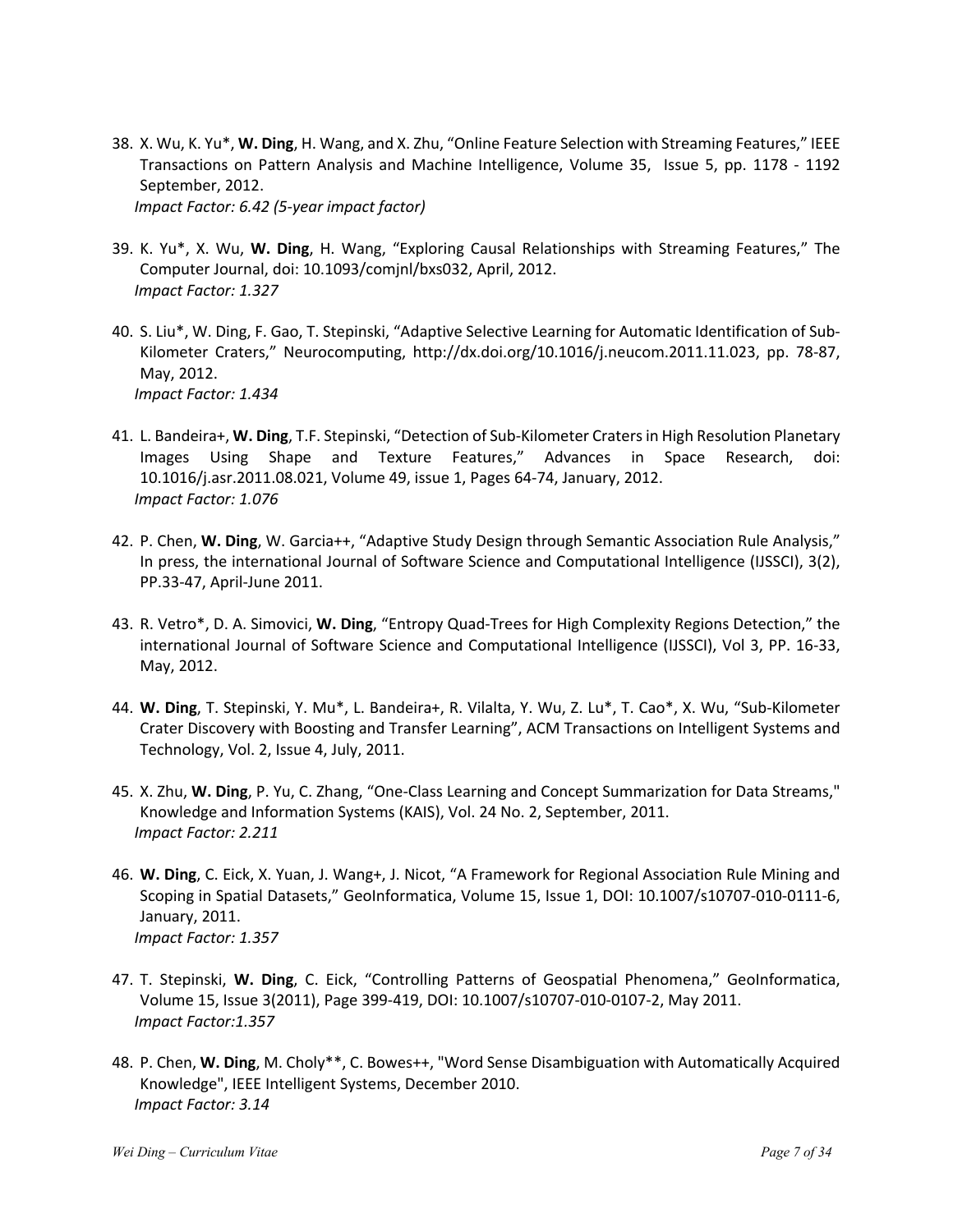- 49. P. Chen, **W. Ding**, C. Ding, "A Lexical Knowledge Representation Model for Natural Language Understanding," the international Journal of Software Science and Computational Intelligence, Vol. 1, No. 4, Page 17 – 35, 2009.
- 50. **W. Ding**, T. Stepinski, R. Parmar+, D. Jiang+, C. F. Eick, "Discovery of Feature-Based Hot Spots Using Supervised Clustering," the International Journal of Computers and Geosciences, Elsevier, doi:10.1016/j.cageo.2008.10.007, March 2009. *Impact Factor: 1.442*
- 51. K. Yue, A. Yang, **W. Ding,** and P. Chen, "Open Courseware and Computer Science Education," Journal of Computing Sciences in Colleges, ACM, Volume 20, Issue 1, Utah, USA, October, 2004.

### **Peer-Reviewed Conference Publications**

- 52. \*Hefei Qiu, **Wei Ding**, Ping Chen, Contrastive Learning of Sentence Representations, International Conference on Natural Language Processing (ICON), December 16-19, 2021.
- 53. \*Tianyu Kang, Ping Chen, John Quackenbush and **Wei Ding**, A Novel Deep Learning Model by Stacking Conditional Restricted Boltzmann Machine and Deep Neural Network, ACM SIGKDD Virtual Conference, August 23-27, 2020. Acceptance ratio: 216/1279=16.8%
- 54. Olga Andreeva\*, Wei Li, **Wei Ding**, Marieke Kuijjer, John Quackenbush and Ping Chen, Catalysis Clustering With GAN By Incorporating Domain Knowledge, ACM SIGKDD, Virtual Conference, August 23-27,2020. Acceptance ratio: 216/1279=16.8%
- 55. Tianyu Kang\*, Kourosh Zarringhalam, Marieke Kuijjer, Ping Chen, John Quackenbush, and Wei Ding, "Clustering on Sparse Data in Non-Overlapping Feature Space with Applications to Cancer Subtyping," The IEEE International Conference on Data Mining (IEEE ICDM), Singapore, November 17-20, 2018.

*Acceptance ratio: 11.08%*

- 56. Shima Imani+, Frank Madrid+, Wei Ding, Scott Crouter, and Eamonn Keogh, "Time Series Snippets: A New Primitive for Time Series Data Mining," The IEEE International Conference on Big Knowledge (IEEE ICBK), Singapore, November 17-18, 2018.
- 57. Yong Zhuang\*, David L. Small, Xin Shu, Kui Yu, Shafiqul Islam, and Wei Ding, "Galaxy: Towards Scalable and Interpretable Explanation on High-dimensional and Spatio-Temporal Correlated Climate Data," The IEEE International Conference on Big Knowledge (IEEE ICBK), Singapore, November 17-18, 2018.
- 58. Zihan Li\*, Wei Ding, Kui Yu, Suzanne Leveille, and Ping Chen, "TL-PC: An Interpretable Causal Relationship Networks on Older Adults Fall Influence Factors," The IEEE International Conference on Big Knowledge (IEEE ICBK), Singapore, November 17-18, 2018.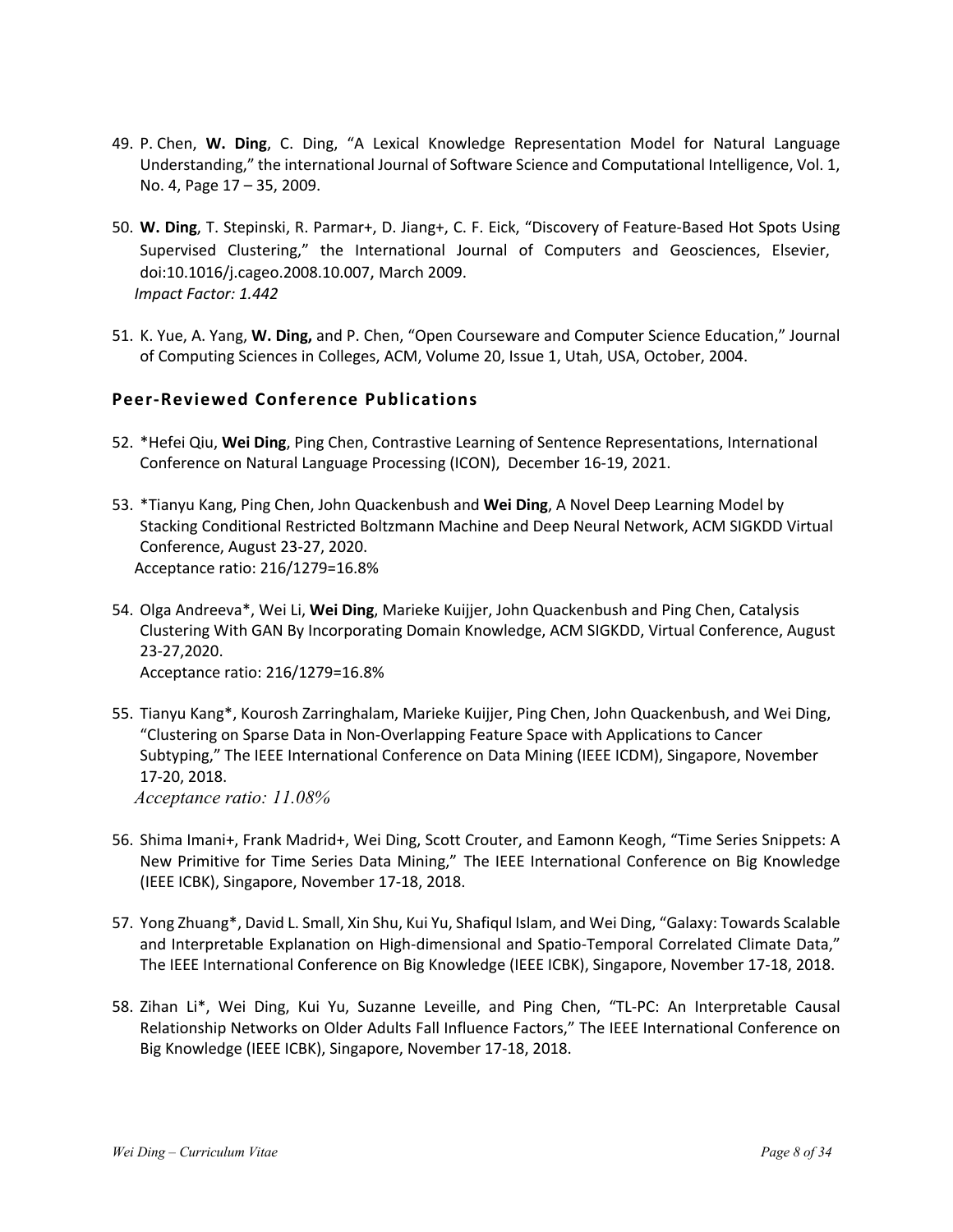- 59. Ping Chen, Fei Wu\*, Tong Wang, **Wei Ding**, "A Semantic QA-Based Approach for Tex Summarization Evaluation," The Thirty-Second AAAI Conference on Artificial Intelligence (AAAI-18), New Orleans, Louisiana, Feb 2-7, 2018. *Acceptance ratio: 25% (933/3800)*
- 60. Yong Zhuang\*, Matthew Almeida\*, Melissa Morabito, **Wei Ding**, "Crime Hot Spot Forecasting: A Recurrent model with Spatial and Temporal Information," IEEE International Conference on Big Knowledge, August 9 -10, 2017, Heifei, China.
- 61. Kevin M. Amaral\*, Ping Chen, **Wei Ding**, Rajani Sadasivam, "Sacrificing Overall Classification Quality to Improve Classification Accuracy of Well-Sought Classes," IEEE International Conference on Data Mining, PhD Forum, Dec 12-15, 2016, Barcelona, Spain.
- 62. Yong Zhuang\*, Wei Ding, "Long-Lead Prediction of Extreme Precipitation Cluster Via a Spatio-Temporal Convolutional Neural Network", 6<sup>th</sup> International Workshop on Climate Informatics, Boulder, CO, Sept 22-23, 2016.
- 63. Nada Attar+, Paul Fomenky+, Wei Ding, Marc Pomplun, "Improving cognitive load level measurement through preprocessing of psychophysical Data by random subspace time-Series method, " Proceedings of 2nd IEEE International Conference on Human Computer Interactions (ICHCI'16), pp. 80-84. 2016. *Acceptance ratio: 12.28% = 135/1099*
- 64. Jingwei Li+, Wei Ding, Hsing Cheng, Ping Chen, Dehai Di, Wei Huang, "A Comprehensive Literature Review on Big Data in Healthcare," AMCIS 22<sup>nd</sup> America's Conference on Information Systems, San Diego, August 11-14, 2016.
- 65. Yong Zhuang\*, Kui Yu, Dawei Wang\*, **Wei Ding**, "Online Streaming Feature Selection on Long-lead Heavy Precipitation Forecasting," the 13th IEEE International Conference on Networking, Sensing and Control (ICNSC'2016), Mexico City, Mexico on April 28-30, 2016.
- 66. Joseph Paul Cohen\*, Henry Lo\*, **Wei Ding**, "RandomOut: Using a convolutional gradient norm to win The Filter Lottery," International Conference on Learning Representations (ICLR), Workshop Track, May 2-4, San Juan, Puerto Rico, 2016.
- 67. Henry Z. Lo\*, Kevin Amaral\*, **Wei Ding**, "Scale Normalization," International Conference on Learning Representations (ICLR), Workshop Track, May 2-4, San Juan, Puerto Rico, 2016.
- 68. Chung-Hsien Yu\*, Dong Luo, **Wei Ding**, Joseph Cohen\*, David Small, and Shafiqul Islam, "Spatio-Temporal Asynchronous Co-Occurrence Pattern for Big Climate Data towards Long-Lead Flood Prediction," the 2015 IEEE International Conference on Big Data (IEEE BigData 2015), Oct 29 – Nov 01, 2015, Santa Clara, CA, USA. *Acceptance ratio: 18%*
- 69. Yahui Di\*, **Wei Ding**, Sanaz Imen+, Ni-Bin Chang, "Teleconnection Signals Effect on Terrestrial Precipitation: Big Data Analytics vs. Wavelet Analysis," The 5<sup>th</sup> International Workshop on Climate Informatics, September 24-25, 2015, Boulder, CO, USA.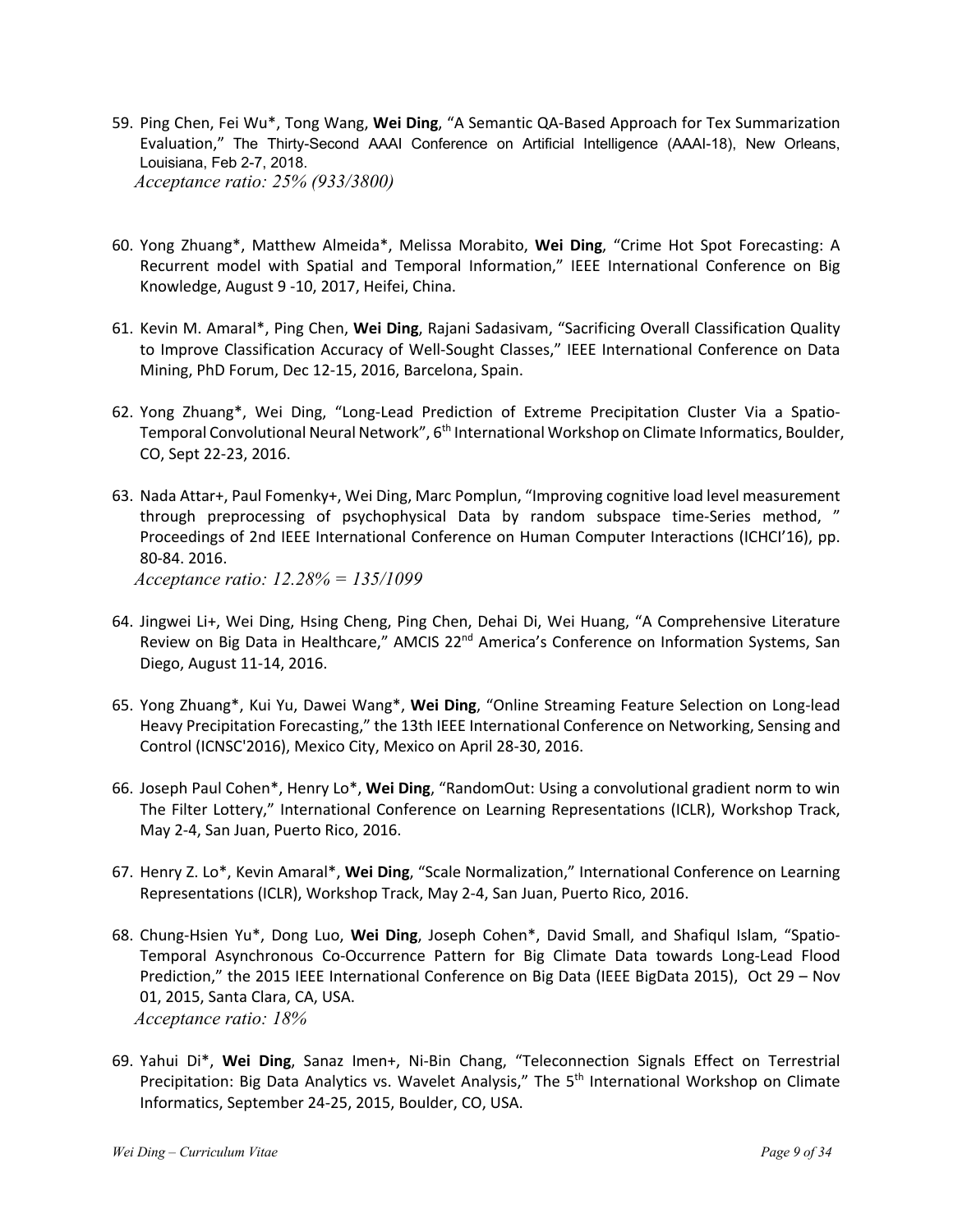- 70. Dawei Wang\*, **Wei Ding**, "A Hierarchical Framework for Learning Climate Science Data and Forecasting Extreme Weather Events," IEEE International Conference on Data Mining (IEEE ICDM), November 14-17, 2015, Atlantic City, NJ, USA. *Acceptance ratio: 9.8%*
- 71. Henry Lo\*, **Wei Ding**, "Understanding Deep Networks with Gradients," IEEE International Conference on Data Mining (IEEE ICDM), PhD Forum, November 14, 2015, Atlantic City, NJ, USA. *Acceptance ratio: 40% = 23/57*
- 72. Qin Zhang+, Peng Zhang , Guodong Long , **Wei Ding**, Chengqi Zhang , and Xindong Wu, "Towards Mining Trapezoidal Data Streams," IEEE International Conference on Data Mining (IEEE ICDM), November 14-17, 2015, Atlantic City, NJ, USA. *Acceptance ratio: 9.8%*
- 73. Kui Yu, Dawei Wang\*, **Wei Ding**, Jian Pei, David Small, Shafiqul Islam, Xindong Wu, "Tornado Forecasting with Multiple Markov Boundaries," 21<sup>st</sup> ACM SIGKDD Conference on Knowledge Discovery and Data Mining, August 10-13, 2015, Sydney, Australia. *Acceptance ratio: 19.5%*
- 74. Ke Huang+, Xiang Ding, Jing Xu, Guanling Chen, **Wei Ding**, "Monitoring Sleep and Detecting Irregular Nights through Unconstrained Smartphone Sensing," the  $12<sup>th</sup>$  IEEE International Conference on Ubiquitous Intelligence and Computing (UIC 2015), August 10-14, 2015, in Beijing, China. *Acceptance ratio: 30.6% (121 submissions)*
- 75. Yahui Di\*, **Wei Ding**, Nibin Chang, David Small, Shafiqul Islam, "Apply Machine Learning to Long-Lead Heavy Precipitation Prediction," 12<sup>th</sup> IEEE International Conference on Networking, Sensing and Control, April 9-11, 2015, Taipei, Taiwan.
- 76. Henry Lo\*, Joseph Cohen\*, **Wei Ding**, "Convolutional Gradients for Feature Extraction and Analysis from Deep Neural Networks," 11<sup>th</sup> IEEE International Conference on Automatic Face and Gesture Recognition (FG), May 4-8, 2015, Ljubljana, Slovenia.
- 77. D. Garcia, **W. Ding**, J. Cohen\*, B. Ericson, J. Gray, D. Reed, "One-Day Activities for K-12 Face-to-Face Outreach," panel on ACM Special Interest Group on Computer Science Education (SIGCSE), March, 2015, Kansas City, MI. *Acceptance ratio: 56%*
- 78. K. Yu, X. Wu, **W. Ding**, and J. Pei, "Towards Scalable and Accurate Online Feature Selection for Big Data," IEEE International Conference on Data Mining (IEEE ICDM), Shenzhen, China, December, 2014 *Acceptance ratio: 9.7%*
- 79. Y. Mu\*, H. Lo\*, **W. Ding**, and D. Tao, "Face Recognition from Multiple Images per Subject," ACM International Conference on Multimedia (ACM MM), Orlando, Florida, November, 2014. *Acceptance ratio: 210/700=30%*
- 80. C. Yu\*, **W. Ding**, P. Chen, M. Morabito, "Crime Forecasting Using Spatio-Temporal Pattern with Ensemble Learning," in Proceedings of the 18th Pacific-Asia Conference on Knowledge Discovery and Data Mining (PAKDD), May, 2014, Tainan, Taiwan.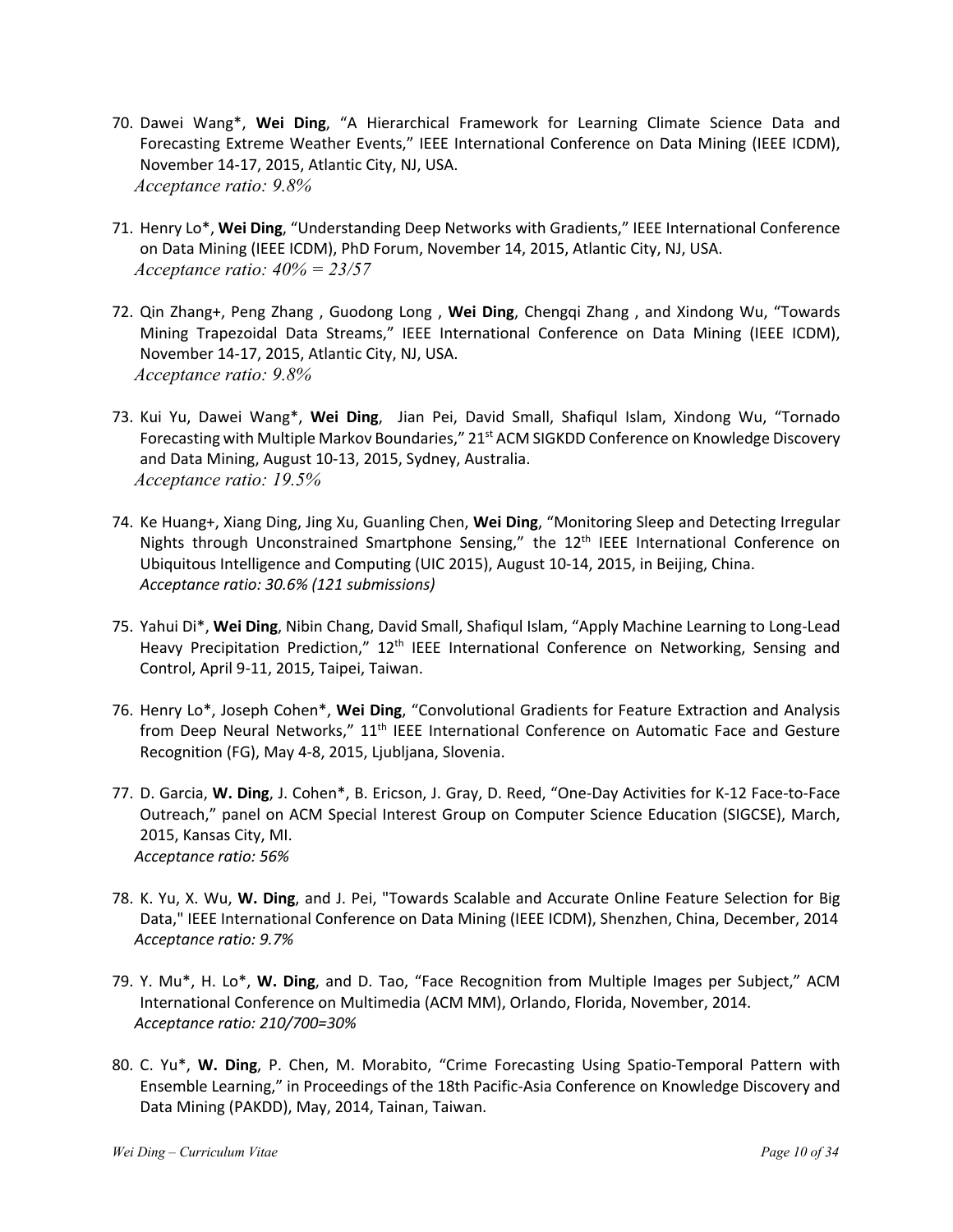*Acceptance ratio: 40/371=10.8%*

- 81. K. Yu, X. Wu, Z. Zhang, Y. Mu, H. Wang, **W. Ding**, "Markov Blanket Feature Selection with Non-Faithful Data Distributions," IEEE International Conference on Data Mining (ICDM), Dallas, TX, USA, December, 2013. *Acceptance ratio: 94/809=11.6%*
- 82. H. Li+, X. Wu, Z. Li, **W. Ding**, "Group Feature Selection with Streaming Features," IEEE International Conference on Data Mining (ICDM), Dallas, TX, USA, December, 2013. *Acceptance ratio: (94+65)/809=19.7%*
- 83. Y. Mu\*, **W. Ding**, "Local Discriminative Distance Metrics and Their Real World Applications," Ph.D. Forum in conjunction with IEEE International Conference on Data Mining (ICDM), Dallas, TX, USA, December, 2013.
- 84. H. Lo\*, **W. Ding**, Z. Nazeri, "Mining Adverse Drug Reactions from Electronic Health Records," Ph.D. Forum in conjunction with IEEE International Conference on Data Mining (ICDM), Dallas, TX, USA, December, 2013.
- 85. Y. Mu\*, **W. Ding**, T. Zhou, D. Tao, "Constrained Stochastic Gradient Descent for Large-scale Least Squares Problem," the 19<sup>th</sup> ACM SIGKDD Conference on Knowledge Discovery and Data Mining, Chicago, USA, August, 2013. *Acceptance ratio: 125/726=17.2%.*
- 86. D. Wang\*, **W. Ding**, K. Yu, X. Wu, P. Chen, D. Small, S. Islam, "Towards Long-Lead Forecasting of Extreme Flood Events: a Data Mining Framework for Precipitation Cluster Precursors Identification," the 19<sup>th</sup> ACM SIGKDD Conference on Knowledge Discovery and Data Mining, Chicago, USA, August, 2013.

*Acceptance ratio: 34/136=25%*

- 87. H. Li+, X. Wu, **W. Ding,** "Online Group Feature Selection from Feature Streams," The 20th AAAI Conference on Artificial Intelligence (AAAI-13), Bellevue, WA, July, 2013. *Acceptance ratio=28%*
- 88. X. Zhu+, X. Wu, **W. Ding**, S. Zhang, "Feature Selection by Joint Graph Sparse Coding," SIAM International Conference on Data Mining (SDM), Austin, Texas, USA, May, 2013. *Acceptance ratio: 89/348 = 25.5%.*
- 89. M. Fang+, X. Zhu, B. Li, **W. Ding**, X. Wu, "Self-Taught Active Learning from Crowds," the IEEE International Conference on Data Mining (ICDM), Belgium, December, 2012. *Acceptance ratio: 151/756=19.97%*
- 90. Y. Song+, L. Cao, X. Wu, G. Wei, W. Ye, **W. Ding**, "Coupled Behavior Analysis for Capturing Coupling Relationships in Group-based Market Manipulations," the 18<sup>th</sup> ACM SIGKDD Conference on Knowledge Discovery and Data Mining, pp. 976-984, Beijing, China, August, 2012. *Acceptance ratio: 133/755=17.6%*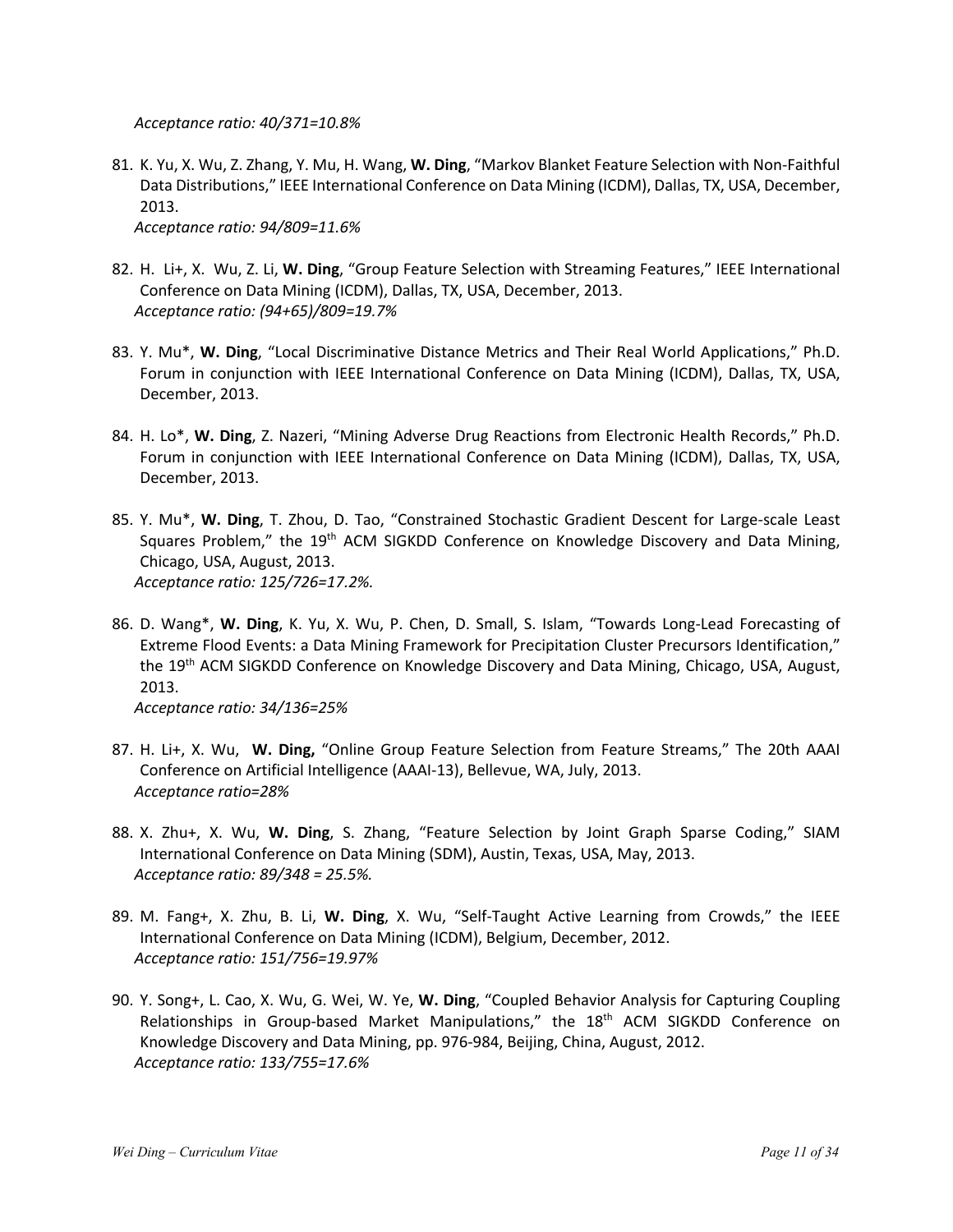- 91. K. Yu\*, **W. Ding**, D. A. Simovici, X. Wu, "Mining Emerging Patterns by Streaming Feature Selection," The 18<sup>th</sup> ACM SIGKDD Conference on Knowledge Discovery and Data Mining, pp. 60-68, Beijing, China, August, 2012. *Acceptance ratio: 133/755=17.6%*
- 92. H. Z. Lo\*, D. A. Simovici, and **W. Ding**, "Several Remarks on Mining Frequent Trajectories in Graphs," The 25th International Conference on Industrial, Engineering & Other Applications of Applied Intelligent Systems, pp. 78-87, June, Dalian, China, 2012
- 93. D. Ni, H. Liu, **W. Ding**, Y. Xie, H. Wang, H. Pishro-Nik, and Q. Yu, "Cyber-Physical Integration to Connect Vehicles for Transformed Transportation Safety and Efficiency," pp. 88-94, The 25th International Conference on Industrial, Engineering & Other Applications of Applied Intelligent Systems, pp. 78-87, June, Dalian, China, 2012
- 94. D. Ni, H. Liu, Y. Xie, W. Ding, H. Wang, H. Pishro-Nik, Q. Yu, and M. Ferreira+, "Virtual Lab of Connected Vehicle Technology," 2012 Spring Simulation Multiconference, March, 2012
- 95. D. Wang\*, **W. Ding**, T. Stepinski, J. Salazar\*, and M. Morabito, "Optimization of Criminal HotSpots Based on Underlying Crime Controlling Factors Using Geospatial Discriminative Pattern," The 25th International Conference on Industrial, Engineering & Other Applications of Applied Intelligent Systems, pp. 553-562, June, Dalian, China, 2012
- 96. C. Yu\*, M. Ward\*, M. Morabito, and **W. Ding**, "Crime Forecasting Using Data Mining Techniques," The 4th Workshop on Data Mining Case Studies and Practice Prize, Vancouver, Canada, December, 2011.
- 97. K. Yu\*, X. Wu, **W. Ding**, and H. Wang, "Causal Associative Classification," the 2011 IEEE International Conference on Data Mining (ICDM), Vancouver, CA, December, 2011. *Acceptance ratio: 101/822=12%*
- 98. S. Liu\*, **W. Ding**, J. P. Cohen\*\*, D. Simovici, T. Stepinski, "Bernoulli Trials Based Feature Selection for Crater Detection," the 19<sup>th</sup> ACM SIGSPATIAL International Conference on Advances in Geographic Information Systems, Chicago, IL, November, 2011. *Acceptance ratio: 68/202=33%*
- 99. X. Wu, F. Xie+, G. Wu, **W. Ding**, "Personalized News Filtering and Summarization on the Web," the 23<sup>rd</sup> IEEE International Conference on Tools with Artificial Intelligence (ICTAI), Boca Raton, FL, November, 2011 (Best Paper Award). *Acceptance ratio: 93/323=28%*
- 100. Y. Mu\*, **W. Ding**, M. Morabito, D. Tao, "Empirical Discriminative Tensor Analysis for Crime Forecasting," the 5<sup>th</sup> International Conference on Knowledge Science, Engineering and Management, Irvine, CA, December, 2011.
- 101. J. P. Cohen\*\*, S. Liu\*, **W. Ding**, "Genetically Enhanced Feature Selection of Discriminative Planetary Crater Image Features," the 24th Australasian Joint Conference on Artificial Intelligence, Perth, Australia, December, 2011.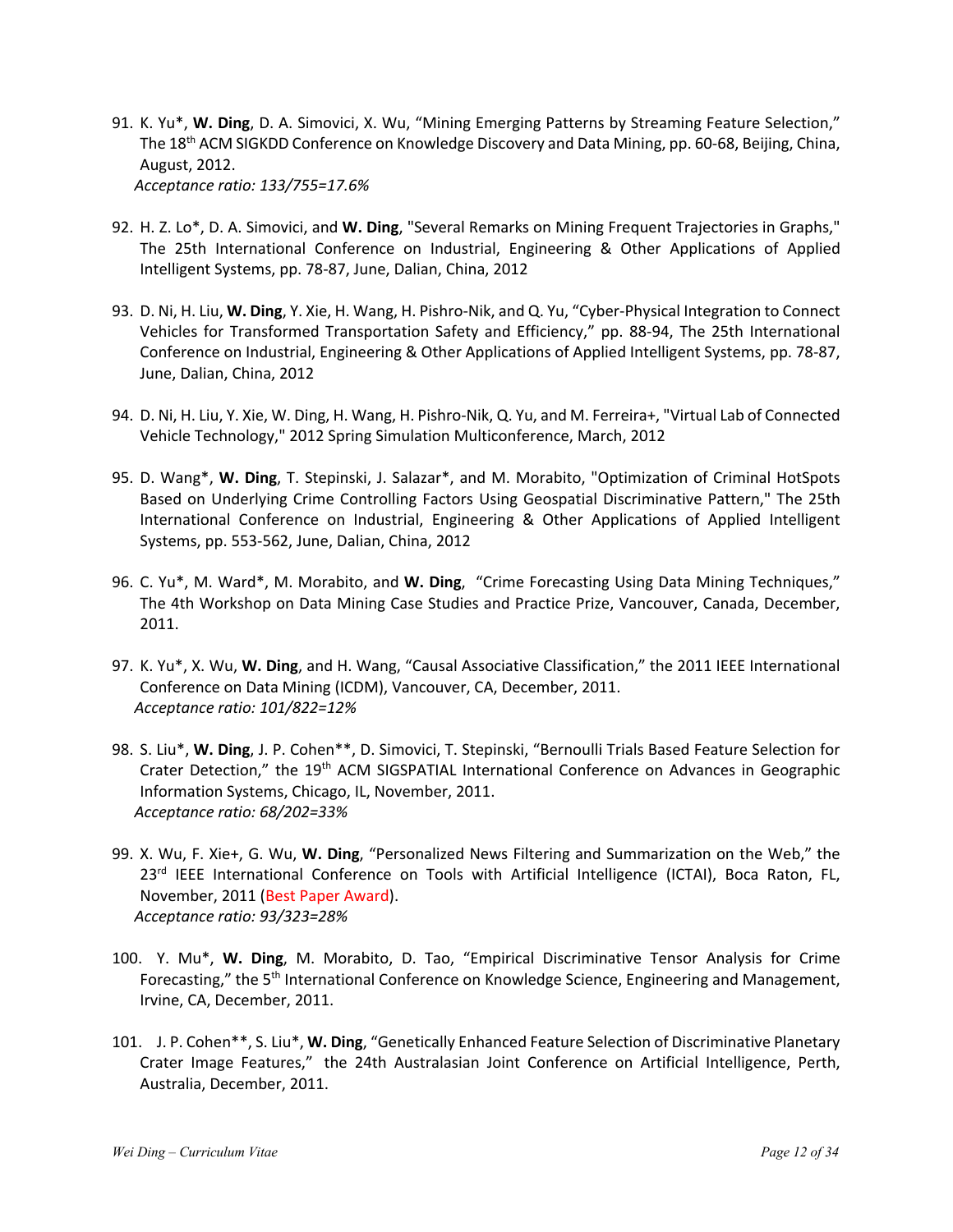- 102. S. Liu\*, **W. Ding**, T. Stepinski, "Semi-Supervised Active Class Selection for Automatic Identification of Sub-Kilometer Craters," the 7<sup>th</sup> International Symposium on Image and Signal Processing and Analysis (ISPA 2011), Dubrovnik, Croatia, September, 2011.
- 103. Y. Wang+, **W. Ding**, K. Yu\*, H. Wang, X. Wu, "Crater Detection Using Bayesian Classifiers and LASSO," In Proc. Of IEEE International Conference on Intelligent Computing and Integrated Systems, Guilin, Guangxi, China, October, 2011.
- 104. Y. Mu\*, **W. Ding**, D. Tao, T.F. Stepinski, "Biologically Inspired Model for Crater Detection," in Proc. Of the International Joint Conference on Neural Networks, San Jose, CA, August, 2011.
- 105. H. Liu, Q. Yu, **W. Ding**, H. Wang, S. Shannon+, "Feasibility Study For Automatic Calibration Of Transportation Simulation Models," in Proc. Of the Simulation Multiconference (SpringSim), Boston, MA, April, 2011.
- 106. K. Yu\*, X. Wu, H. Wang, **W. Ding**, "Causal Discovery from Streaming Features," in Proc. Of the IEEE International Conference on Data Mining (ICDM 2010), Sydney, Australia, December, 2010 *Acceptance ratio: 155/797=19%*
- 107. T. Stepinski, J. Salazar++, **W. Ding**, "Exploring Labeled Spatial Datasets Using Association Analysis (Demo Paper), " in Proc. of the 18th ACM SIGSPATIAL International Conference on Advances in Geographic Information Systems (ACM SIGSPATIAL GIS 2010), San Jose, California, November, 2010 *Acceptance ratio: 25/43=58%*
- 108. **W. Ding**, T. Stepinski, L. Bandeira+, R. Vilalta, Y. Wu+, Z. Lu+, T. Cao+, "Automatic Detection of Craters in Planetary Images: An Embedded Framework Using Feature Selection and Boosting," the 19<sup>th</sup> ACM International Conference on Information and Knowledge Management (CIKM 2010), Toronto, Canada, October, 2010. *Acceptance ratio: 127/945=13%*
- 109. T. Stepinski, J. Salazar++, **W. Ding**, D. White, "ESTATE: Strategy for Exploring Labeled Spatial Datasets Using Association Analysis," the 13th International Conference on Discovery Science (DS10), 326-340, Canberra, Australia, October, 2010. *Acceptance ratio: TBD*
- 110. A. Tran++, C. Bowes++, D. Brown++, P. Chen, M. Choly\*\*, **W. Ding**, "TreeMatch: A Fully Unsupervised WSD System Using Dependency Knowledge on a Specific Domain," SemEval 2010 Workshop with the 48th Annual Meeting of the Association for Computational Linguistics (ACL), Uppsala, Sweden, July, 2010.
- 111. X. Wu, K. Yu+, H. Wang, **W. Ding,** "Online Streaming Feature Selection," the 27th International Conference on Machine Learning (ICML 2010), Haifa, Israel, June, 2010. *Acceptance ratio: 152/594=25%*
- 112. R. Vetro\*, **W. Ding** and D. Simovici, "Mining for High Complexity Regions Using Entropy and Box Counting Dimension Quad-Trees," the 9<sup>th</sup> IEEE International Conference on Cognitive Informatics, Beijing, China, July, 2010. (Best Paper Award) *Acceptance ratio: 112/350=32%*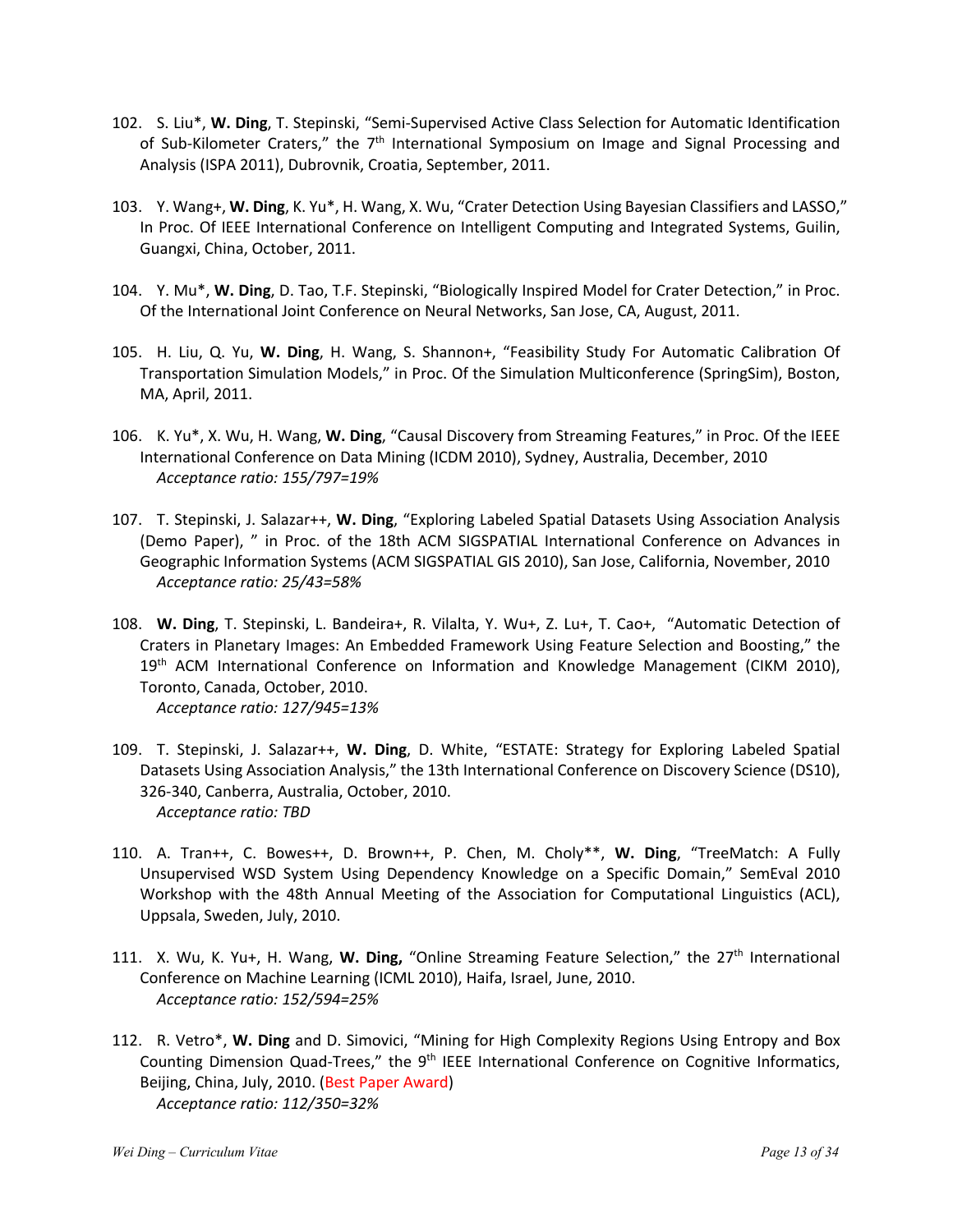- 113. J. Wang\*, **W. Ding**, B. Fradkin\*, C. H. Pham\*, P. Sherman\*, B. D. Tran\*, D. Wang\*, Y. Yang\* and T. F. Stepinski, "Effective Classification for Crater Detection: A Case Study on Mars," the 9th IEEE International Conference on Cognitive Informatics, Beijing, China, July, 2010. *Acceptance ratio: 112/350=32%*
- 114. T. Stepinski, J. Salazar++, **W. Ding**, "Discovering Spatio-Social Motifs of Electoral Support Using Discriminative Pattern Mining," Com.Geo, 1<sup>st</sup> International Conference on Computing for Geospatial Research & Application, 39:1-39:4, Washington DC, June, 2010. *Acceptance ratio: N/A*
- 115. P. Chen, **W. Ding**, D. Brown++, C. Bowes++, "Large-scale Dependency Knowledge Acquisition and its Extrinsic Evaluation through Word Sense Disambiguation," 21<sup>st</sup> International Conference on Tools with Artificial Intelligence (ICTAI), New Jersey, USA, November, 2009. *Acceptance ratio: 54+38/205=44%*
- 116. **W. Ding**, P. Chen, H. Al-Mubaid, M. Pomplun, "A Gaze-Controlled Interface to Virtual Reality Applications for Motor- and Speech-Impaired Users," HCI International 2009, San Diego, CA, July 2009. *Acceptance ratio: 1397/4348=32%*
- 117. P. Chen, **W. Ding**, C. Bowes++, D. Brown++, "A Fully Unsupervised Word Sense Disambiguation Method and Its Evaluation on Coarse-grained All-words Task," North American Chapter of the Association for Computational Linguistics - Human Language Technologies (NAACL HLT 2009), Boulder, Colorado, May 2009 *Acceptance ratio: 75/260=28%*

- 118. **W. Ding**, H. Al-Mubaid, S. Kotagiri+, "Word Classification: An Experimental Approach with Naive Bayes," the ISCA 24th International Conference on Computers and Their Applications (CATA-2009), New Orleans, Louisiana, April, 2009. *Acceptance ratio: 52%*
- 119. **W. Ding**, T. F. Stepinski, J. Salazar++, "Discovery of geospatial discriminating patterns from remote sensing datasets," SIAM International Conference on Data Mining (SDM), 425-436, Nevada, April 2009. *Acceptance ratio: 105/351=30%*
- 120. T. F. Stepinski, **W. Ding,** C. F. Eick, "Discovering Controlling Factors of Geospatial Variables," in Proc. of the 16<sup>th</sup> ACM SIGSPATIAL International Conference on Advances in Geographic Information Systems (ACM GIS 2008), Irvine, CA, November, 2008. (Best poster-presentation award) *Acceptance ratio: 75/232=32%*
- 121. C. F. Eick, R. Parmar+, **W. Ding,** T. F. Stepinski, J. P. Nicot, "Finding Regional Co-location Patterns for Sets of Continuous Variables," in Proc. of the 16<sup>th</sup> ACM SIGSPATIAL International Conference on Advances in Geographic Information Systems (ACM GIS 2008), Irvine, CA, November, 2008. *Acceptance ratio: 38/232=16%*
- 122. **W. Ding**, R. Jiamthapthaksin+, R. Parmar+, D. Jiang+, T. Stepinski, C. Eick, "Towards Region Discovery in Spatial Datasets,*"* in Proc. of the Pacific-Asia Conf. on Knowledge Discovery and Data Mining (PAKDD), Osaka, Japan, May, 2008.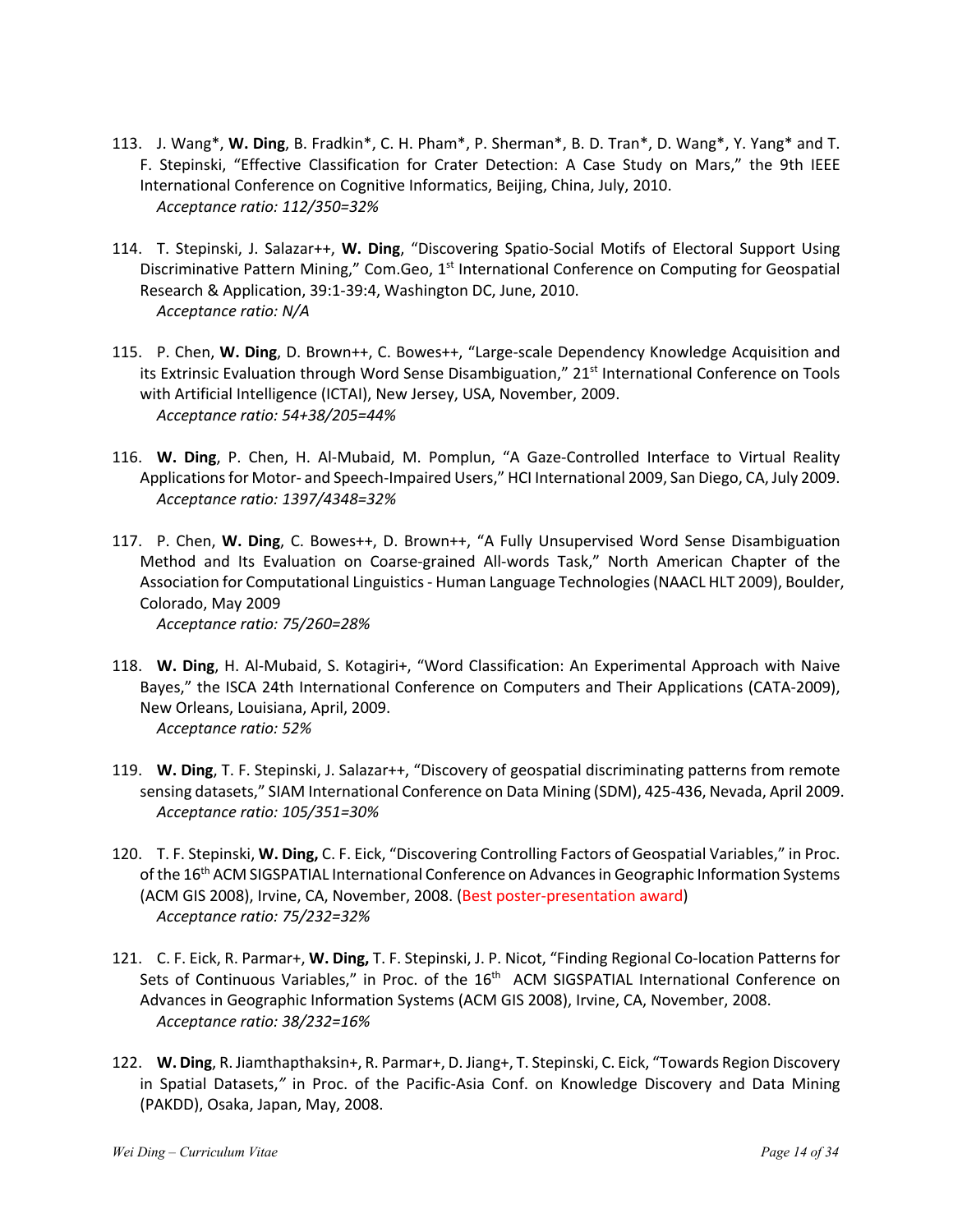*Acceptance ratio: 37/312=11%*

- 123. **W. Ding**, C. Eick, X. Yuan, J. Wang+, J.P. Nicot, "On Regional Association Rule Scoping," in Proc. of the International workshop on Spatial and Spatio-temporal Data Mining in Cooperation with IEEE ICDM 2007, Omaha, NE, USA, October, 2007. *Acceptance ratio: 10/35=28%*
- 124. **W. Ding**, C. Eick, J. Wang+, X. Yuan, "A Framework for Regional Association Rule Mining in Spatial Datasets," in Proc. of the 6<sup>th</sup> IEEE International Conference on Data Mining (IEEE-ICDM'06), Hong Kong, China, December, 2006. *Acceptance ratio: 152/776=19%*
- 125. P. Chen, **W. Ding**, C. Ding, "SenseNet: A Knowledge Representation Model for Computational Semantics," in Proc. of the 5th IEEE International Conference on Cognitive Informatics (ICCI), Beijing, China, July, 2006. *Acceptance ratio: 40/276 = 14%*
- 126. I.A. Kakadiaris, I. Konstantinidis, E. Papadakis, **W. Ding**, D.J. Kouri, and D.K. Hoffman, "Parametric Surface Denoising," in Proc. of SPIE Wavelets XI, E. Papadakis, A. Laine, M. Unser (Eds)*,* San Diego, CA, USA, July, 2005. *Acceptance ratio: N/A*
- 127. X. Wang, P. Chen, and **W. Ding**, "Web-based Interactive Visualization of Data Cubes," in Proc. the 2005 International Conference on Modeling, Simulation and Visualization Methods (MSV'05), Las Vegas, USA, June, 2005. *Acceptance ratio: 35%*
- 128. G. Boetticher, **W. Ding**, C. Moen, and K. Yue, "Using a Pre-Assessment Exam to Construct an Effective Concept-based Genetic Program for Predicting Course Success," In Proc. of the 36th SIGCSE Technical Symposium on Computer Science Education (ACM SIGCSE'05), pp. 500 – 504, St. Louis, Missouri, USA, Feb. 2005. *Acceptance ratio: 104/330=32%*
- 129. K. Yue, **W. Ding**, "Design and Evolution of an Undergraduate Course on Web Application Development," in Proc. of the 9th Annual SIGCSE Conference on Innovation and Technology in Computer Science Education (ACM ITiCSE'04), pp. 22-26, Leeds, UK, June, 2004. *Acceptance ratio: 46/155=29%*
- 130. K. Yue, A. Yang, **W. Ding**, and P. Chen, "A Model for Open Content Communities to Support Effective Learning and Teaching," in Proc. of the IADIS International Conference on Web-based Communities, pp. 533-536, Lisbon, Portugal, April 2004*. Acceptance ratio: N/A*
- 131. P. Chen, C. Hu, **W. Ding**, and H. Lynn, "Icon-based Visualization of Large High-Dimensional Datasets," in Proc. of the 3rd IEEE International Conference on Data Mining (ICDM'03), pp. 505-508, Melbourne, Florida, Nov. 2003. *Acceptance ratio: 128/501=25%*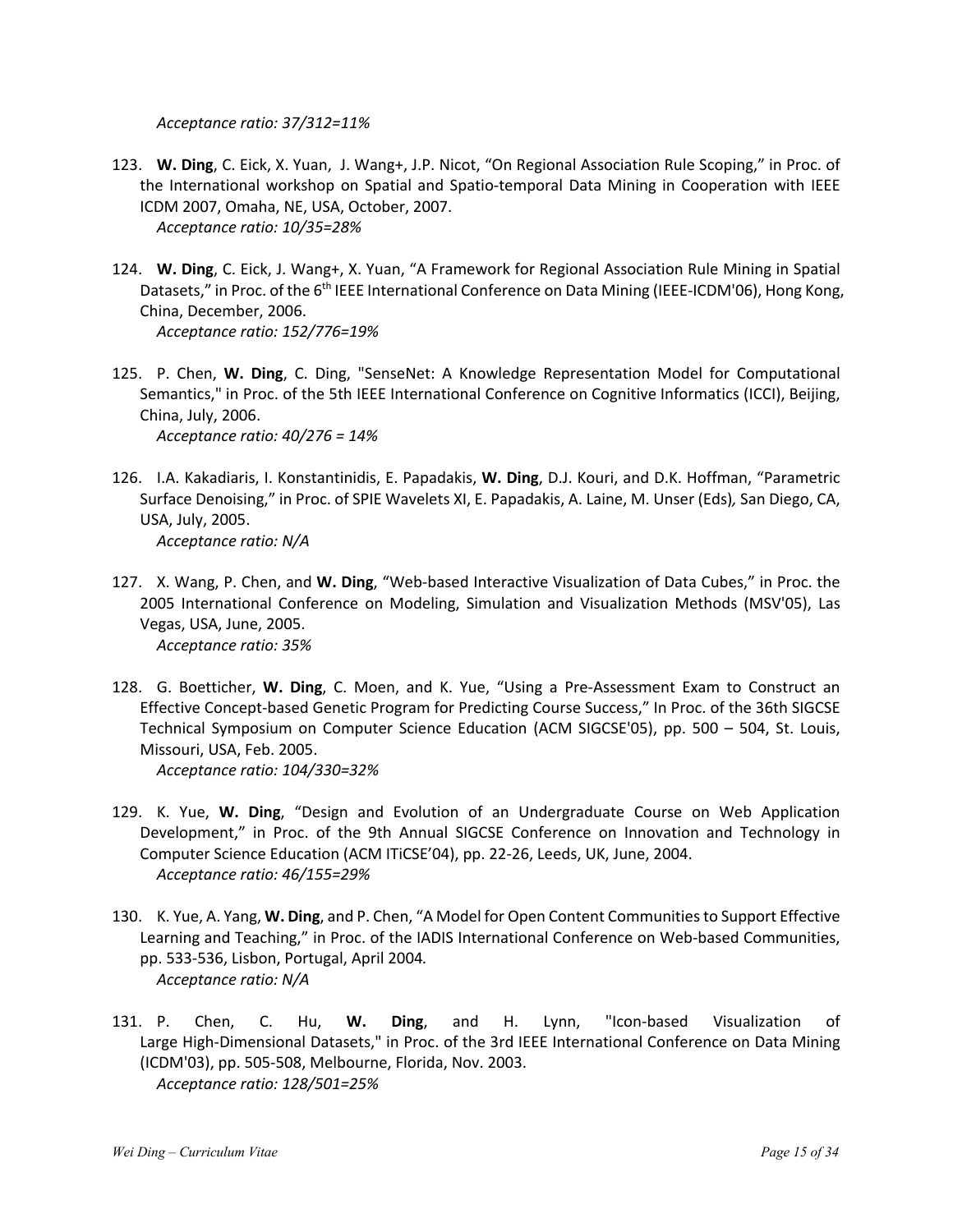- 132. P. Ammann, **W. Ding**, and D. Xu+, "Using a Model Checker to Test Safety Properties," in Proc. of the 7th IEEE International Conference on Engineering of Complex Computer Systems, pp. 212-221, Skovde, Sweden, June 2001. *Acceptance ratio: 45%*
- 133. A. Abdurazik, P. Ammann, **W. Ding**, and J. Offutt, "Evaluation of Three Specification-based Testing Criteria," in Proc. of the 6th IEEE International Conference on Engineering of Complex Computer Systems, pp. 179-187, Tokyo, Japan, Sept. 2000. *Acceptance ratio: N/A*

### **Book Chapters**

- 134. Zhou Zhang+, Yuewen Liu, **Wei Ding**, Wei Wayne Huang, "A Friend Recommendation System Using Users' Information of Total Attribute," Data Science, Springer International Publishing Switzerland, 2015.
- 135. **W. Ding**, T. F. Stepinski, J. Salazar+, "Geospatial Contrast Mining with Applications on Labeled Spatial Data," Contrast Data Mining: Concepts, Algorithms and Applications, Editors: Guozhu Dong and James Bailey, ISBN-13: 978-1439854327, Chapman & Hall/CRC, Data Mining and Knowledge Discovery Series, September, 2012.
- 136. T. F. Stepinski, **W. Ding**, R. Vilalta, "Machine Learning Approaches to Detecting Impact Craters in Planetary Images," Intelligent Data Analysis for Real-Life Applications: Theory and Practice, IGI Global, DOI: 10.4018/978-1-4666-1806-0, ISBN13: 9781466618060, ISBN10: 146661806X, EISBN13: 9781466618077, June, 2012.
- 137. **W. Ding**, C. F. Eick, "Regional Association Rule Mining and Scoping from Spatial Data," Data Mining: Foundations and Intelligent Paradigms, Editors: Lakhmi Jain, Springer Verlag's -Smart Innovation, Systems and Technologies Book Series, Volume 23, 289-313, DOI: 10.1007/978-3-642-23166-7\_11, 2012.
- 138. **W. Ding**, P. Chen, "An Interactive Visualization Model for Large High-Dimensional Datasets," Data Engineering: Mining, Information, and Intelligence, Editors: Yupo Chan, John Talburt, Terry Talley, Springer, 2008.
- 139. P. Chen, **W. Ding**, "Knowledge Management for Agent-based Tutoring Systems," Designing Distributed Learning Environments: With Intelligent Software Agents, pp. 146-161, Ed. F. Lin, Idea Group, Inc., 2004.

## **Other Publications**

- 1. Tianyu Kang\*, Kourosh Zarringhalam, Marieke Kuijjer, John Quackenbush, Wei Ding, "Cancer Subtype Clustering With Gene Mutation Data on Multiple Cancer Datasets," Dana Farber Cancer Genetics Retreat, June 29, 2018.
- 2. Olga Andreeva\*, Wei Ding, Marieke Kuijjer, John Quackenbush, Ping Chen, "GAN-Aided Survival Analysis," Dana Farber Cancer Genetics Retreat, June 29, 2018.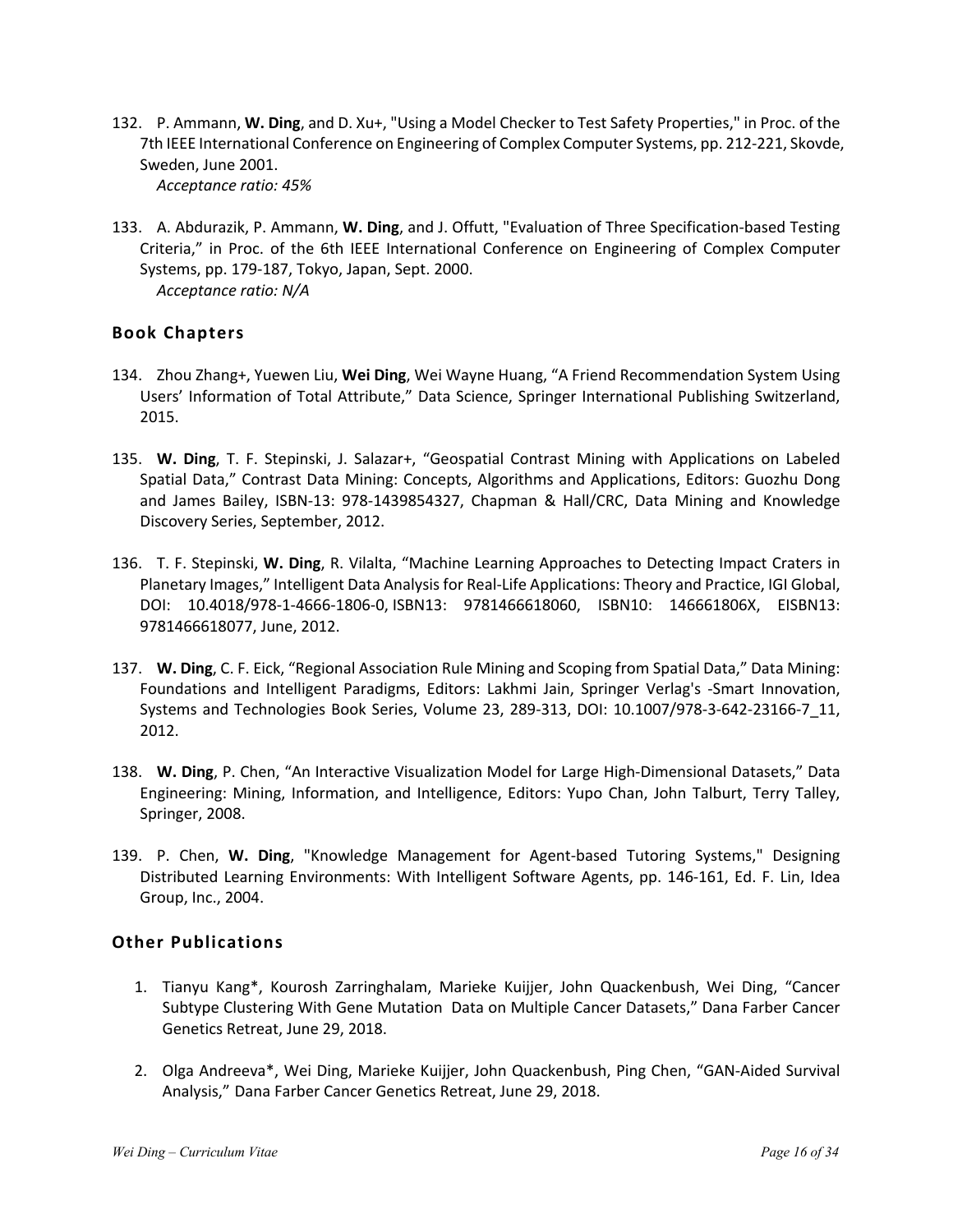- 3. Nada Attar+, Paul Fomenky+, **Wei Ding**, Marc Pomplun, "Modeling an Unsupervised Time-Series Learning Method for Visual Search Leveraging Preprocessed Cognitive load Pupil Data," The 45th annual meeting of the Society for Computers in Psychology (SCiP), Chicago, USA, 2015.
- 4. Joseph Cohen, Henry Lo, Tingting Lu, **Wei Ding**, "Crater Detection via Convolutional Neural Networks," the 47<sup>th</sup> Lunar and Planetary Science Conference, The Woodlands, Texas, March 21-25, 2016
- 5. D. Fang, **W. Ding**, E. Oberlin, S. Kounaves, "A Common Factor Approach for Multivariate Data Cleaning with an Application to Mars Phoenix Mission Data," the 46<sup>th</sup> Lunar and Planetary Science Conference, The Woodlands, Texas, March 16-20, 2016
- 6. E. Oberlin, F. Dong, **W. Ding**, S. Kounaves, "Computational Reanalysis of the Phoenix Lander Wet Chemistry Lab Data, " The 46th Lunar and Planetary Science Conference, the Woodlands, TX, March, 2015
- 7. D. Wang\*, **W. Ding**, Y. Mu, D. Small, S. Islam, "Local Learning on High Dimension, Imbalanced, and Noisy Data: A Framework for Long-Lead Extreme Precipitation Clusters Forecasting," The Fourth Workshop on Understanding Climate Change through Data, June, 2014, Boulder, CO, USA.
- 8. C. Kuhlman\*\*, J. P. Cohen\*, **W. Ding**, "Efficient ML-Aware Feature Construction for Scale and Rotation Invariant Building Detection," New England Undergraduate Computing Symposium; Annual Massachusetts Statewide Undergraduate Research Conference, April, 2014
- 9. J. P. Cohen\*, **W. Ding**, J. Sable, R. Li, T. Stepinski, "Mars and Beyond: Human Spaceflight at the Museum of Science Boston," The 45th Lunar and Planetary Science Conference, the Woodlands, TX, March, 2014
- 10. Y. Mu\*, **W. Ding,** X. Ren, E. Oberlin, S. Kounaves,"Gaussian Noise Removal for Wet Chemistry Data from the Phoenix Mission," The 45th Lunar and Planetary Science Conference, the Woodlands, TX, March, 2014
- 11. Y. Mu\*, H. Lo\*, K. Amaral\*\*, **W. Ding**, S. E. Crouter, "Discriminative Accelerometer Patterns in Children Physical Activities," the 3rd International Conference on Ambulatory Monitoring of Physical Activity and Movement, Amherst, MA, June, 2013
- 12. K. Amaral\*\*, Y. Mu\*, H. Lo\*, **W. Ding**, S. E. Crouter, "Two-Tiered Machine Learning Model for Estimating Energy Expenditure in Children," the 3rd International Conference on Ambulatory Monitoring of Physical Activity and Movement, Amherst, MA, June, 2013
- 13. J. P. Cohen\*, **W. Ding**, D. Boisvert, "To Introduce Computer Science in One Day, The Throw Platform," the 3rd IEEE Integrated STEM Education Conference (ISEC), Princeton, NJ, March, 2013
- 14. J. P. Cohen\*, **W. Ding**, J. Sable, R. Li, T. Stepinski, "Mars and Beyond: A Panel and Games at the Museum of Science Boston," The 44th Lunar and Planetary Science Conference, the Woodlands, TX, March, 2013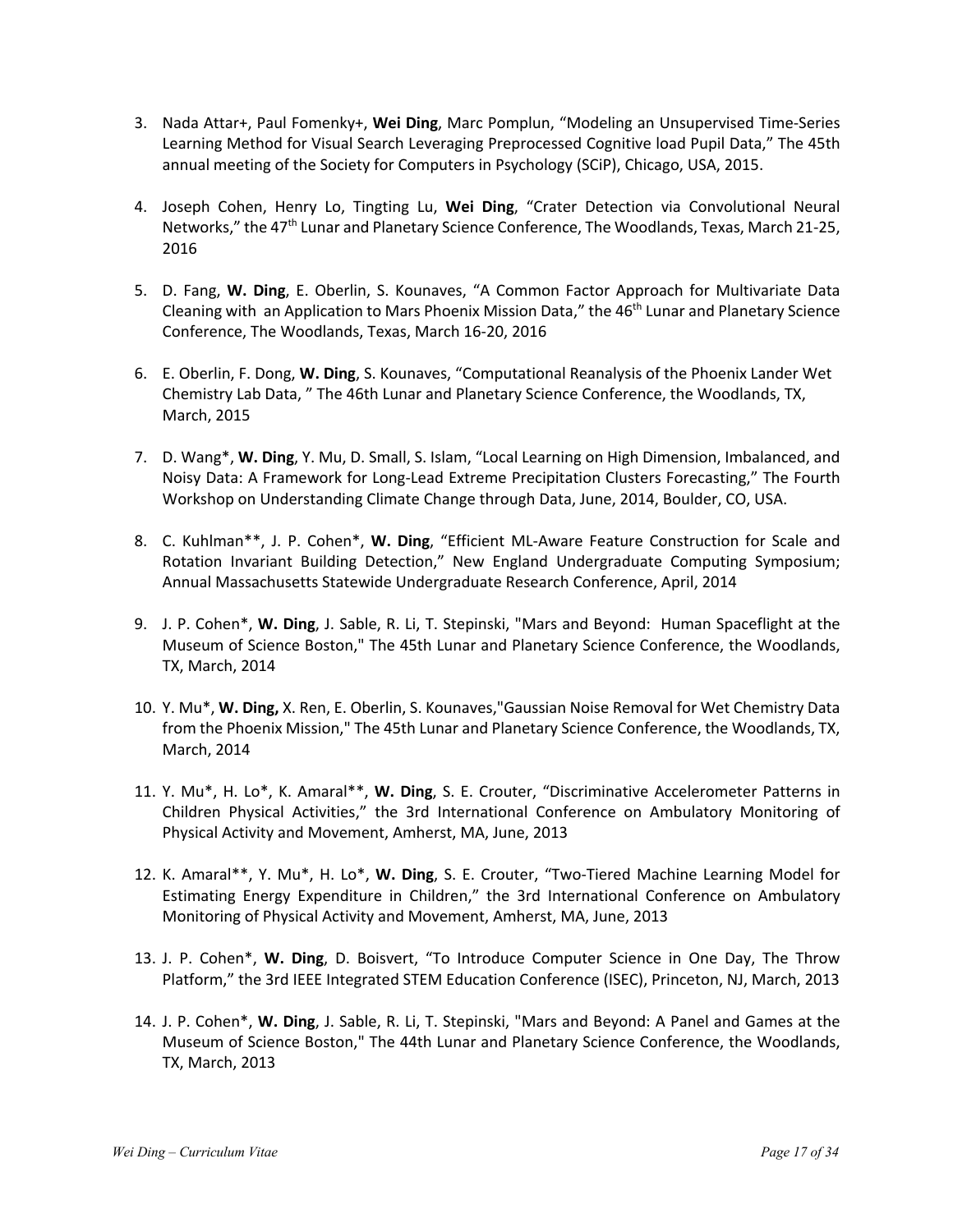- 15. J. P. Cohen\*, **W. Ding**, J. Sable, R. Li, T. Stepinski, "Mars Weekend: A Panel and Games at the Museum of Science Boston," The 43rd Lunar and Planetary Science Conference, the Woodlands, TX, March, 2012
- 16. W. I. Miller\*, T. F. Stepinski, Y. Mu, **W. Ding**, "Cascading Crater Detection with Active Learning," 42nd Lunar and Planetary Science Conference, the Woodlands, TX, March, 2011
- 17. Joyce (Jue) Wang\*, Joseph Paul Cohen\*\*, **W. Ding**, Deborah Boisvert, and Jim Mortenson, "Aspiring computer scientists participate in UMass Boston's Tech Savvy Computing Camp, " LUX Magazine, December, 2010
- 18. Nurit Haspel, **W. Ding**, "The Women in Science Club at UMass Boston, " LUX Magazine, May 2010
- 19. L. Bandeira+, **W. Ding**, T. F. Stepinski, "Automatic Detection of sub-km Craters using Shape and Texture Information," 41<sup>st</sup> Lunar and Planetary Science Conference, January, 2010.
- 20. **W. Ding**, T. Stepinski, "Discriminating Patterns for Surveying and Mapping Geospatial Relationships," NASA's Conference on Intelligent Data Understanding (CIDU), NASA Ames Research Center, Moffett Field, CA, October, 2009
- 21. P. Chen, **W. Ding**, T. Simmons, C. Lacayo, "Parsing Tree Matching Based Question Answering," Text Analysis Conference (TAC) Workshop, Gaithersburg, Maryland USA, November, 2008.
- 22. **W. Ding**, C. Eick, "Mining Regional Knowledge in Spatial Datasets," in Proc. of Grace Hopper Celebration of Women in Computing, Orlando, FL, October 2007.

#### **Externally Sponsored Research Grants**

- 1. Title: AI for Earth: Advanced Machine Learning for Long-Lead Precursors Identification to Extreme Weather Events Program: Microsoft Azure Research Award Amount: \$10,000 Duration: 01/31/2018 – 12/31/2018 Principal Investigator: Wei Ding (with Co-PI Shafiqul Islam at Tufts University)
- 2. Title: Supporting U.S.-Based Students to Participate in the 2018 IEEE International Conference on Data Mining (ICDM 2018) Program: NSF Amount: \$25,000 Duration:06/01/2018-05/31/2020 Principal Investigator: Wei Ding
- 3. Title: EAGER: Advanced Machine Learning Techniques to Discover Disease Subtypes in Cancer Program: NSF Amount: \$165,881 (\$149,881 + \$16,000 REU Supplement) Duration:07/01/2017-06/30/2020 Principal Investigator: Wei Ding (with Co-PI Ping Chen and Kourosh Zarringhalam of the University of Massachusetts Boston)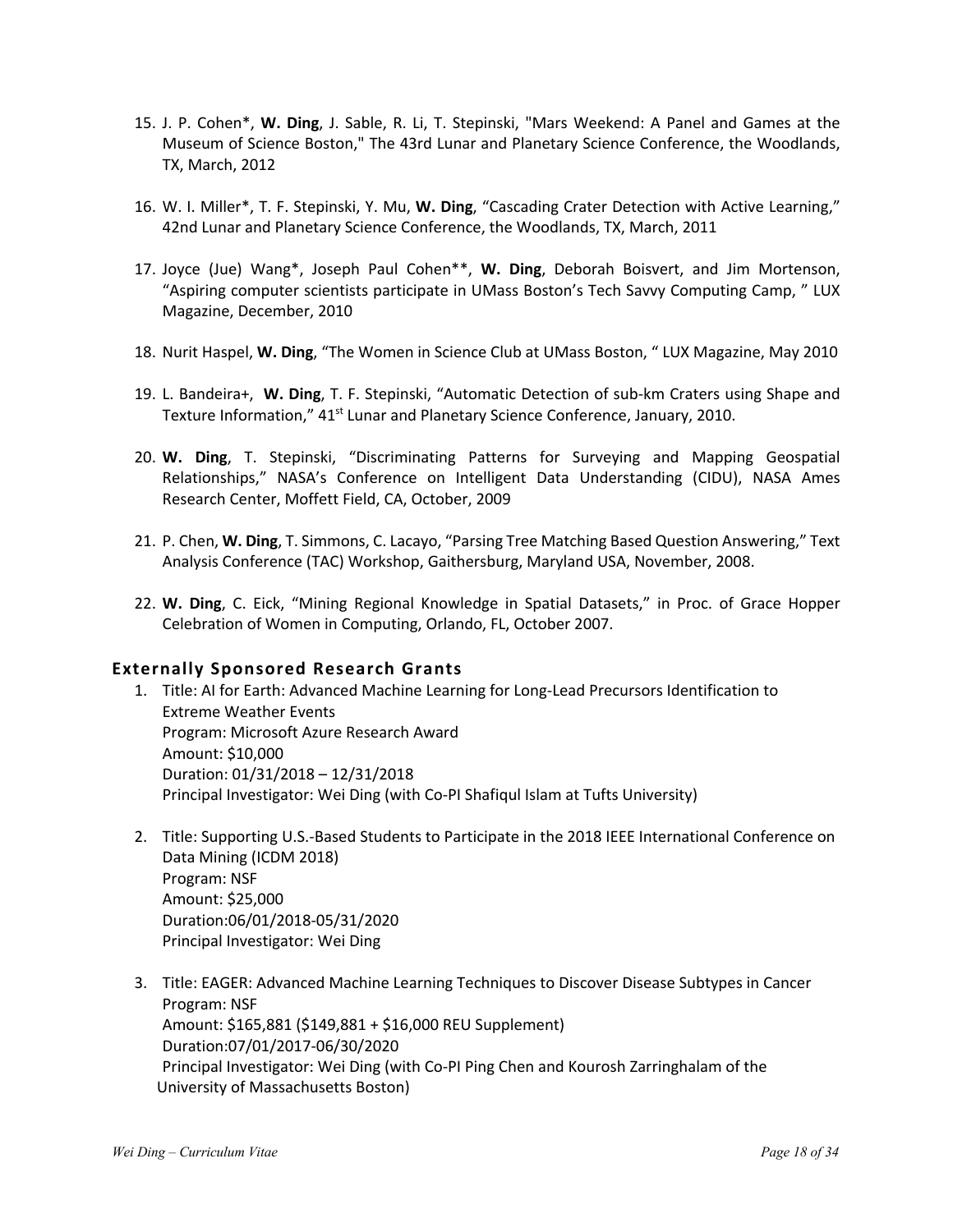- 4. Title: Novel Approaches for Predicting Unstructured Short Periods of Physical Activities in Youth Program: NIH R01 Amount: \$584,135 (a total of \$1,800,000) Duration: 06/01/2016 – 05/31/2020 Principal Investigator: Wei Ding (with two MPIs Prof. Scott Crouter of the University of Tennessee Knoxville and Prof. Eamonn Keough of the University of California Riverside)
- 5. Title: Center For Digital Health (CDH) Program: University of Massachusetts President's Science & Technology (S&T) Initiatives Amount: \$37,500 (a total of \$125,000) Duration: 07/01/2016-06/31/2017 Leading PI: Yu Cao (UMass Lowell) Co-Investigator: Wei Ding (University of Massachusetts Boston Site-PI; with Co-PI Prof. YunSheng Ma's team at UMass Medical School)
- 6. Title: Advanced Data Mining to Discover Disease Subtypes in Cancer Sponsor: NVIDIA Amount: \$100,000 (a total of \$200,000) Duration: 01/01/2015 – 12/31/2016 Principal Investigator: John Quackenbush (Dana-Farber Cancer Institute) Co-Investigator: Wei Ding (University of Massachusetts Boston Site-PI)
- 7. Title: Video Categorization Using Spatio-Temporal Pattern Features with Ensemble Learning Sponsor: TCL Research America Amount: \$87,500 Duration: 06/01/2014 – 08/31/2016 Principal Investigator: Wei Ding
- 8. Title: Extension Services for Undegraduate Programs (ES-UP) Program: National Center for Women & Information Technology (NCWIT) Amount: \$8,000 (grant) + \$10,000 (value of services) Duration: 12/01/2014 – 11/31/2016 Principal Investigator: Wei Ding
- 9. Title: Analysis of the Wet Chemistry Data From the Phoenix Lander Mission Aided by Machine Learning Program: NASA Amount: \$305,268 Duration: 06/01/2013 – 05/31/2016 Principal Investigator: Wei Ding (with Co-PI Samuel Kounaves at Tufts University)
- 10. Title: Supporting U.S.-Based Students to Attend the 2012 IEEE International Conference on Data Mining (ICDM 2012) Program: NSF IIS Amount: \$26,000 Duration: 07/01/2012 – 06/30/2013 Principal Investigator: Wei Ding (with Co-PIs Mohammed Zaki and Xindong Wu)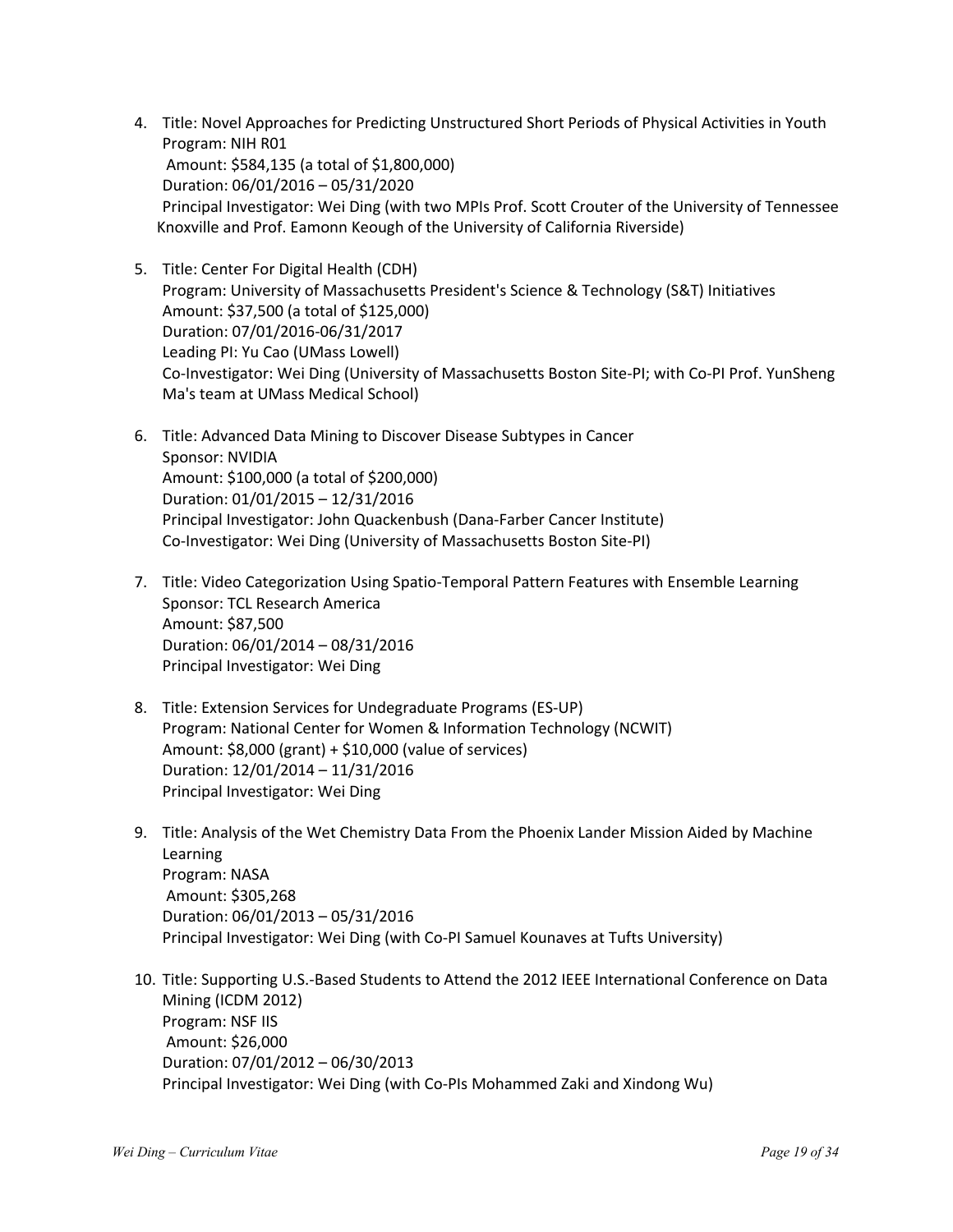- 11. Title: A Prototypical Ontology-supported Intelligent Geospatial Feature Discovery System (iGFDS) for Proliferation Detection Program: DOE Amount: \$121,296 Duration: 09/02/2012 – 07/26/2015 Principal Investigator: Liping Di (George Mason University) Co-Investigator: Wei Ding (University of Massachusetts Boston Site-PI)
- 12. Title: Collaborative Data Mining Research Center on Cyber-Enabled Discovery and Innovation Program: University of Massachusetts President's 2011 Science & Technology (S&T) Initiatives Amount: \$110,000 Duration: 07/01/2011-06/31/2013 Co-Investigator: Wei Ding (with Dan Simovici at UMass Boston as PI)
- 13. Title: Supporting US-Based Students to Attend the 2011 IEEE International Conference on Data Mining (ICDM 2011) Program: NSF IIS Amount: \$24,000 Duration: 07/01/2011 – 06/30/2012 Co-Investigator: Wei Ding (with PI Wei Wang at University of North Carolina at Chapel Hill)
- 14. Title: Establishment of the Northeast Coastal Watershed Geospatial Data Network Program: Department of Energy Amount: \$291,600 Duration: 09/15/2010 – 09/14/2012 Co-Investigator: Wei Ding (with Robyn Hannigan at UMass Boston as Project Scientist)
- 15. Title: Consortium on Anytime-Anywhere-Anyway (AAA) Transportation Information Program: University of Massachusetts President's 2010 Science & Technology (S&T) Initiatives Amount: \$106,937 Duration: 07/01/2010-06/31/2011 Leading PI: Hong Liu (UMass Dartmouth) Co-Investigator: Wei Ding (University of Massachusetts Boston Site-PI)
- 16. Title: Outreach: Crater Seeker for Mars and Beyond Program: NASA Supplemental Outreach Awards for ROSES Investigators (OUTREACH) Program Amount: \$80,000 (University of Massachusetts Boston Site-PI and Project Lead) Duration: 09/01/2010-08/31/2014 Project Lead: Wei Ding (with PI Rongxing Li at the Ohio State University)
- 17. Title: Automatic Detection of Sub-Kilometer Craters in High Resolution Planetary Images Program: NASA Applied Information Systems Research Amount: \$285,163 Duration: 09/01/2009 – 08/31/2012 Principal Investigator: Tomasz Stepinski (University Of Cincinnati) Co-Investigator: Wei Ding (University of Massachusetts Boston Site-PI)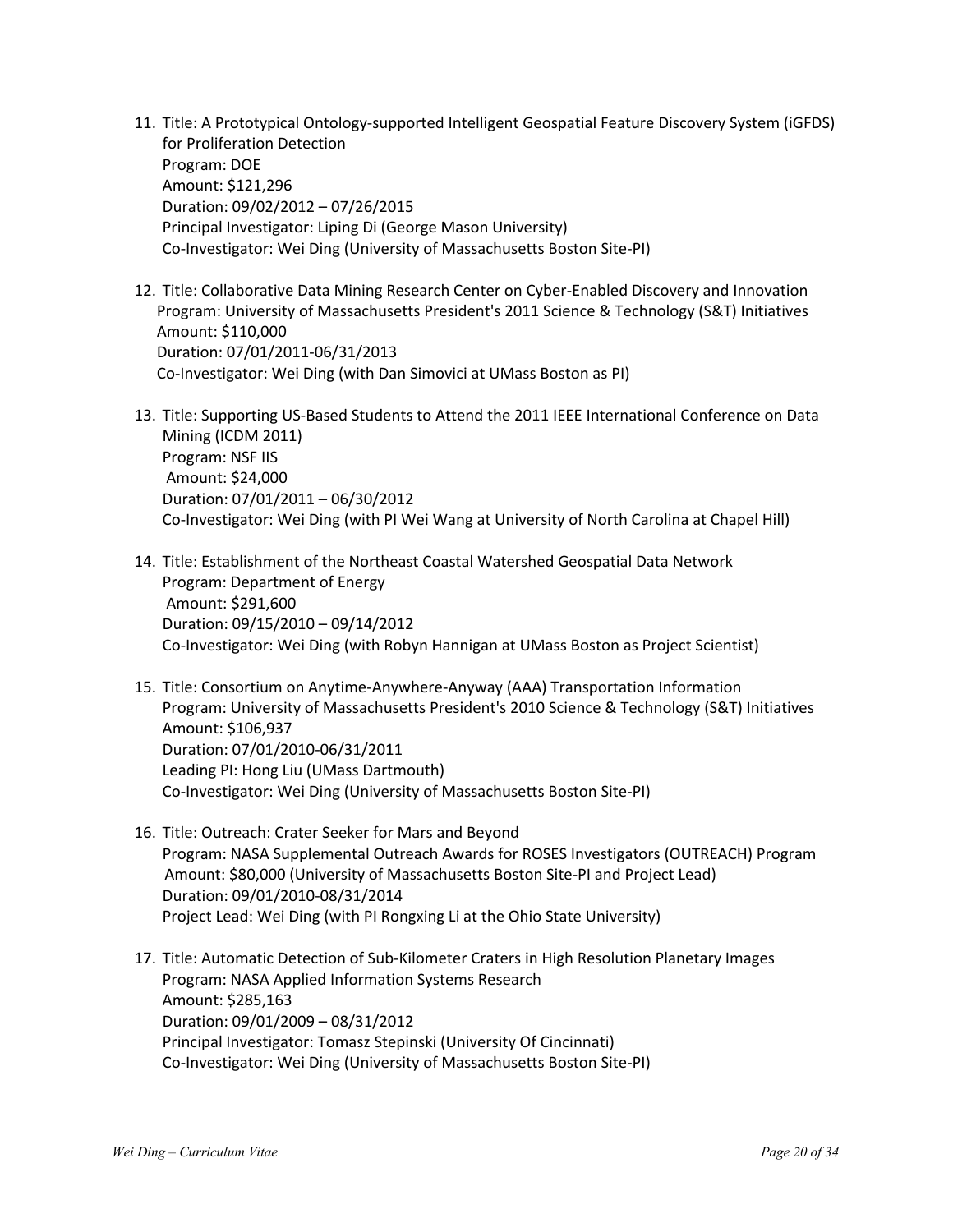## **Internally Sponsored Research and Education Grants**

- 1. "Women-In-Science," University of Massachusetts Boston, \$22,500, 2014-2017, PI.
- 2. "Analysis of Children Free-Living Accelerometer Data Aided by Machine Learning," University of Massachusetts Boston Proposal Development Grant Program, PI (with Co-PI Scout Crouter), \$15,000, 2014.
- 3. "Women-In-Science," University of Massachusetts Boston, \$7,000, 2013, PI.
- 4. "Research Experiences for Undergraduates," Commonwealth Alliance for Information Technology Education (CAITE), University of Massachusetts Amherst, \$6,400, 2012, Faculty Advisor, (PI Rick Adrion)
- 5. "Women Undergraduate Mentoring and Science Connect," Program of Instruction Innovation, College of Science and Mathematics, University of Massachusetts Boston, PI, \$6,000, 2012.
- 6. "Research Experiences for Undergraduates," Commonwealth Alliance for Information Technology Education (CAITE), University of Massachusetts Amherst, \$6,400, 2011, Faculty Advisor, (PI Rick Adrion)
- 7. "Women in Computer Science Workshop," Commonwealth Alliance for Information Technology Education (CAITE), University of Massachusetts Amherst, \$1,415, 2010, PI (with Deborah Boisvert).
- 8. "Research Experiences for Undergraduates," Commonwealth Alliance for Information Technology Education (CAITE), University of Massachusetts Amherst, \$6400, 2010, (PI Rick Adrion)
- 9. "Women Undergraduate Mentoring Program (WUMP)," Program of Instruction Innovation, College of Science and Mathematics, University of Massachusetts Boston, PI, (Co-Is: Dr. Nurit Haspel and Dr. Betty O'Neil), \$5,000, 2010.
- 10. "Charting a new MAP: A Tool for Student Engagement, Learning Outcomes Assessment, and Retention," Program of Instruction Innovation, College of Science and Mathematics, University of Massachusetts Boston, PI, (Co-Is: Dr. Roger Blake and Dr. Bill Campbell), \$4,850, 2010.
- 11. "Toward Discriminating Pattern Discovery on Modeling Ecology of Crime," University of Massachusetts Boston Proposal Development Grant Program, PI, \$7,000, 2009.
- 12. "A Gaze-Controlled Interface to Virtual Reality Applications for Motor- and Speech- Impaired Users," University of Massachusetts Boston Joseph P. Healey Grant Program, Co-PI (with PI Marc Pomplun), \$4,500, 2009.
- 13. "Computer-aided Detection of Sub-Kilometer Craters in High Resolution Planetary Images," PI of a collaborative project awarded by the Institute for Pace Systems Operations (ISSO), Texas, \$9,936, 5/2008-8/2008.
- 14. "Towards Region Discovery in Spatial Datasets," Faculty Development Fund, University of Houston-Clear Lake, PI, \$1,876.60, 2008.
- 15. "Integrating Supervised and Adaptive Learning to improve Text Entry for People with Motion Impairments," Faculty Research and Support Fund, University of Houston-Clear Lake, PI, \$4,500, 2007.
- 16. "Automatic Detection and Correction of Spelling Errors Using Knowledge Modeling," Faculty Research and Support Fund, University of Houston-Clear Lake, PI, \$2,912, 2007.
- 17. "Developing of a Large Commonsense Knowledge Acquisition Software System," UHCL Alumni Association Program Endowment Award, University of Houston-Clear Lake, PI, \$400, 2007.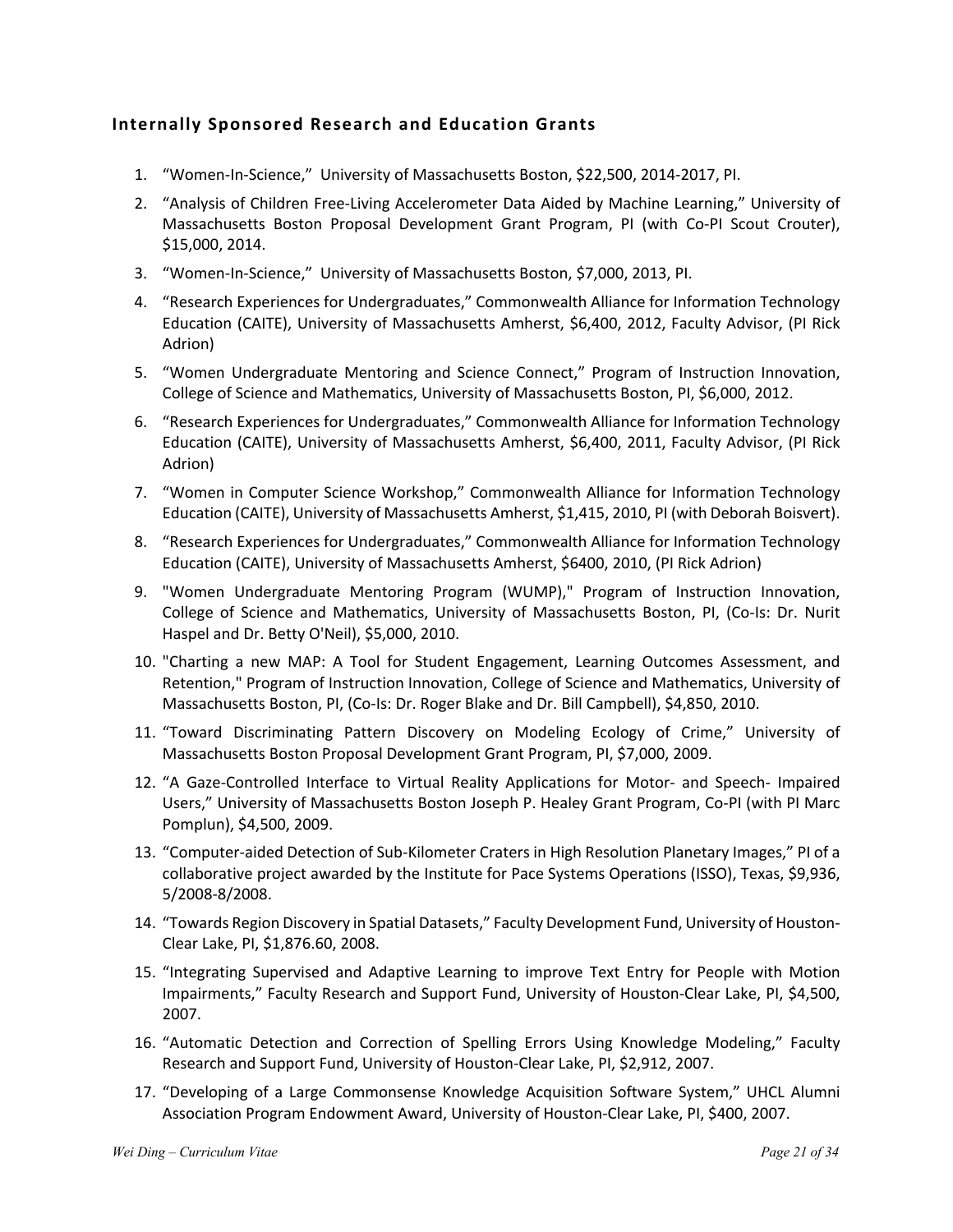- 18. "On Regional Association Rule Scoping," Faculty Development Fund, University of Houston-Clear Lake, PI, \$1,300, 2007.
- 19. "A Framework for Regional Association Rule Mining in Spatial Datasets," Faculty Development Fund, University of Houston-Clear Lake, PI, \$2,000, 2006.
- 20. "SenseNet: A Knowledge Representation Model for Computational Semantics," Faculty Development Fund, University of Houston-Clear Lake, PI, \$850, 2006.
- 21. "Design and Evolution of an Undergraduate Course on Web Application Development," Faculty Development Fund, University of Houston-Clear Lake, PI, \$1,321, 2004

### **Patents**

- 1. Myla Archer, Elizabeth Leonard, Constance Heitmeyer, **Wei Ding**, "SecProve: Automated Tools for Building Secure C Programs," US patent, 2016.
- 2. Ping Chen, **Wei Ding**, "Word sense disambiguation," Application No./Patent No.: 09836749.3- 1225/ 2368201 PCT/US2009067261, US patent.
- 3. Yuewen Liu, Chen Yang, Xi Zhao, Xiangyu Chang, Wei Huang, Jinxin Sun, Yuquan Xu, Zhijin Zhou, Peijun Meng, **Wei Ding**, "Social network Friend Recommendation System (LPRP)," Registration No: 2016SR120062, China patent, 2016.

## **Teaching**

#### **Instructional Development:**

- 1. In Fall 2016, developed the new course Big Data Analytics, University of Massachusetts Boston (UMass Boston)
- 2. In Spring 2013, developed the new course *Applied Machine Learning*, University of Massachusetts Boston (UMass Boston)
- 3. In Spring 2009, developed the new course *Spatial Data Mining*, University of Massachusetts Boston (UMass Boston)
- 4. In Fall 2007, developed the new course *Advanced Web Application Development*, University of Houston-Clear Lake (UHCL)
- 5. In Fall 2004, developed the new course *E-Commerce Development*, University of Houston-Clear Lake (UHCL)

#### **Courses Taught:**

| <b>Title</b>                      |         |         |        | <b>Enrollment</b>                     | Semester(s)                         |
|-----------------------------------|---------|---------|--------|---------------------------------------|-------------------------------------|
|                                   |         |         |        | (total=2,039)                         |                                     |
| Applied                           |         |         |        | Machine Learning (UMass   72 students | Spring 2016, Spring 2015, Spring    |
| Boston)                           |         |         |        |                                       | 2014, Spring 2013                   |
| Big Data Analytics (UMass Boston) |         |         |        | 17 students                           | <b>Fall 2016</b>                    |
| Science                           | Gateway | Seminar | (UMass | 80 students                           | Fall Spring 2017, Fall 2016, Spring |
| Boston)                           |         |         |        |                                       | 2016                                |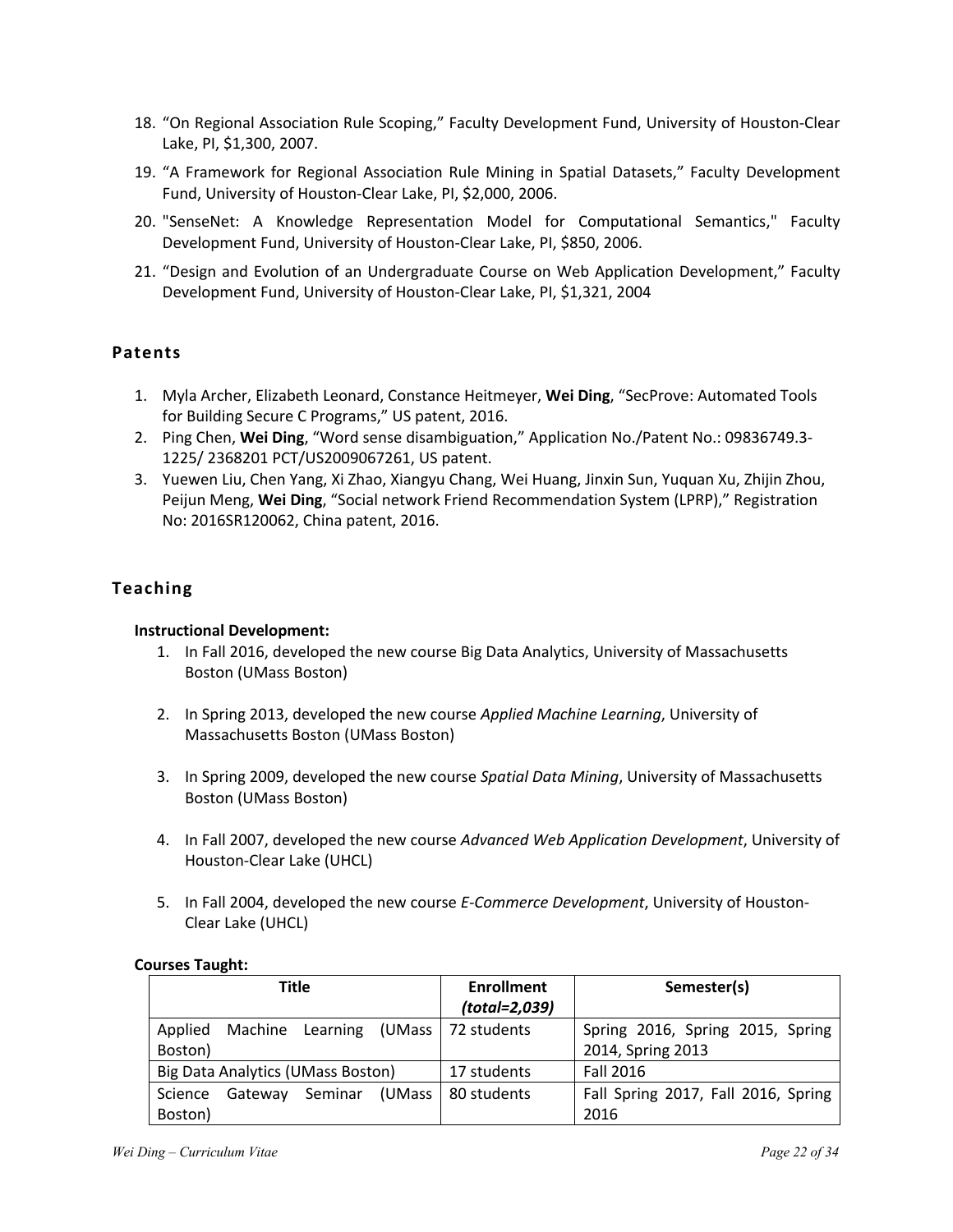| Database-Backed Web Sites and Web       | 167 students | Fall 2014, Spring 2014, Spring 2013,  |
|-----------------------------------------|--------------|---------------------------------------|
| Services (UMass Boston)                 |              | Fall 2011, Fall 2009,                 |
| Spatial Data Mining (UMass Boston)      | 29 students  | Spring 2011, Spring 2010, Spring      |
|                                         |              | 2009                                  |
| Artificial Intelligence (UMass Boston)  | 178 students | Fall 2017, Spring 2017, Fall 2014,    |
|                                         |              | Fall 2013, Fall 2011, Fall 2010, Fall |
|                                         |              | 2009, Fall 2008                       |
| Advanced<br>Data<br>Structures<br>and   | 24 students  | <b>Fall 2010</b>                      |
| Algorithms (UMass Boston)               |              |                                       |
| Introduction to Java (UMass Boston)     | 34 students  | Spring 2012                           |
| Independent Study (UMass Boston)        | 12 students  | Fall 2016, Fall 2015, Spring 2015,    |
|                                         |              | Fall 2014, Spring 2014, Spring 2013,  |
|                                         |              | Spring 2012, Fall 2010, Fall 2009     |
| Web Application Development (UHCL)      | 915 students | Spring 2008, Fall 2007, Spring 2007,  |
|                                         |              | Fall 2006, Spring 2006, Fall 2005,    |
|                                         |              | Spring 2005, Fall 2004, Summer        |
|                                         |              | 2004, Spring 2004, Fall 2003,         |
|                                         |              | Summer 2003, Spring 2003, Fall        |
|                                         |              | 2002, Summer 2002, Spring 2002        |
| Design of Database Systems (UHCL)       | 172 students | Spring 2007, Fall 2006, Spring 2006,  |
|                                         |              | Fall 2005, Spring 2005, Summer        |
|                                         |              | 2004, Spring 2002                     |
| Advanced<br>Web<br>Application          | 35 students  | Spring 2008, Fall 2007                |
| Development (UHCL)                      |              |                                       |
| E-Commerce Development (UHCL)           | 39 students  | Spring 2006, Fall 2004                |
| Data Structures (UHCL)                  | 69 students  | Spring 2004, Fall 2003                |
| Advanced<br>Data<br>Structures<br>and   | 57 students  | Spring 2003, Fall 2002                |
| Algorithms (UHCL)                       |              |                                       |
| Independent<br>Study<br>Computer<br>in  | 9 students   | Summer 2007, Summer 2003              |
| Science (UHCL)                          |              |                                       |
| Fundamentals of Database Systems        | 147 students | <b>Fall 2007</b>                      |
| (invited lectures at Nankai University, |              |                                       |
| Tianjin, China)                         |              |                                       |

## **Invited Talks at Academic Institutions & Keynote Talks**

- **1.** "Opportunities and Challenges of AI in Health related Applications," IEEE/ACM Conference on Connected Health Applications, Systems, and Engineering Technologies (IEEE/ACM CHASE 2021), December 17, 2021, Washington D.C., USA
- 2. "Knowledge-Based Data Mining," College of Nursing and Health Sciences, UMass Boston, November 2020
- 3. "The Future of AI for Spatiotemporal Data Science," 1<sup>st</sup> ACM SIGKDD Workshop on Deep Learning for Spatiotemporal data, August, 2020
- 4. "Advanced Data Mining to Discover Disease Subtypes in Cancer," The UMass Center to Clinical and Translational Science (UMCCTS) Annual Research Retreat, May 2017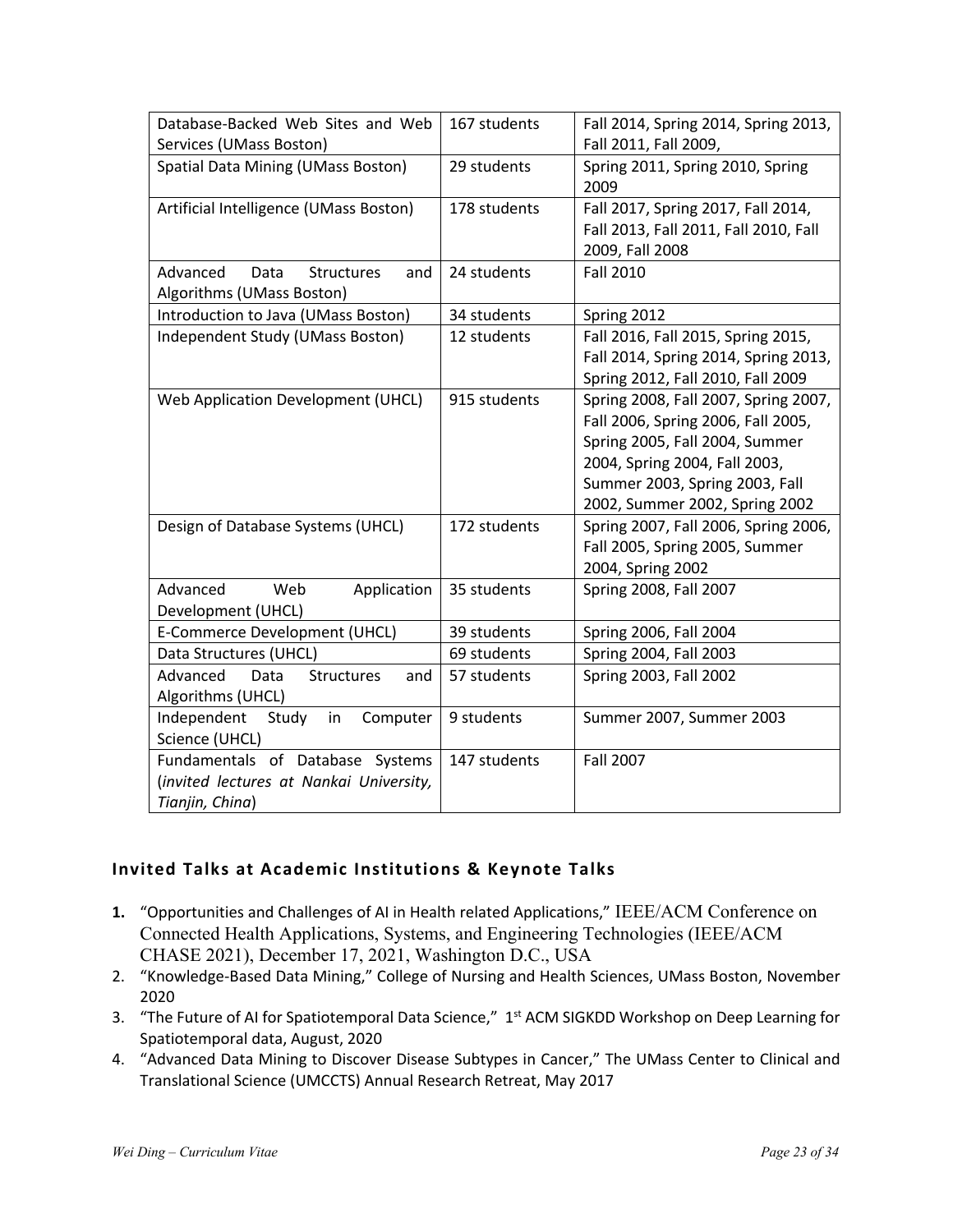- 5. "Knowledge Discovery from Spatio-Temporal Data for Scientific Applications," 11<sup>th</sup> International Workshop on Spatial and Spatiotemporal Data Mining (SSTDM-16), in cooperation with IEEE ICDM 2016, 12-December 2016, Barcelona, Spain
- 6. "Advanced Data Mining to Discover Disease Subtypes in Cancer," Dana Farber Cancer Institute, April, 2015
- 7. "Data Mining with Big Data," Northeastern University, October, 2014
- 8. "Local Learning on High Dimension, Imbalanced, and Noisy Data: A Framework for Long-Lead Extreme Precipitation Clusters Forecasting," The Fourth Workshop on Understanding Climate Change through Data, June, 2014, Boulder, Co, USA
- 9. "Challenges and Opportunities in Applied Machine Learning with Case Study on Crater Detection," The 5<sup>th</sup> Workshop on Data Mining Case Studies and Practice Prize (DMCS-5), Dec, 2013.
- 10. "Discovering Drivers of Change in Spatial Systems Through Association Pattern Mining," the School of Management, Xi'an Jiao Tong University, June, 2013.
- 11. "Online Knowledge Discovery with Streaming Features: A Big Data Solution," the School of Management, Xi'an Jiao Tong University, June, 2013.
- 12. "Online Knowledge Discovery with Streaming Features: A Big Data Solution," the School for the Environment, University of Massachusetts Boston, April, 2013.
- 13. "Intelligent Data Analysis for Spatial Data Mining Applications and Energy Considerations," Interdisciplinary Colloquium on Energy Series, University of Massachusetts Boston, February, 2011
- 14. "Spatial Data Mining and its Application to Planetary and Environmental Science Study," University of Massachusetts Lowell, December, 2010
- 15. "Automatic Crater Detection from Planetary Images," University of Western Ontario, Canada, October, 2010
- 16. "Spatial Data Mining and its Application to Planetary and Environmental Science Study," University of Technology Sydney, Sydney, Australia, October, 2010
- 17. "Automatic Detection of Sub-Kilometers Craters in High Resolution Planetary Images," Tsinghua University, China, July, 2010
- 18. "Automatic Detection of Sub-Kilometers Craters in High Resolution Planetary Images," Peking University, China, July, 2010
- 19. "Automatic Detection of Sub-Kilometers Craters in High Resolution Planetary Images," HeFei University of Technology, China, July, 2010
- 20. "Discriminating Patterns for Surveying and Mapping Geospatial Relationships," University of Houston, November, 2009
- 21. "Automatic Detection of Sub-Kilometer Craters in High Resolution Planetary Images," NASA Applied Information Systems Research Program Principle Investigator Meeting, October, 2009
- 22. "Discriminating Patterns for Surveying and Mapping Geospatial Relationships," Worcester Polytechnic Institute, October, 2009
- 23. "Discriminating Patterns for Surveying and Mapping Geospatial Relationships," University of Vermont, September, 2009
- 24. "Effective Uses of Blackboard for course Management," Teaching with Technology at University of Massachusetts Boston, September, 2009
- 25. "Effective Uses of Blackboard for course Management," University of Massachusetts Boston Educational Technology Conference, May, 2009
- 26. "Discriminating Patterns for Empirical Discovery in Geospatial Data," Computer Science Colloquia Series, University of Massachusetts Lowell, April, 2009
- 27. "Discriminating Patterns for Empirical Discovery in Geospatial Data," University of Houston-Clear Lake, March, 2009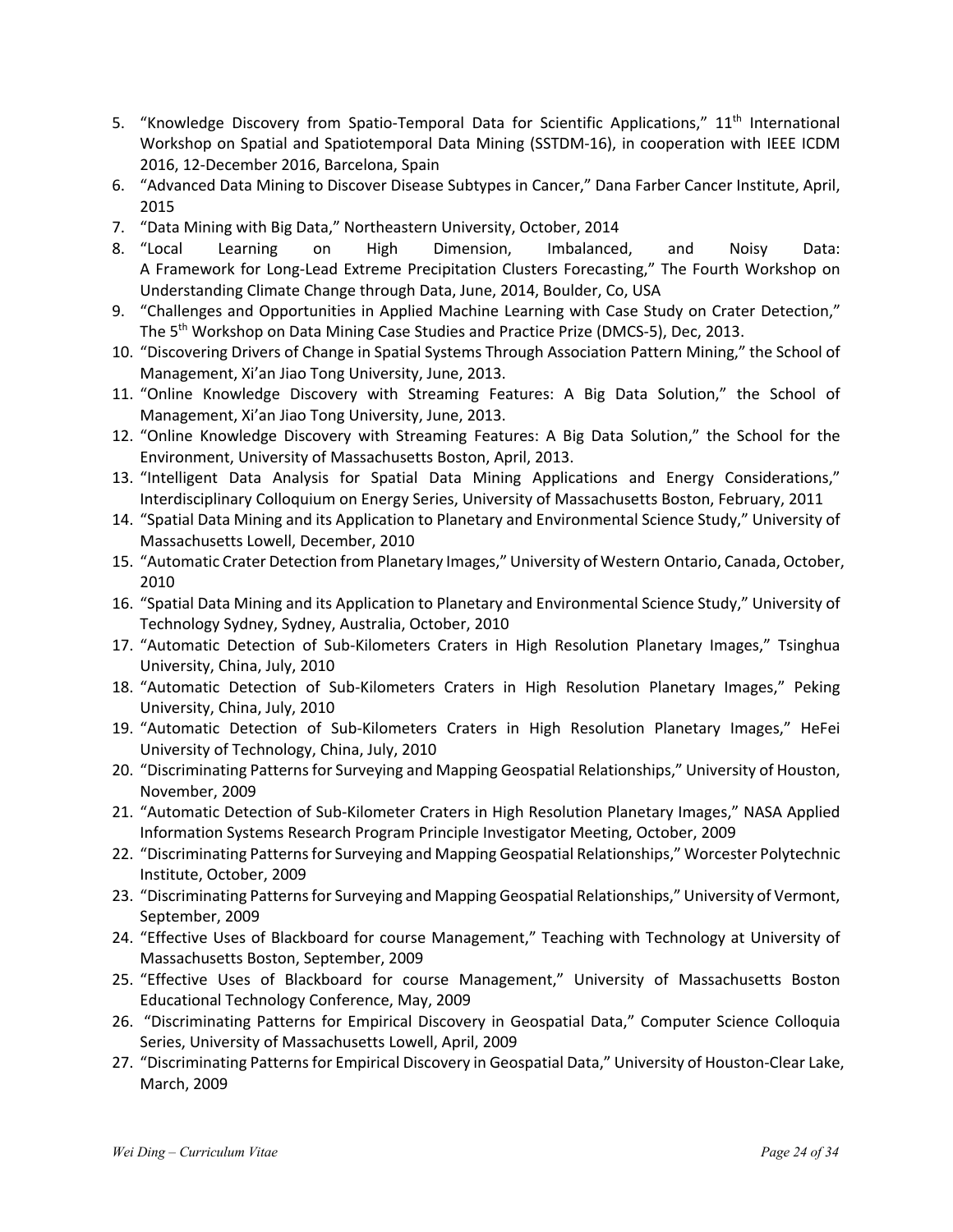- 28. "Teaching with Blackboard Online System," Teaching with Technology Workshops, University of Massachusetts Boston, February, 2009
- 29. "Discriminating Patterns for Empirical Discovery in Geospatial Data," Software Engineering Seminar Series, George Mason University, January, 2009
- 30. "Discriminating Patterns for Empirical Discovery in Geospatial Data," NSF-sponsored workshop on GeoSpatial & GeoTemporal Informatics, January, 2009
- 31. "Discovering regional knowledge from spatial datasets," Natural Science Seminar, University of Houston-Clear Lake, January 2008
- 32. "Discovering Regional Patterns," College of Software, Nankai University, Tianjin, China, December 2007

## **Ph.D. Students (Primary Advisor) Dissertation Advisees:**

- 1. Yong Zhuang (Ph.D. student, Sanofi Genzyme Doctoral Research Fellowship for Academic Year 2018- 2019)
- 2. Matthew Almeida (Ph.D. student, Sanofi Genzyme Doctoral Research Fellowship for Academic Year 2018-2019)
- 3. Tianyu Kang (Ph.D. Student, Sanofi Genzyme Doctoral Research Fellowship for Academic Year 2018- 2019)
- 4. Zheyun Xiao (Ph.D. Student)
- 5. Zihan Li (Ph.D. Student)
- 6. Hamid Reza Mohebbi (Ph.D. Student)
- 7. Chengjie Zheng (Ph.D. Student)
- 8. Dr. Yahui Di (graduated in May 2017); first job after graduation: Research Scientist at Monsanto/Climate Corporation)
- 9. Dr. Joseph Cohen (graduated in May 2016; first job after graduation: Research Scientist at Yoshua Bengio's Montreal Institute for Learning Algorithms) (NSF graduate fellowship; Outstanding Paper Award for Young Scientists from the Committee on Space Research of the International Council for Science)
- 10. Dr. Henry Lo (graduated in May 2016; first job after graduation: Senior Data Analyst at McKinsey & Company) (NSF EAPSI fellowship; Sanofi Genzyme Doctoral Research Fellowship for Academic Year 2014-2015)
- 11. Dr. Dawei Wang (graduated in May 2016, first job after graduation: Data Scientist at Tune)
- 12. Dr. Chung-Hsien Yu (graduated in May 2016, first job after graduation: Software Engineer at Quixey)(Oracle Doctoral Fellowship for Academic Year 2015-2016)
- 13. Dr. Yang Mu (graduated in December 2015, first job after graduation: Research Scientist at Facebook) (Outstanding Achievement in Computer Science of College of Science and Mathematics in Spring 2015)
- 14. William Isaac Miller (Ph.D. student, In Memoriam, 2010)

## **Ph.D. Students (Committee Member)**

- 1. Pak Kit Wu, Computer Science, Ph.D. student, 2018-Present, The Hong Kong Polytechnic University
- 2. Mariette Ayala, Department of Leadership in Education, Ph.D. student, 2018-Present, UMass Boston
- 3. Tong Wang, Computer Science, Ph.D. student, 2017 December, UMass Boston
- 4. Maryam Hasan, Computer Science, Ph.D. student, 2017-Present, WPI
- 5. Roshanak Farhoodi, Computer Science, Ph.D. student, 2017, UMass Boston
- 6. Jiayin Wang, Computer Science, Ph.D. student, 2016-2017, UMass Boston
- 7. Ren Yi, Computer Science, Ph.D. student, 2016-2017, UMass Boston
- 8. Ying Mao, Computer Science, Ph.D. student, 2016, UMass Boston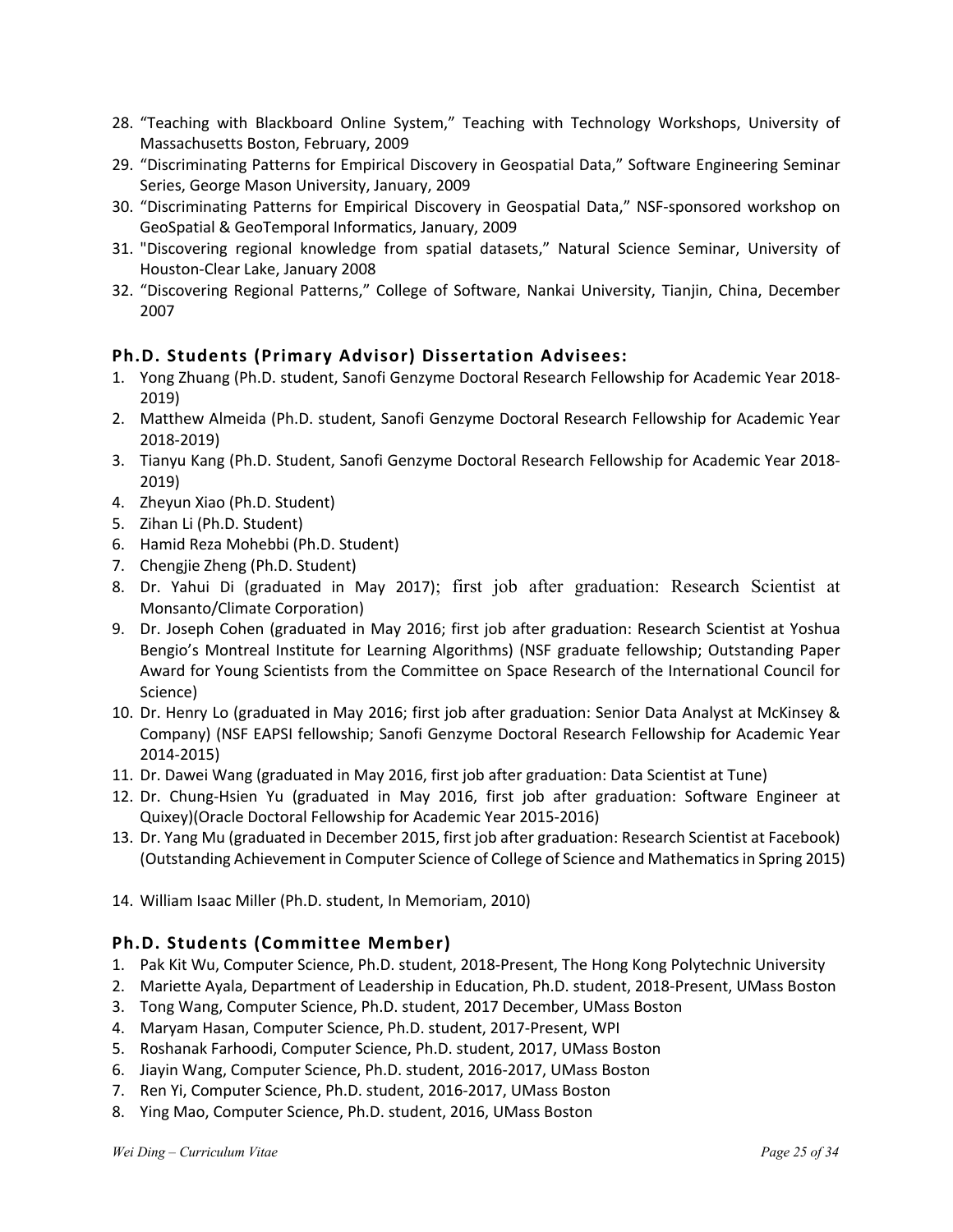- 9. Yan Liu, School for Environment, Ph.D. student, 2015-2017, UMass Boston
- 10. Xu Yu, Computer Science, Ph.D. student, 2016, UMass Lowell
- 11. Jipeng Qiang, Computer Science, Ph.D. student, 2014-2016, Hefei University of Technology, China
- 12. Xiang Ren, Computer Science, Ph.D. student, 2014-2016, Wuhan University, China
- 13. Dong Luo, Computer Science, Ph.D. student, 2014-2015, UMass Boston
- 14. Goce Ristanoski, Computing and Information Systems, 2014, University of Melbourne (External Examiner)
- 15. Ke Huang, Computer Science, Ph.D. student, 2015, UMass Lowell
- 16. Chunhui Zhang, Computer Science, Ph.D. student, 2013, UMass Lowell
- 17. Stephen Brinton, Computer Science, Ph.D. student, 2013, UMass Lowell
- 18. Kui Yu, Computer Science, Ph.D. student, 2012-2013, Hefei University of Technology, China
- 19. Yun Yang, Environmental, Earth and Ocean Sciences, Ph.D. student, 2011-Present, UMass Boston
- 20. Dan Pletea, Computer Science, Ph.D. 2013, UMass Boston
- 21. Tyler Garaas, Computer Science, Ph.D. 2009, UMass Boston
- 22. Pruet Boonma, Computer Science, Ph.D. 2009, UMass Boston
- 23. Alex Hwang, Compuer Science, Ph.D. 2010, UMass Boston

### **Masters Students (Primary Advisor)**

- 1. Olga Andreeva (M.Sc. Fall 2017)
- 2. Yong Zhuang (M.Sc. till Fall 2015)
- 3. Siyi Liu (M.Sc., graduated, summer 2011)
- 4. Jue Wang (M.Sc., graduated, summer 2010, Graduate Symposium Presentation Award)

#### **Undergraduate Students**

*( (1) gone on to graduate school, (2)employed in major field, (3) still enrolled in college)*

- 1. Ira Ceka (Undergraduate, 2016-Present), Undergraduate Research Fellowship; Oracle Research Fellowship
- 2. *(1)* Tianyu Kang (Undergraduate, 2014-2015)
- 3. *(3)*Daniel Manning (Undergraduate, Spring 2016)
- 4. *(1)* Melissa Cruz (Undergraduate, 2014-2015, Oracle Fellowship Award Spring 2015, Dr. Ronald E. McNair Post-Baccalaureate Achievement Program)
- 5. *(2)* Ny Nguyen (Undergraduate, 2013)
- 6. *(1)* Caitlin Kuhlman (Undergraduate, 2014)
- 7. *(2)* Nicole Cote (Undergraduate, 2013)
- 8. *(2)* Alena Bertash (Undergraduate, 2012)
- 9. *(3)*Anna Gavrilman (Undergraduate, 2012)
- 10. *(1)*Joseph Cohen (graduated in summer 2011, Tanimoto Award, Undergraduate Research Award)
- 11. *(1)*Henry Lo (graduated in summer 2011)
- 12. *(1)*Timmy Mbaya (Honors Thesis Advisor, graduated in Spring 2011)
- 13. *(3)*Veronica Carrillo Marquez (undergraduate, fall 2010)
- 14. *(2)*Max Choly (graduated in spring 2011, Undergraduate Research Award)
- 15. *(3)*Susan Nagai (Undergraduate, 2009)

#### **International Visiting Scholars**

- 1. Jipeng Qiang, Hefei University of Technology, China, 2015-2016
- 2. Tingting Lu, Beihang University, China, 2015-2016
- 3. Xiang Ren, Wu Han University, China, 2013-2014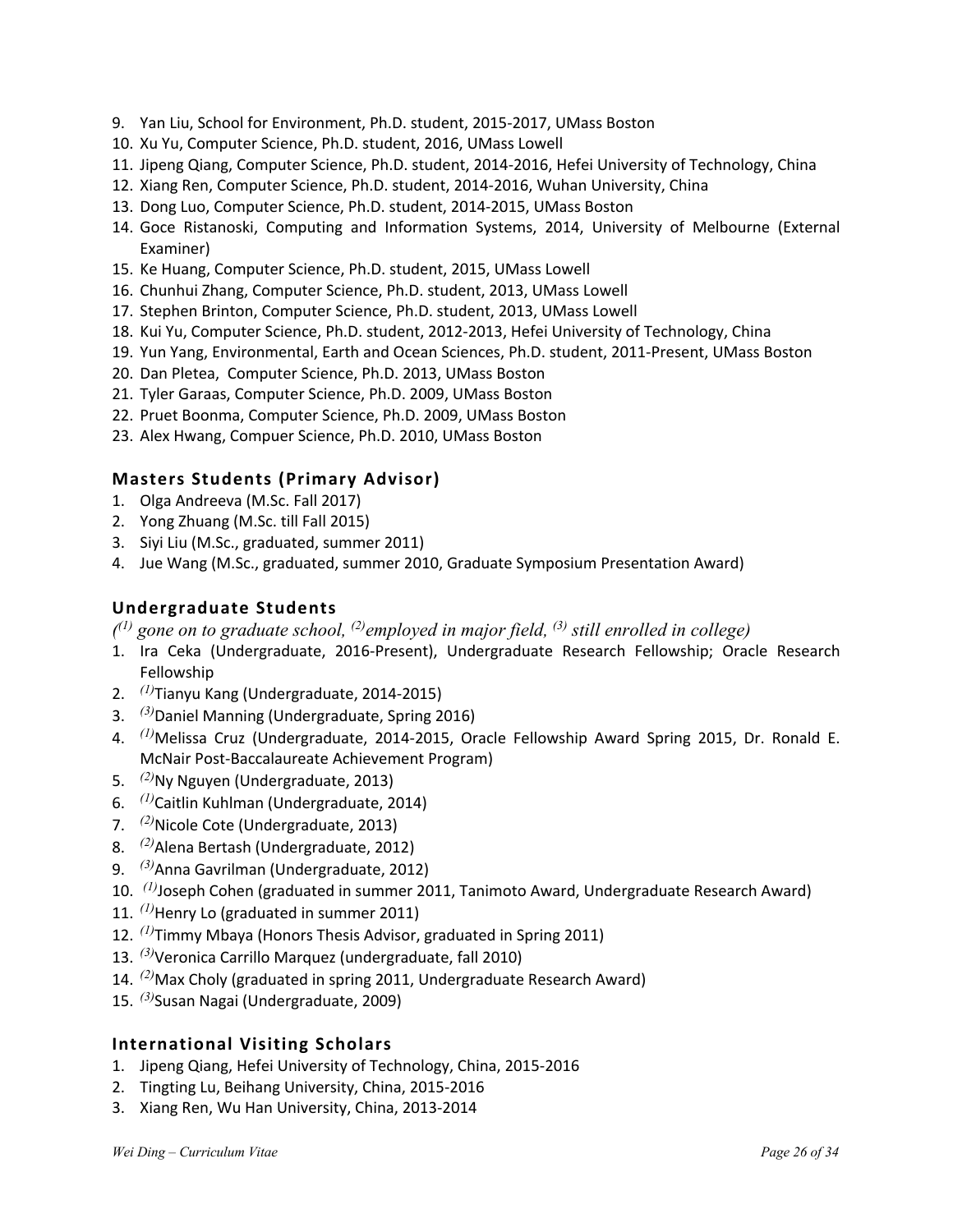- 4. Kui Yu, Hefei University of Technology, China, 2012-2013
- 5. Dr. Yin Li, Northwest A&F University, China, 2013-2014
- 6. Dr. Pei Yang, Nanjing University, China, 2013-2014
- 7. Dr. Min Yang, Wu Han University, China, 2013-2014
- 8. Balanur Icen, Computer Science, Undergraduate Student, Bilkent University, Turkey, 2015
- 9. Dr. Ana González Marcos, the University of La Rioja, 2012

### **Project Advisees:**

*(\*Graduate Student, \*\*Undergraduate Student)*

- 1. \*\* Ao Liu, Oracle Undergraduate Research Fellowship, Fall 2015
- 2. \*\*Anna Gavrilman
- 3. \*\*Alena Bertash(graduated in spring 2012, Departmental Distinction in Computer Science)
- 4. \*Mingbo Ma (Transferred to SUNY Buffalo in spring 2012)
- 5. \*Pradnya Khutafale (graduated in spring 2011)
- 6. \*\*Joseph Cohen (graduated in summer 2011, Tanimoto Award, Undergraduate Research Award)
- 7. \*\*Henry Lo (graduated in summer 2011)
- 8. \*\*Veronica Carrillo Marquez (undergraduate, fall 2010)
- 9. \*\*Max Choly (graduated in spring 2011, Undergraduate Research Award)
- 10. \*Kartik Panjabi (M.Sc., 2010)
- 11. \*Anshul Jain (M.Sc., 2010)
- 12. \*\*Susan Nagai (Undergraduate, 2009)
- 13. \*Joshua Reyes (M.Sc., graduated, 2009)

## **Professional Service**

#### **Conference and Workshop Organization:**

- 2021: IJCAI Area Chair
- 2021: SIGKDD Senior PC
- 2019: AAAI Senior PC
- 2019: IEEE ICDM Tutorial Chair
- 2018: IEEE ICDM Finance Chair
- 2018: IEEE International Conference on Big Knowledge (ICBK) Area Chair
- 2017: IEEE ICDM Area Chair
- 2017-Present: CIKM Senior PC member
- 2017: Co-Organizer, 7th Annual Research Retreat, UMass Center for Clinical and Translational Science, RESEARCH ON DIGITAL HEALTH FOR DESIGNING SCALABLE PERVASIVE HEALTHCARE MONITORING, REHABILITATION, AND HOME-BASED HEALTHCARE SYSTEMS
- 2016: Publicity Chair of the International Workshop on Climate Informatics
- 2015: Special Session Co-Chair, Bioinformatics & HPC, the 2015 IEEE High Performance Extreme Computing Conference (HPEC'15), Waltham, MA USA
- 2015: Symposium Co-Chair, the International Conference on Computing, Networking and Communications (ICNC), in the symposium: Social Computing and Semantic Data Mining
- 2015: PhD Forum Co-Chair, IEEE International Conference on Data Mining (ICDM)
- 2014: General Chair, the Third IEEE/ASE International Conference on Big Data Science and Computing (BigDataScience 2014)
- 2013: Workshops Chair & Session Chair, IEEE International Conference on Data Mining (ICDM)
- 2013: Vice Chair, IEEE International Conference on Data Mining (ICDM)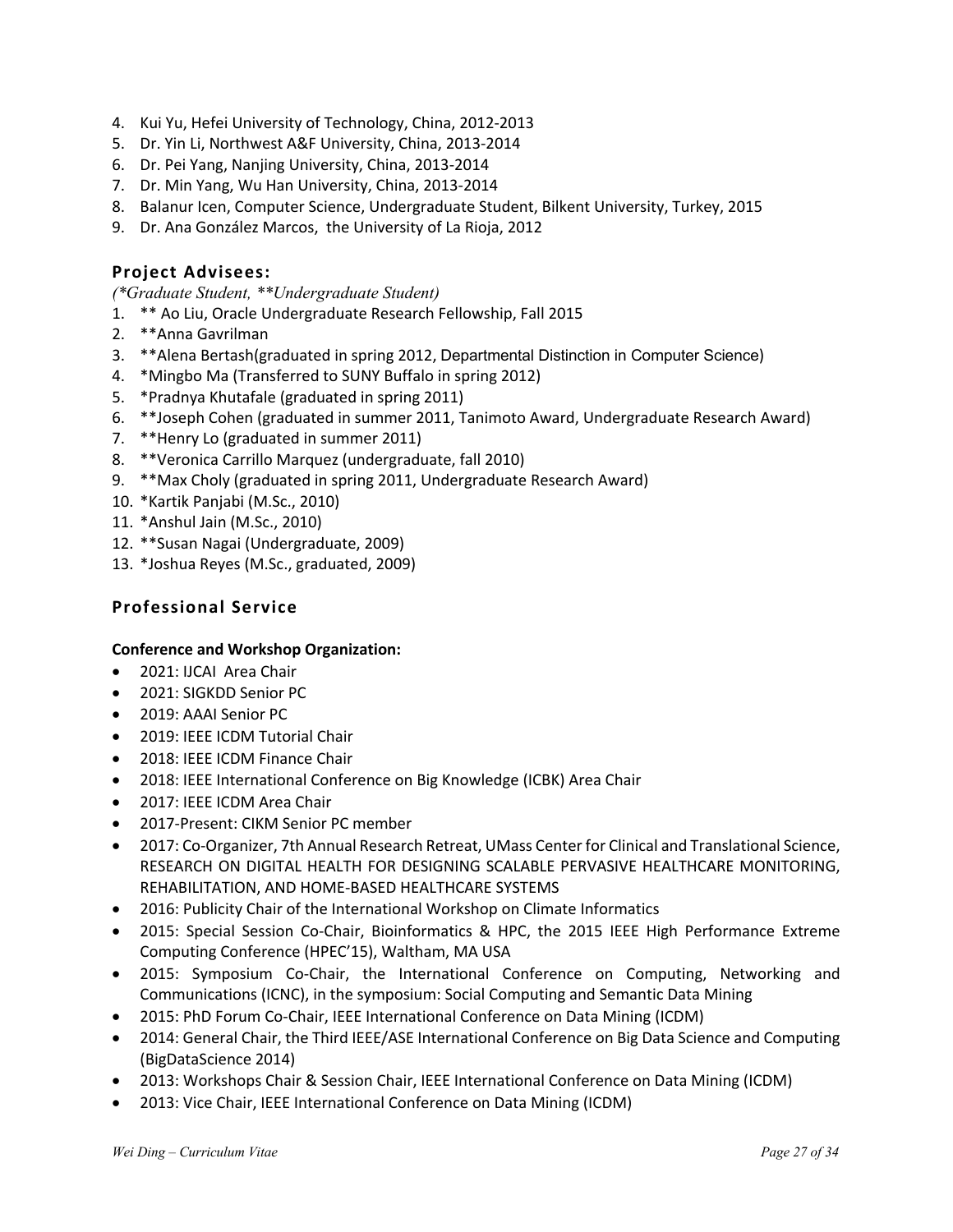- 2011-2012: Sponsorship Chair, IEEE International Conference on Data Mining (ICDM)
- 2011: Organization Chair, The 4th Workshop on Data Mining Case Studies and Practice Prize (in conjunction with ICDM 2011)
- 2011: Organization Chair, ISPA 2011 Special Session Image Processing and Analysis in Lunar and Planetary Science
- 2011-2012: Special Session Chair, the 25<sup>th</sup> International Conference on Industrial, Engineering and Other Applications of Applied Intelligent Systems
- 2010: Student Travel Awards Committee Chair, the 10<sup>th</sup> IEEE International Conference on Data Mining (ICDM 2010)
- 2010-2011: Publicity Chair, the 18<sup>th</sup> ACM SIGSPATIAL International Conference on Advances in Geographic Information Systems (ACM SIGSPATIAL GIS)
- 2011: Session Chair, the 23<sup>rd</sup> IEEE International Conference on Tools with Artificial Intelligence (ICTAI)
- 2009-2010: Co-Chair of the special session on data mining of the IEEE International Conference on Cognitive Informatics (ICCI)
- 2009: Program Committee Co-Chair of the Workshop on Social Networks, Applications, and Systems, Boston, MA, USA
- 2007: Session Chair for the IEEE International Workshop on Spatial and Spatio-temporal Data Mining in cooperation with IEEE ICDM 2007, Omaha, NE, USA

#### **Women in Science, Technology, Engineering, and Mathematics:**

- 2010-Present: Faculty advisor for the Women-In-Science (WINS) club at UMass Boston
- 2011-Present: Faculty representative of UMass Boston for the National Center for Women & Information Technology (NCWIT)

#### **Editorship:**

- 2020: Guest Editor, IEEE Transactions on Multimedia Special Issue on Hybrid Human-Artificial Intelligence for Multimedia Computing
- 2019-Present: Associate Editor, ACM Transactions on Intelligent Systems and Technology (TIST)
- 2011-Present: Associate Editor, Knowledge and Information Systems (KAIS), Springer
- 2017-Present: Associate Editor, ACM Transaction on Knowledge Discovery from Data (TKDD)
- 2010-Present: Editorial Board Member of the Journal of Information Systems Education (JISE), aitp & EDSIG
- 2013-Present: Editorial Board of Journal of Big Data (JOBD), Springer
- 2016-Present: Article Editor, SAGE Open Journals.
- 2016-Present: Editorial Board, BioAccent.
- 2013-2017: Editorial Board Members and Advisory Board for Social Network Analysis and Mining (SNAM) Journal, Springer
- 2015- 2017: Editorial Broad, Complex & Intelligent Systems, Springer

#### **Memberships**:

- IEEE Senior Member
- ACM Senior Member
- 2014-Present: IEEE Computational Intelligence Society Data Mining and Big Data Analytics Technique Committee (IEEE-CIS DMTC)

#### **Conference and Workshop Program Committee Member:**

• 2021: AAAI PC Member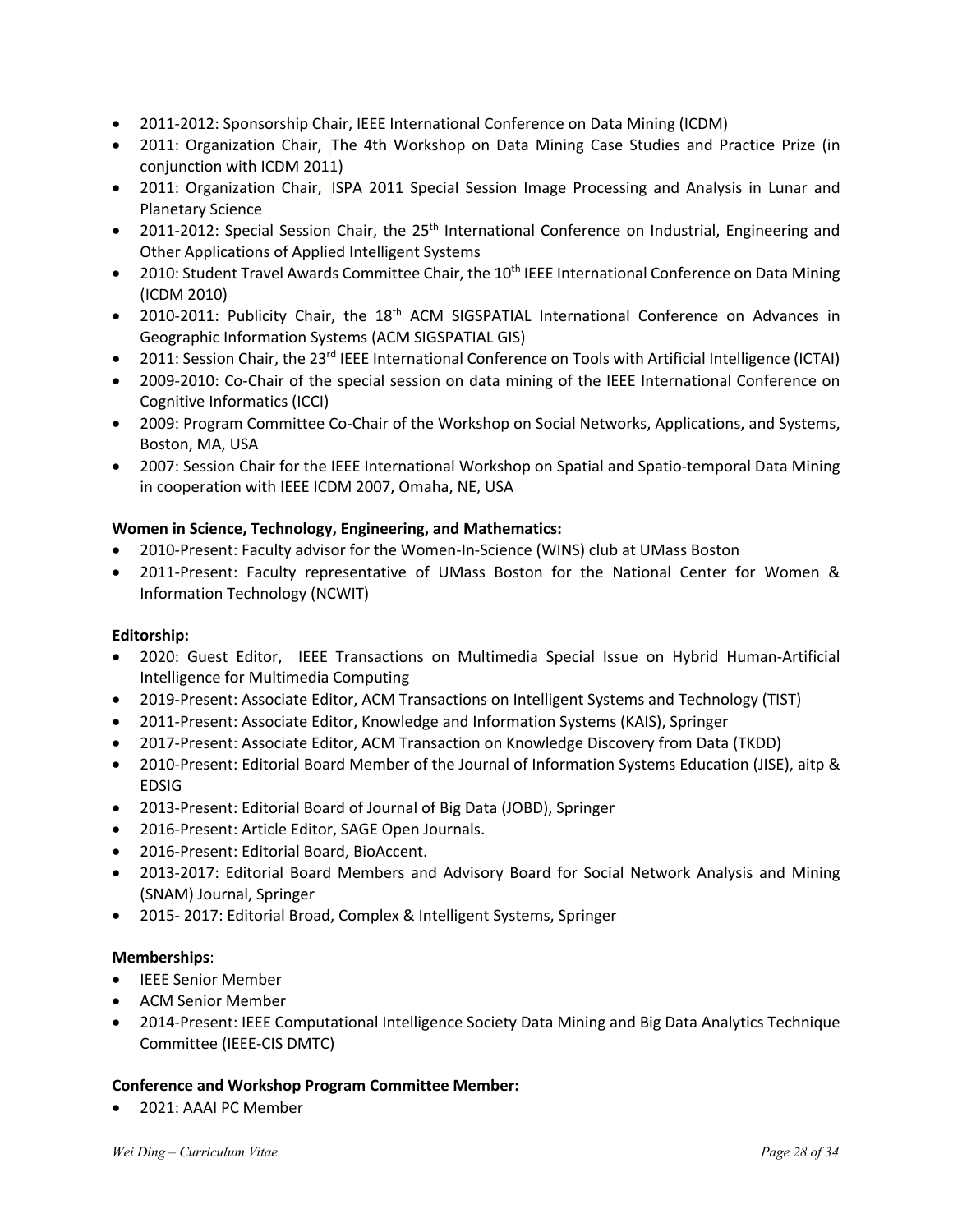- 2017-2018: Department of Energy Biological and Environmental Research Advisory Committee (BERAC)
- 2017: PC member of the IEEE International Conference on Big Knowledge
- 2017: PC member of the PhD forum of the IEEE International Conference on Data Mining
- 2017: SIAM Workshop on Mining Big Data in Climate and Environment
- 2016-2017: Senior PC member of the Conference on Information and Knowledge Management (CIKM)
- 2015: PC member of the International Conference on Machine Learning (ICML)
- 2015: PC member of the Neural Information Processing Systems (NIPS)
- 2014-Present: PC member of the European Conference on Machine Learning and Principles and Practice of Knowledge Discovery in Databases (ECML/PKDD)
- 2015-Present: PC member of PKDD for the Industry, Government & NGO Track, the European Conference on Machine Learning and Principles and Practice of Knowledge Discovery in Databases
- 2014 Present: PC member of the AAAI conference on Artificial Intelligence
- 2014 Present: PC member of the AAAI-15 Computational Sustainability and AI Special Track
- 2010, 2012-Present: PC member of ACM KDD
- 2015-Present: Program Committee of the International Workshop on Climate Informatics
- 2014: Senior PC member of the IEEE International Conference on Data Mining (ICDM)
- 2011-Present: PC member of the IEEE International Conference on Data Mining (ICDM)
- 2010-Present: PC member of ACM Conference on Information and Knowledge Management (CIKM)
- 2010-Present: PC member of SIAM Conference on Data Mining (SDM)
- 2009-Present: PC member of ACM SIGSPATIAL International Conference on Advances in Geographic Information Systems (ACM SIGSPATIAL GIS)
- 2014: Senior PC member of ASONAM'14
- 2014: PC member of BigDataScience2014
- 2013-Present: PC member of Pacific-Asia Conference on Knowledge Discovery and Data Mining (PAKDD)
- 2013: PC member of the 2013 International Conference on Big Data
- 2013: PC member of the 8th International Conference on Body Area Networks
- 2013: PC member of the 2<sup>nd</sup> IEEE/ASE BigData Science Conference
- 2013, 2011: PC member of The European Conference on Machine Learning and Principles and Practice of Knowledge Discovery in Databases (ECML/PKDD 2011)
- 2008, 2011-Present: PC member of the IEEE International Conference on Tools with Artificial Intelligence (ICTAI)
- 2012: PC member of the 11th International Conference on Machine Learning and Applications (ICMLA)
- 2008-Present: PC member of the International Workshop on Spatial and Spatiotemporal Data Mining (SSTDM) In Cooperation with IEEE ICDM
- 2012: PC member of The 25th International Conference on Industrial, Engineering & Other Applications of Applied Intelligent Systems (IEA/AIE 2012)
- 2011: PC member of ACM Symposium on Applied Computing, Special Track on Data Mining
- 2011: PC member of The 3rd International Conference on Bioinformatics and Computational Biology (BICoB)
- 2011: PC member of The 5th International Conference on Information Systems, Technology and Management (ICISTM-2011)
- 2011: PC member of The 5th FTRA International Conference on Multimedia and Ubiquitous Engineering (MUE 2011)
- 2011: PC member of The 5th International Conference on Knowledge Science, Engineering and Management (KSEM)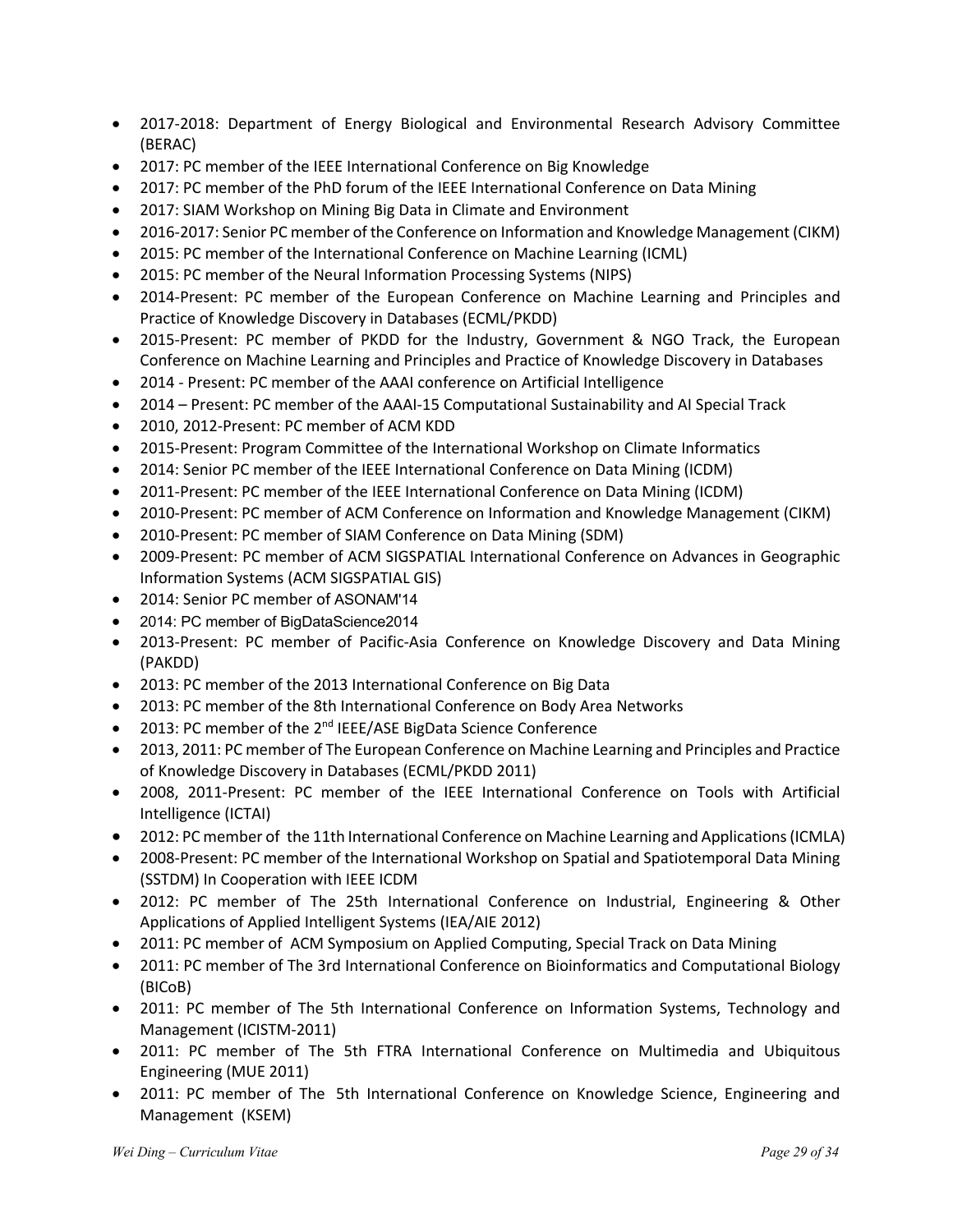- 2010-2011: PC member of the 4th International Conference on Multimedia and Ubiquitous Engineering
- 2010: PC member of the 5th International ICST Conference on Bio-Inspired Models of Network, Information, and Computing System (Bionetics 2010), Special Track on Artificial Intelligence and Software Engineering (AISE2010)
- 2010: PC member of Asia Pacific Signal and Information Processing Association (APSIPA 2010)
- 2010: PC member of the Second International Symposium on Data, Privacy, and E-Commerce (ISDPE'10).
- 2010: PC member of the International Conference on Advances in Social Networks Analysis and Mining 2010 (ASONAM2010)
- 2010: PC member of the 5th International ICST Conference on Bio-Inspired Models of Network, Information, and Computing Systems
- 2008–2009: PC member of the 17<sup>th</sup> and 18<sup>th</sup> International Conference on Software Engineering and Data Engineering, Los Angeles, CA, USA

#### **Grant Proposal/Fellowship Review:**

- Breast Cancer Now's Science Strategy Committee, United Kingdom (2019)
- NIH (2021: 1 panel; 2014: 1 panel)
- National Science Foundation (2018: 3 panels, 2017: 3 panels, 2016: 5 panels and 5 ad-hoc reviewers, 2015: 5 panels and 2 ad-hoc reviewers, 2014: 5 panels, 2013: 3 panels and 1 ad-hoc reviewer, 2012: 1 panel and 1 ad-hoc reviewer, 2010: 1 panel, 2009: 1 panel)
- NASA (2018: 1 panel (Chairperson), 2017: 2 panels)
- Department of Energy ORAU Ralph Powe Junior Faculty Enhancement Award Program (2018, 2017, 2016, 2015, 2014)
- China National Merit Scholarship Review Panel (2016-Present)
- National Center of Science and Technology Evaluation, the Republic of Kazakhstan (10 proposals, 2014)
- EPA Star Graduate Fellowship Review Panel (2013)
- NASA Postdoctoral Program Review (2016, 2015, 2013)
- SSTD Student Travel Award Committee (2011)
- Qatar National Research Fund (2014,2011)
- ACM SIGSPATIAL GIS Diversity Fellowship Committee (2011, 2010)

#### **Book Review:**

- 2015: CRC Press, Taylor & Francis Group
- 2015: Complexity and Contingency: Prospects for Water Diplomacy, An Edited Volume for the Anthem Water Diplomacy Series
- 2014: Morgan Kaufmann
- 2011: Addison-Wesley & Prentice Hall
- 2010: Oxford University Press
- 2002 2009: Prentice Hall Publishing
- 2002 2009: John Wiley & Sons Ltd.
- 2002 2009: Thomson Learning (EMEA) Ltd.
- 2009: Information Science Publishing

#### **Courseware Review:**

• 2012: The Saylor Foundation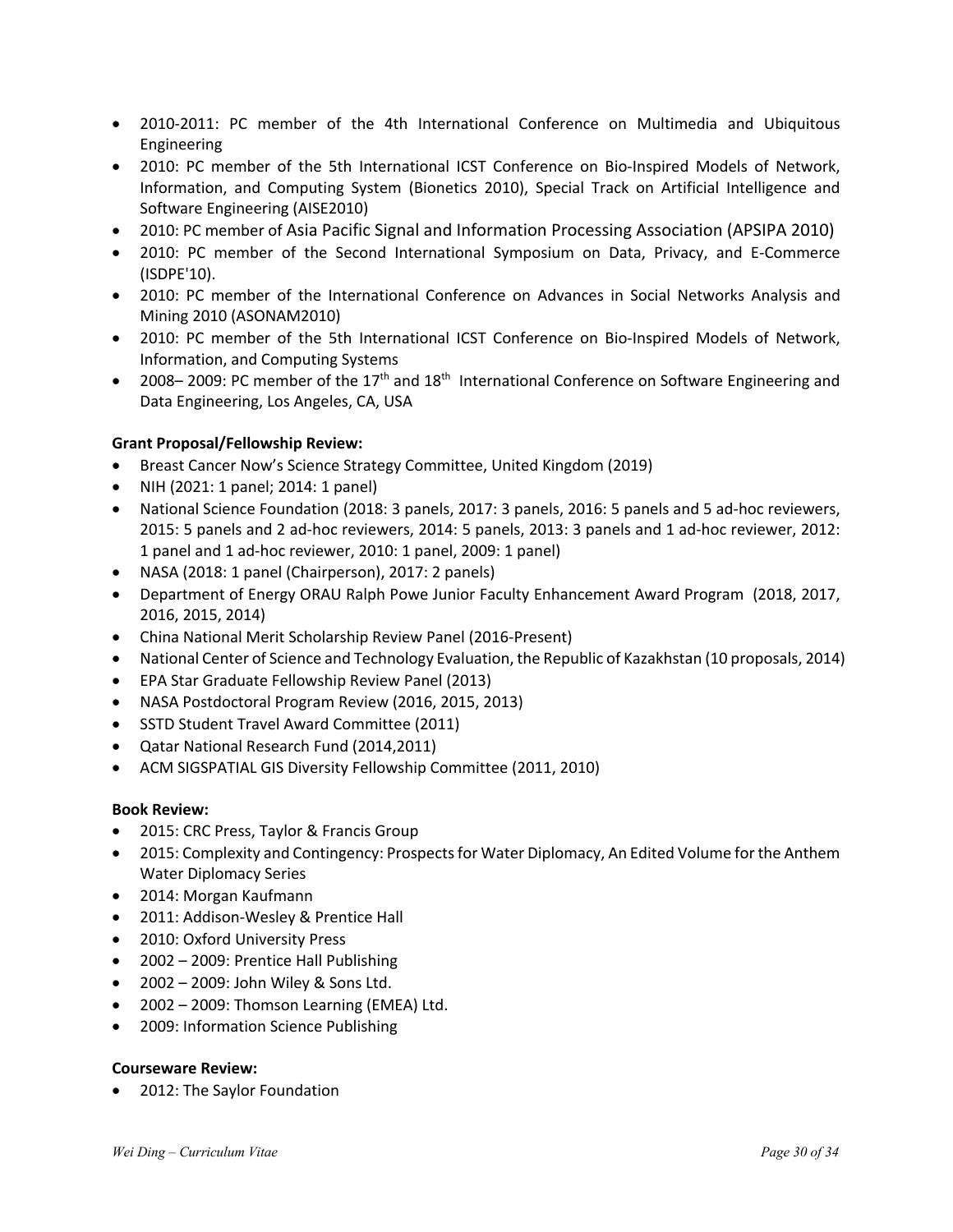#### **Journal Review:**

- 2019-Present: IEEE Access
- 2019-Present: Smart Health
- 2019-Present: WIREs Data Mining and Knowledge Discovery
- 2018-Present: Artificial Intelligence in Medicine, EVISE
- 2018-Present: Applied Computing and Informatics, Elsevier
- 2017-Present: IEEE Transactions on Parallel and Distributed Systems (TPDS)
- 2017-Present: Transactions on Mobile Computing (TMC)
- 2016-Present: PLOS ONE (the Public Library of Science)
- 2017-Present: Computational and Mathematical Methods in Medicine
- 2016-Present: Applied Intelligence
- 2016-Present: IEEE Intelligent Systems
- 2013-Present: Pattern Recognition
- 2016-Present: International Journal of Information Technology and Decision Making
- 2016: JSC National Center of Science and Technology Evaluation, Kazakhstan
- 2016: Computational Statistics and Data Analysis
- 2014: ACM Transactions on Database Systems
- 2014-Present: ACM Transactions on Spatial Algorithms and Systems
- 2015: IEEE Systems Journal
- 2015: Crime, Law and Social Change
- 2015: International Journal of Internet and Enterprise Management (IJIEM)
- 2014: IEEE Journal of Selected Topics in Applied Earth Observations and Remote Sensing
- 2014: the Brazilian Academy of Sciences (the Anais da Academia Brasileira de Ciência)
- 2013-Present: IEEE Transactions on Cybernetics
- 2013: IEEE Transactions on Circuits and Systems for Video Technology
- 2012: ACM Transactions on Intelligent Systems and Technology (TIST)
- 2012: Science China Information Sciences
- 2013-Present: IEEE Transactions on Circuits and Systems for Video Technology (TCSVT)
- 2009-Present: IEEE Transactions on Knowledge and Data Engineering (TKDE)
- 2010-Present: Journal of Data Mining and Knowledge Discovery
- 2010-Present: International Journal of Geographical Information Science (IJGIS)
- 2008-Present: GeoInformatica
- 2010-Present: Data & Knowledge Engineering-Elsevier (DKE)
- 2009-Present: International Journal of Knowledge and Information Systems (KAIS)
- 2012: ICARUS
- 2012-Present: Advances in Space Research
- 2013: International Journal for Computers and Applications (IJCA)
- 2011: ACM Transactions on Knowledge Discovery from Data (TKDD)
- 2008 Present: Journal of Computers, Environment and Urban Systems, Elsevier
- 2005 Present: Journal of Information Systems Education (JISE)
- 2010: IEEE Transactions on Systems Man and Cybernetics
- 2010: IEEE Transactions on Education
- 2011: IEEE Intelligent Transportation Systems Transactions and Magazine
- 2011: IEEE Transactions on Intelligent Transportation Systems
- 2011: Planetary and Space Science
- 2009: International Journal of Bioinformatics Research and Applications (IJBRA)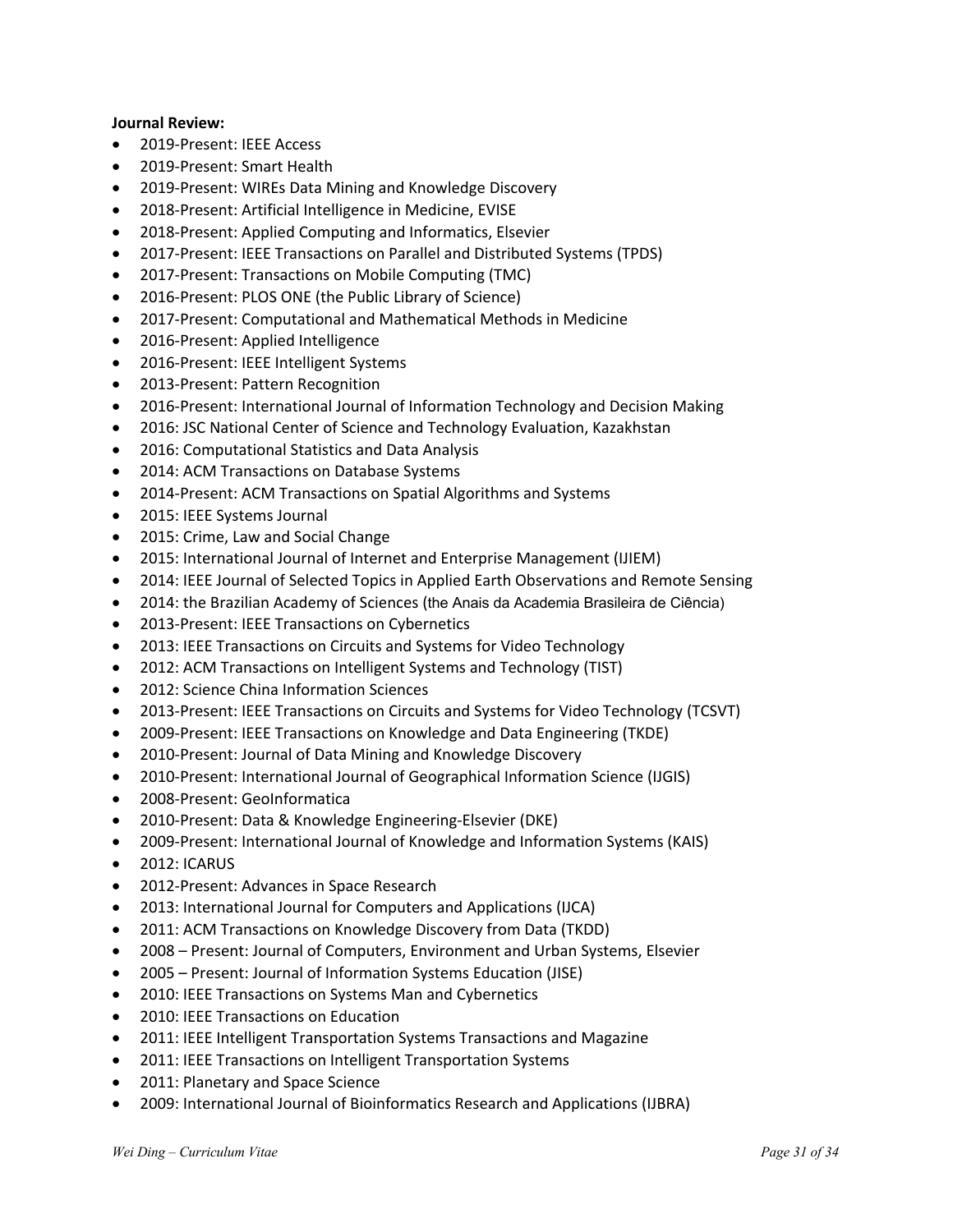- 2009: International Journal of Rapid Manufacturing (IJRapidM)
- 2009: Journal of Information Professing and Management, Elsevier
- 2007: Springer Volume on "Data Engineering"
- 2005: The Automated Verification of Critical Systems of the Journal Formal Aspects of Computing (FAC)
- 2005: The Internet Encyclopedia, John Wiley & Sons, Inc.
- 2004: The Scientia Iranica

#### **Conference Review:**

- 2015: International Conference on Machine Learning (ICML)
- 2011: International Conference on Intelligent Computing (ICIC11)
- 2010: 3rd International Conference on Bioinformatics and Computational Biology (BICoB10)
- 2009: SIAM International Conference on Data Mining (SDM09)
- 2009: The 35<sup>th</sup> International Conference on Very Large Data Bases (VLDB)
- 2007 Present: IEEE International Workshop on Spatial and Spatio-temporal Data mining in cooperation with IEEE ICDM
- 2005 2008: IEEE International Conference on Data Mining (ICDM)
- 2007: International Conference on Machine Learning and Data Mining (MLDM)
- 2005 Present: ACM Special Interest Group on Computer Science Education (SIGCSE)
- 2005 Present: ACM Integrating Technology into Computer Science Education (ITiCSE)

#### **University Service:**

- Spring 2021: Faculty Mentor of the AANAPISI Mentoring network. AANAPISI stands for Asian American and Native American Pacific Islander-Serving Institutions.
- Fall 2021 Spring 2021, UMass System-Wide Research Synthesis in AI Robotics Data Science, session chair with Team Leads Dr. Jim Kurose and Dr. Holly Yanco
- Fall 2015 Spring 2019, Faculty Senate Chair, College of Science and Mathematics, UMass Boston
- 2016-2018 Spring, Executive Committee Member, Initiative for Transdisciplinary Research Institute for Behavioral and Social Science, UMass Boston
- 2014 Summer 2015, Faculty Senate Committee, College of Science and Mathematics, UMass Boston
- 2016: Review Committee for the Environmental Conventions Index database proposals, Center for Governance and Sustainability, UMass Boston
- 2014: UMass President's Office Multi-Campus Big Data Working Group
- 2014-2015: University CIO Search Committee, University of Massachusetts Boston
- 2014: CSM Undergraduate Research Committee, College of Science and Mathematics, University of Massachusetts Boston
- 2013: Faculty Search Committee, Computer Science Department, University of Massachusetts Boston
- 2013: Faculty Search Committee, Engineering Department, University of Massachusetts Boston
- 2010: Faculty Search Committee, EEOS department, University of Massachusetts Boston
- 2009 present: Personnel Committee, Computer Science Department, University of Massachusetts Boston
- 2008 2014: Accreditation Committee, Computer Science Department, University of Massachusetts Boston
- 2008 2014: Curriculum Committee, Computer Science Department, University of Massachusetts Boston
- 2009 2010: Seminar Committee, University of Massachusetts Boston
- 2009: Budget Administrator Search Committee, University of Massachusetts Boston
- 2006 2008: Computer Science Admission Committee, University of Houston–Clear Lake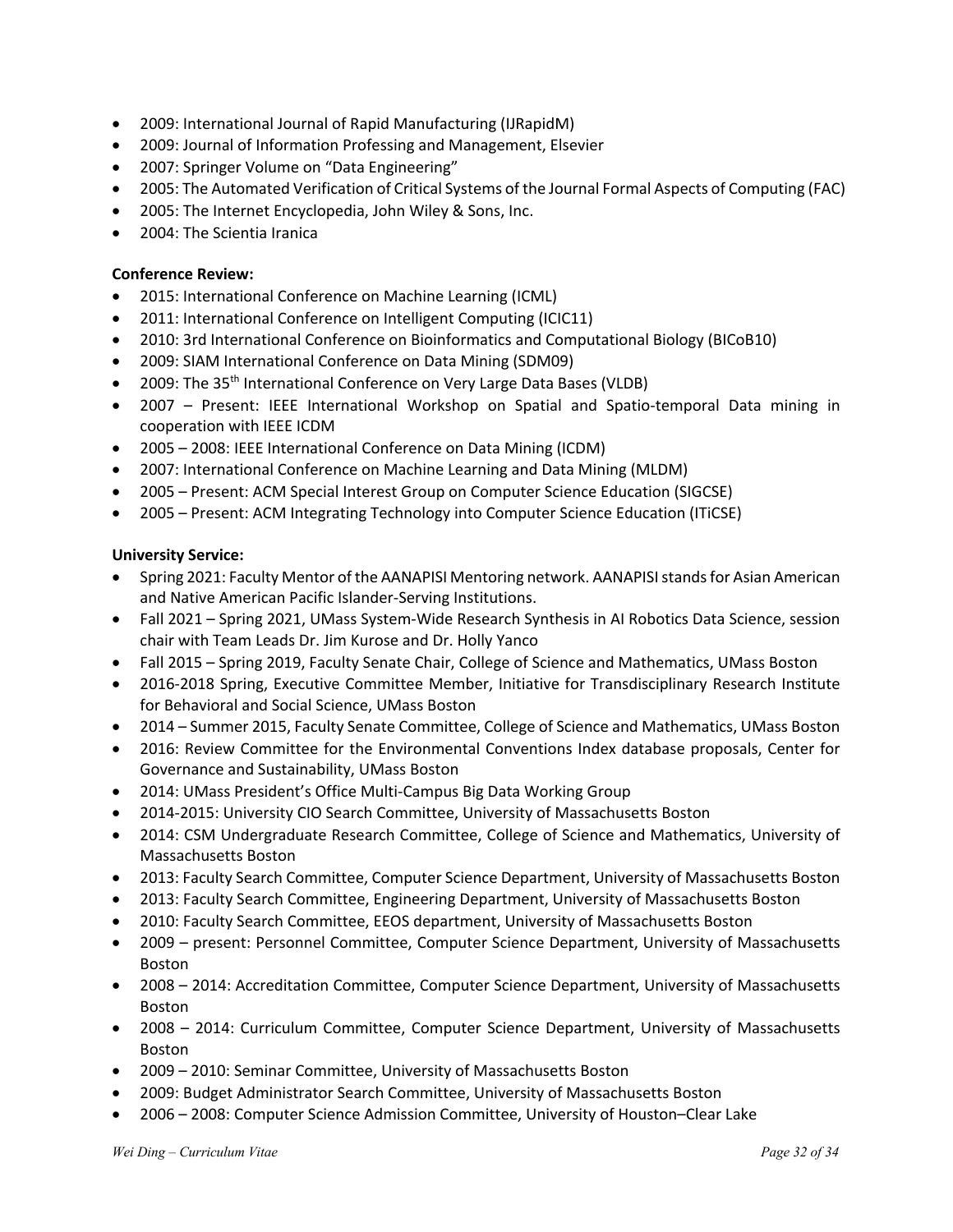- 2006 2008: Mentor for NSF undergraduate scholars, University of Houston–Clear Lake
- 2002 2008: Course Coordinator for Design of Database Systems and Web Application Development, University of Houston–Clear Lake
- 2002 2008: Faculty advisor of 20 undergraduate students in Computer Science and Computer Information Systems, University of Houston–Clear Lake
- 2003: Course Coordinator for Advanced Data Structures and Algorithms, University of Houston–Clear Lake

#### **Outreach Activities:**

- Served as the founder and mentor of the Lexington Youth STEM Team to provide free IT services for non-profit organizations during COVID pandemic years, 2020-Present
- Served as a panelist in the fifth annual IAL college and career workshop in collaboration with Cary Library to high school and middle school students, December, 2020, Lexington, MA
- Served as a judge for TechTogether Boston, March, 2019
- Served as a mentor for Science Club for Girls, Roger Clap Innovative School, MA, 2016
- Dana-Farber/Harvard Cancer Center Continuing Umbrella of Research Experiences (DF/HCC CURE 2016) mentor, 2016
- 2010- present, Hosted Tech-Savvy Computing Camp for Intermediate School Female Students to teach Computer Science in one day (in total ~220 participants)
- 2014-Present, Co-Organized S.E.T. in the city (Boston Area Girls' STEM Collaborative)
- Organized two-day Mars Weekend, in collaboration with the Museum of Science, Boston, MA, 2011- 2014 (in total ~4,000 participants)
- Attended Harvard Engineers Code, February, 2014
- Organized Computer Science Education Week, UMass Boston, 2010, 2012
- Organized Programming Contest, San Jacinto Community College, Houston, Texas, 2008
- Hosted UHD Scholars Day, University of Houston–Clear Lake, November 2007
- Presented in Texas Work Source, Texas City, Texas, June 2007
- Presented in Deer Park High School, Deer Park, Texas, May 2007

## **Professional Development Activities**

- 11/19/2016-11/20/2016, CRA-W 2016, Mid Career Mentoring Workshop, DC, USA
- Spring 2015, UMass Boston Technology-Enhanced Active Learning (TEAL) fellowship, UMass Boston.
- 6/29/2014-7/1/2015, Google Earth Engine User Summit 2015, Mountain View, California.
- 5/19/2015-5/21/2015, 2015 NCWIT Summit on Women and IT: Practices and ideas to revolutionize computing.
- 02/2014, CRA-W Careering Mentoring Workshop, Chicago.
- 10/16/2012-10/17/2012, NSF EarthCube Early Career Strategic Visioning Workshop, DC.
- 05/2012-07/2012, Faculty Research Fellow at the Naval Research Lab, DC.
- 02/2012, CRA-W Careering Mentoring Workshop, DC.
- 02/17/2011-02/21/2011: American Association for the Advancement of Science (AAAS) Annual Meeting, DC.
- 04/08/2011: Faculty research development workshops for NIH Early Investigator and Mentoring Proposals and NSF CAREER Award Proposals, University of Massachusetts Amherst.
- Spring, 2011: University Research Seminar, University of Massachusetts Boston.